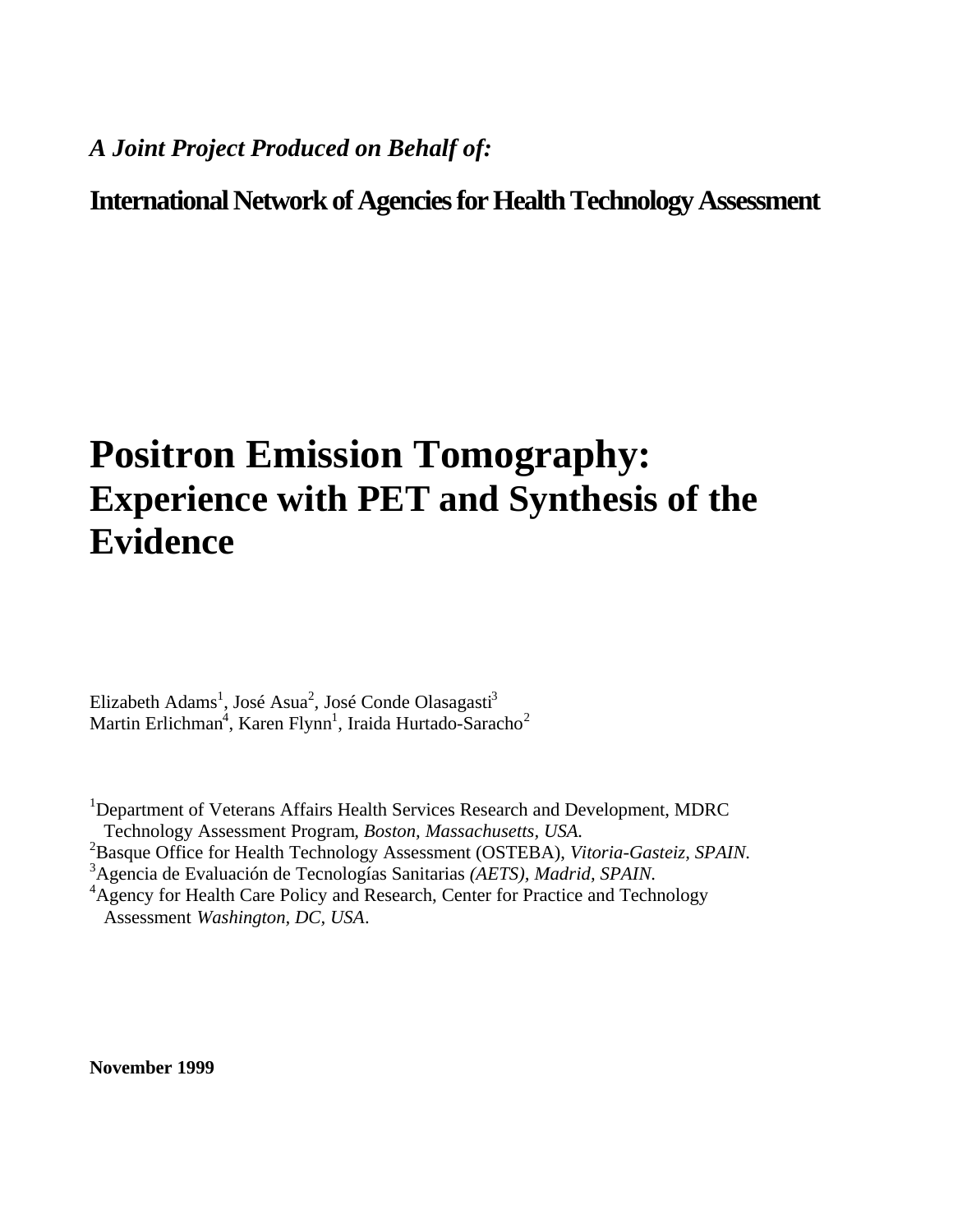Established in 1993 the International Network of Agencies for Health Technology Assessment (INAHTA) provides a forum for the identification and pursuit of interests common to health technology assessment agencies. INAHTA consists of non-profit agencies throughout the world that assess health care technologies, relate to a regional or national government and are funded at least 50 percent by public sources.

INAHTA joint projects are collaborations among member agencies to evaluate medical technologies of mutual interest. In 1996 INAHTA completed its first joint project on bone density measurement. In 1999 INAHTA conducted joint projects in telemedicine and prostate cancer screening, in addition to PET scanning.

*INAHTA Newsletter* provides updates on recently published reports, current initiatives and activities among member agencies, new projects within the Network, recent developments and trends in health policy research, publications in the field and upcoming events. *INAHTA Newsletter* is published quarterly in English, Spanish and French.

Information about *INAHTA Newsletter*, INAHTA and its members, including links to member agencies' websites and the database of published reports and current projects, is available on the web at www.inahta.org or from the INAHTA Secretariat directly.

INAHTA Secretariat c/o SBU, Box 5650, S-114 86 Stockholm, Sweden tel +46 8 412 3200 or fax +46 8 411 3260

This report may be freely copied. If citing this report please use the following information:

Adams EJ, Asua J, Conde Olasagasti JG, Erlichman M, Flynn K, Hurtado-Saracho I. On behalf of INAHTA. *Positron Emission Tomography: Experience with PET and Synthesis of the Evidence.* Stockholm: International Network of Agencies for Health Technology Assessment, 1999.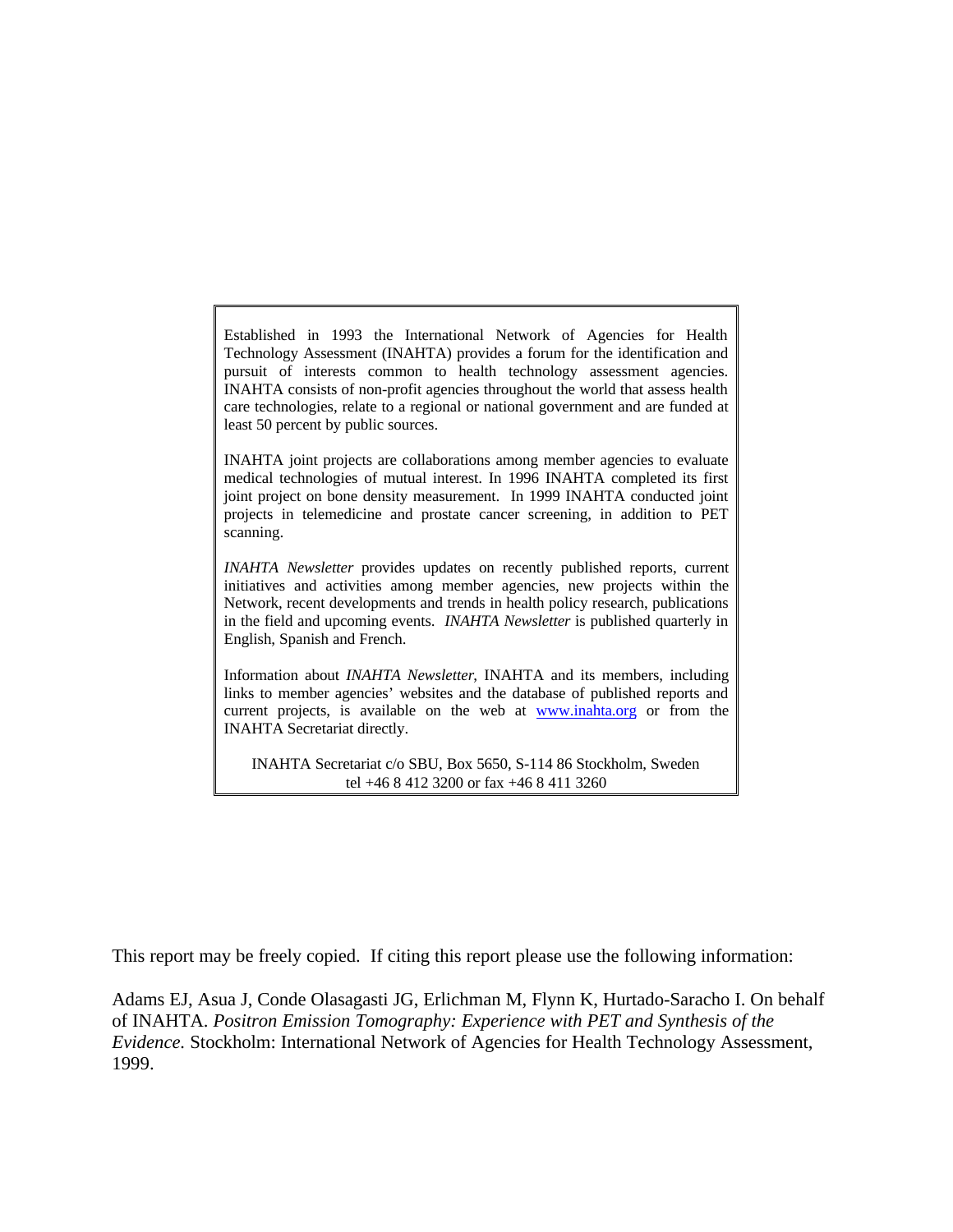#### **International Network of Agencies for Health Technology Assessment (as of September 30, 1999)**

**AETS** Agencia de Evaluación de Tecnologías Sanitarias SPAIN **AETSA** Agencia de Evaluación de Tecnologías Sanitarias de Andalucía SPAIN **AHCPR** Agency for Health Care Policy and Research, Center for Practice and Technology Assessment USA **AHFMR** Alberta Heritage Foundation for Medical Research CANADA **ANAES** L'Agence Nationale d'Accréditation et d'Evaluation en Santé FRANCE **CAHTA** Catalan Agency for Health Technology Assessment SPAIN **CCOHTA** Canadian Coordinating Office for Health Technology Assessment CANADA **CEDIT** Comité d'Evaluation et de Diffusion des Innovations Technologiques FRANCE **CETS** Conseil d'Evaluation des Technologies de la Santé CANADA **CVZ** College voor Zorgverzekeringen/Health Care Insurance Board THE NETHERLANDS **DIHTA** Danish Institute for Health Technology Assessment DENMARK **DIMDI** German Institute for Medical Documentation and Information GERMANY **DSI** Danish Institute for Health Services Research and Development DENMARK **ETESA** Unidad De Tecnologías De Salud CHILE **FINOHTA** Finnish Office for Health Care Technology Assessment (Stakes) FINLAND **GR** Health Council of the Netherlands (Gezondheidsraad) THE NETHERLANDS **HSC** NHS Horizon Scanning Center UNITED KINGDOM **ICTAHC** Israel Center for Technology Assessment in Health Care ISRAEL **INHEM** Instituto Nacional de Higiene Epidemiologia y Microbiologia Infanta CUBA **ITA** HTA Unit of the Institute of Technology Assessment, Austrian Academy of Science AUSTRIA **MSAC** Medicare Services Advisory Committee AUSTRALIA **NCCHTA** National Coordinating Centre for Health Technology Assessment UNITED KINDGOM **NHSCRD** NHS Centre for Reviews and Dissemination UNITED KINGDOM **NZHTA** New Zealand Health Technology Assessment NEW ZEALAND **OSTEBA** Basque Office for Health Technology Assessment (OSTEBA) SPAIN **SBU** Swedish Council on Technology Assessment in Health Care SWEDEN **SFOSS** Medical Technology Section of the Swiss Federal Office of Social Security SWITZERLAND **SMM** The Norwegian Centre for Health Technology Assessment NORWAY **SWISS/TA** Swiss Science Council/Technology Assessment SWITZERLAND **TNO** TNO Prevention and Health THE NETHERLANDS **VATAP** US Department of Veterans Affairs Technology Assessment Program USA

Source: www.INAHTA.org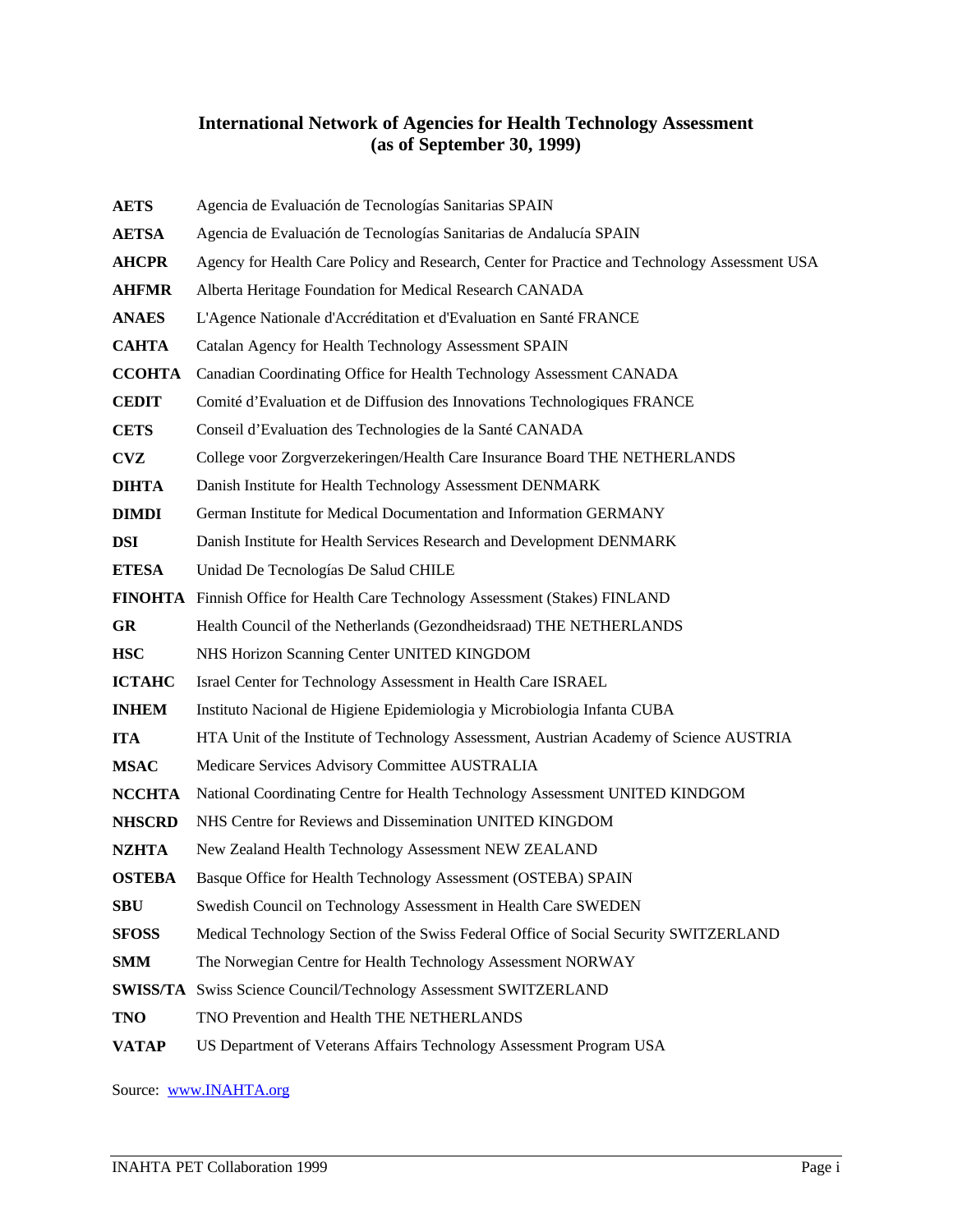#### **Special Acknowledgments**

INAHTA extends its full appreciation to the following organizations for contributing their assessment findings to the report. Their assessments are proprietary and may be obtained directly from each organization.

#### **Blue Cross and Blue Shield Association**

676 North St. Clair Street Chicago, IL 60611 USA Tel. (312) 440-5514 Fax (312) 440-6320

## **ECRI**

5200 Butler Pike Plymouth Meeting, PA 19462-1298 USA Tel. (610) 825-6000 Fax (610) 834-1275 E-mail ecri@hslc.org Web site http://www.ecri.org

#### **HAYES, Inc.**

Suite 200 157 South Broad Street Lansdale, PA 19446 USA Tel. (215) 855-0615 Fax (215) 855-5218

The authors also wish to thank Jennifer Jacoppo, Maria Fonseca, Frank Roth, Jennifer Cheslog, Elaine Alligood and Scott Brigante for their assistance in bringing the report to completion.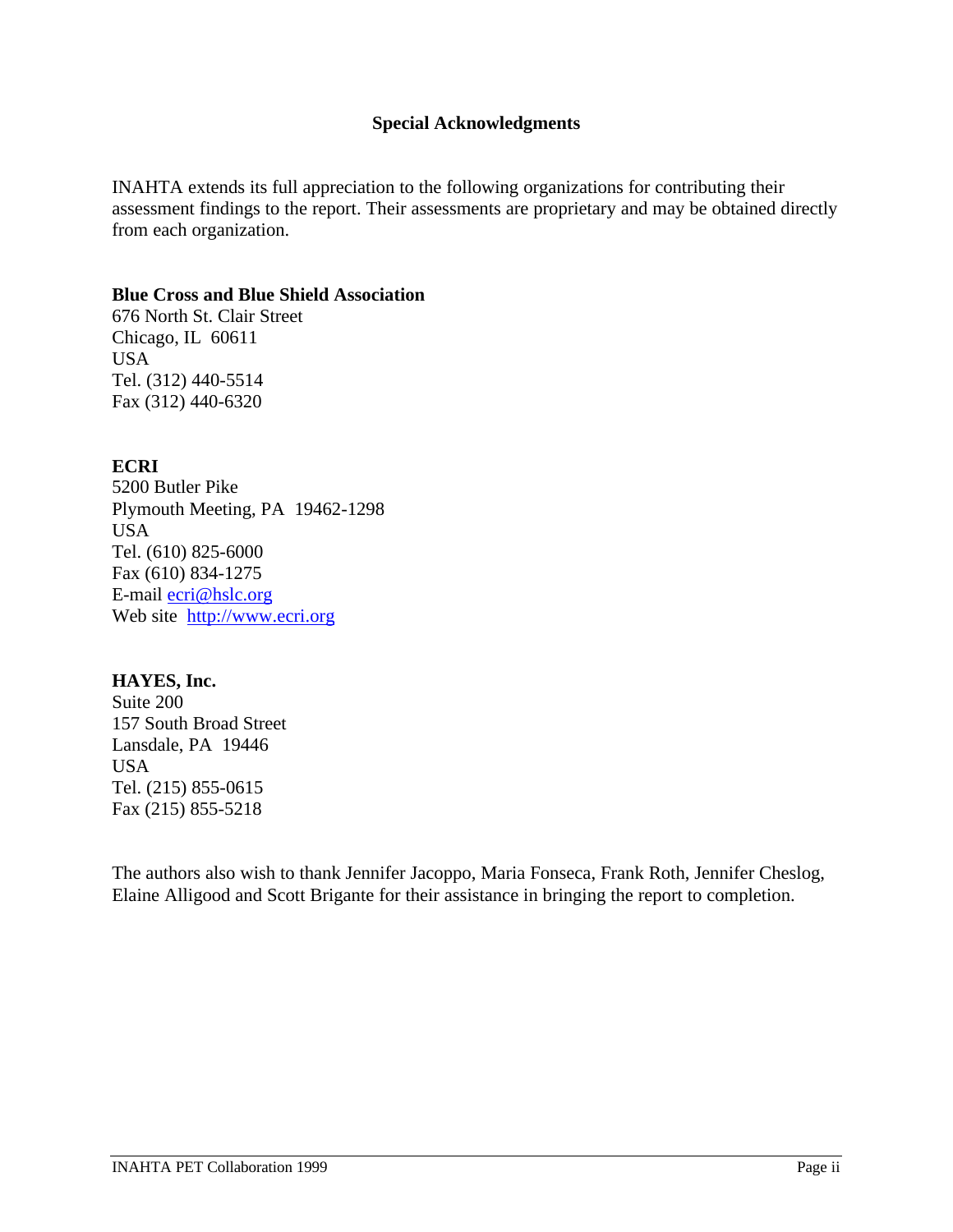## **INAHTA JOINT PROJECT Positron Emission Tomography: Experience with PET and Synthesis of the Evidence** *Executive Summary*

- INAHTA conducted this joint collaboration in response to an increasing global interest in the clinical potential of positron emission tomography (PET). The project documents PET use and related public health coverage in countries represented by INAHTA members and synthesizes technology assessments of PET conducted by INAHTA members and three private US organizations. It considers all PET systems, that is, conventional full ring models, newer partial ring models and SPECT cameras modified for imaging positron emitters.
- PET is a functional imaging technology that uses a radioactive tracer to assess perfusion and metabolic activity in the human body. Introduced first as a research tool, PET has undergone technological advances that make it feasible for clinical use.
- PET's availability is still quite limited, as evidenced by the low numbers and relative under use of scanners in each country or region. Most health systems used their PET scanners for both research and diagnostic purposes, but there were wide variations in use across systems. Local regulatory policies and the availability of private funding sources likely contributed to these differences.
- The vast majority of reimbursed clinical PET activity is concentrated in relatively few health systems and is confined to comparatively few indications.
	- Public health systems in Australia, Switzerland, Denmark and the US (VHA) conducted 85% of the activity.
	- The most frequently covered PET indications, presented in descending order, were for diagnosing head and neck cancer, lung cancer and lymphoma followed closely by differentiating brain tumor from radiation necrosis and diagnosing colorectal cancer, breast cancer and melanoma.
	- 70% of the oncology activity comprised melanoma, lung cancer staging, and an undefined category of "other". The vast majority of neurology activity was for distinguishing brain tumor from radiation necrosis and for localizing epileptic foci in potential surgical candidates with intractable epilepsy.
- Many health systems refer to US experiences, particularly Medicare policy, to establish local reimbursement policy. In the US in 1997, supporters of clinical PET were instrumental in changing FDA regulation of PET drugs. As a result, Medicare has expanded coverage of PET scans beyond cardiac perfusion imaging to include diagnosing indeterminate solitary pulmonary nodules, recurrent metastatic melanoma and recurrent colorectal cancer and staging non-small cell lung cancer, Hodgkin's and non-Hodgkin's lymphoma.
- Regarding PET's utility, evidence of diagnostic accuracy is largely based on traditional full ring PET, is limited by bias and often relates only to small patient numbers. In all of the advocated clinical indications there was uniform agreement that critical research is needed to define the clinical and economic consequences of using PET on treatment decisions and health outcome relative to other methods now in clinical use.
- Many INAHTA agencies identified clinical PET as a major research priority and are initiating rigorous evaluation efforts. Most recommended that, if used at all, PET should be used under research protocols designed to evaluate PET's relative cost-effectiveness.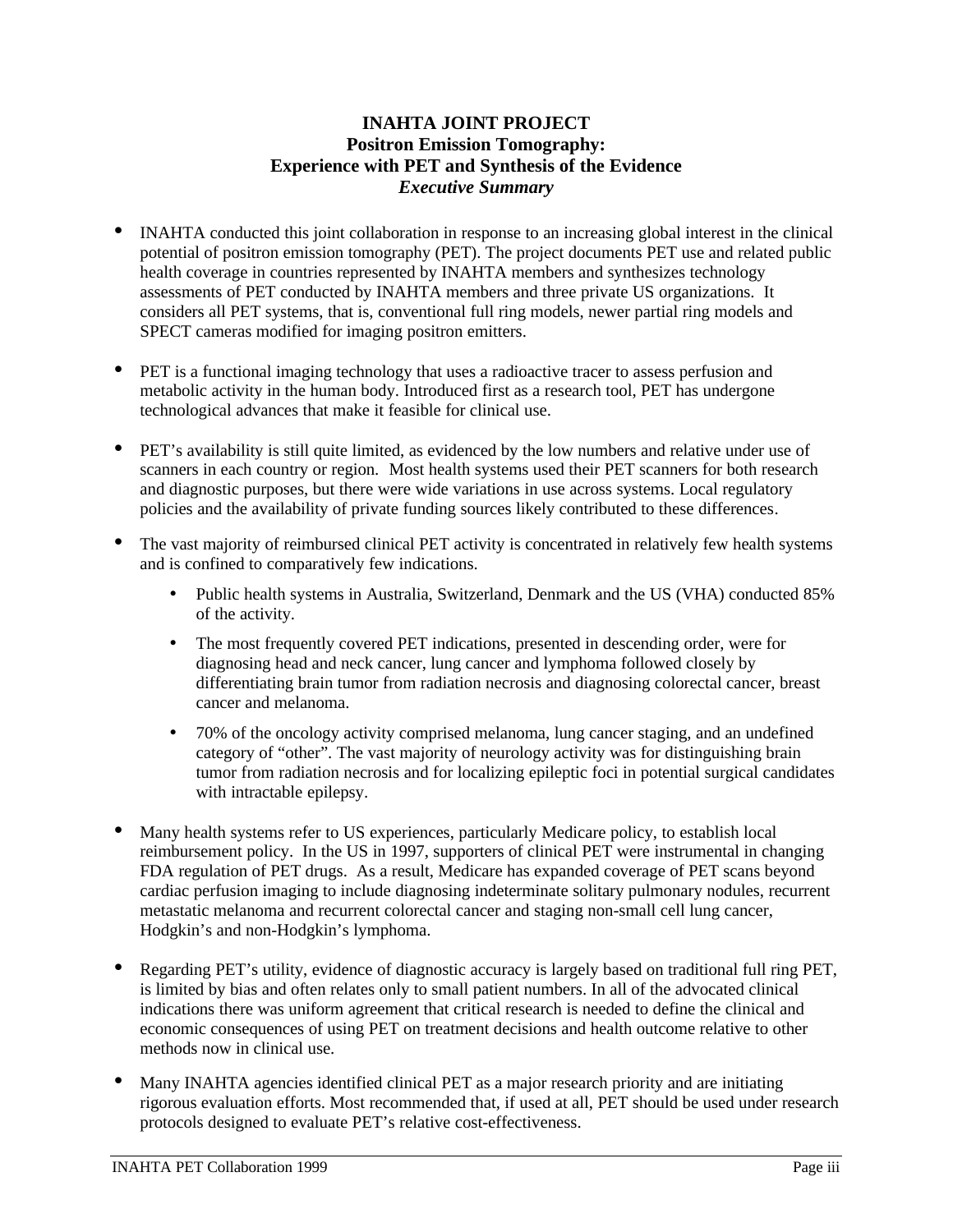## **Table of Contents**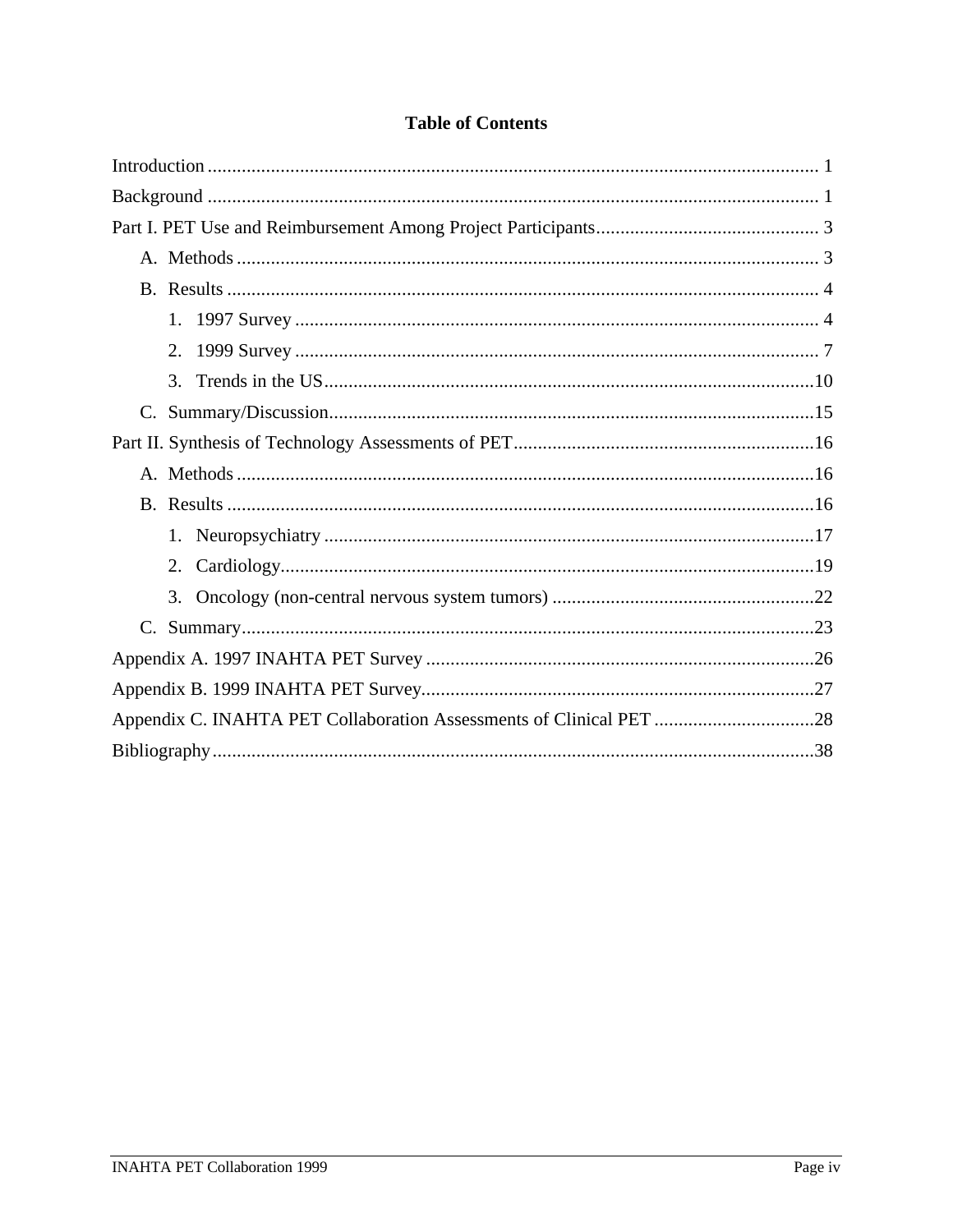## **INAHTA JOINT PROJECT Positron Emission Tomography: Experience with PET and Synthesis of the Evidence**

## **INTRODUCTION**

At the fifth annual meeting of the International Network of Agencies for Health Technology Assessment (INAHTA) in 1997, members initiated a joint project on positron emission tomography (PET) scanning in clinical medicine in response to a growing interest in the technology worldwide. INAHTA members have experienced different motivations or hindrances to the diffusion of PET, and their assessments reflect the different health care system environments. One goal of this collaborative effort is to bring together the range of experiences into a broadly applicable document. A collaborative INAHTA project drawing on an array of approaches and research questions will expand the scope of individual agencies' assessments.

Four agencies agreed to coordinate the project: The Agency for Health Care Policy and Research (AHCPR), United States; Agencia de Evaluación de Tecnologías Sanitarias (AETS), Spain; Basque Office for Health Technology Assessment Health Department (OSTEBA), Spain; and the Department of Veterans Affairs Technology Assessment Program (VA TAP), United States.

This report will document:

- I. the use of PET and public health care coverage policies for PET in countries represented by INAHTA members,
- II. a synthesis of technology assessments of PET conducted by INAHTA members and three private US organizations.

Interest in PET now extends beyond the traditional full ring PET scanners to partial ring models and to single photon emission computed tomography (SPECT) modified for imaging positron emitters. Thus, the scope of this project will include positron emitting imaging modalities that use principles of *coincidence detection or high energy 511 keV collimation* to form the raw image.

## **BACKGROUND**

PET is a minimally invasive imaging procedure that uses a radioactive tracer to assess perfusion and metabolic activity in various organ systems of the human body. The tracer decays by emitting a positively charged electron, called a positron, from the nucleus. The positron collides with a negatively charged electron resulting in two high energy (511 keV) photons traveling in opposite directions. The high energy photon is subject to less absorption or scatter by tissue.

A positron camera (tomograph) arranged in a ring around the patient detects the two photons simultaneously (coincidence detection) to produce cross-sectional tomographic images. Traditional PET scanners come in full ring and, more recently, partial ring models. Dual-headed SPECT cameras with coincidence detection capability and multi-headed SPECT cameras adapted for high energy 511 keV collimation are now available for imaging positron emitters.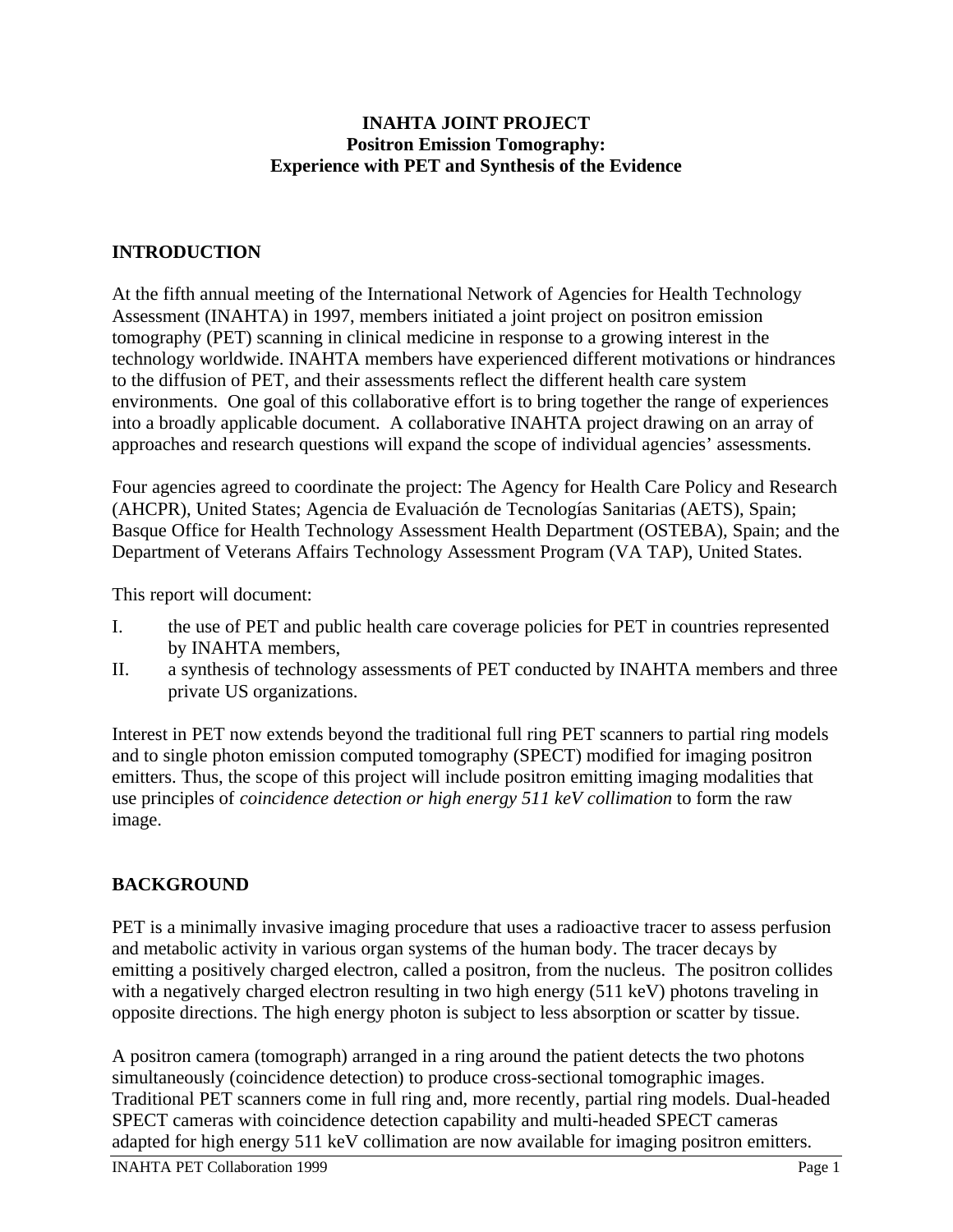Relative to other nuclear medicine technologies, traditional PET systems provide superior image quality and quantitative information (Lewellen 1999).

Charged particle accelerators (e.g. generators and cyclotrons) produce the radiopharmaceuticals used in PET scanning. Both generators and cyclotrons are commercially available. Most PET facilities use cyclotron-produced, short-lived positron emitting radionuclides. These are principally oxygen (O-15), nitrogen (N-13), carbon (C-11) and fluorine (F-18). Radionuclide generators typically use longer-lived parent radionuclides to produce a single radiopharmaceutical for routine use, the most common being rubidium (Rb-82) chloride.

Ter-Pogossian (1992) summarized the development of PET from a research instrument to a diagnostic test. Since the invention of the first cyclotron and discovery of the positron in the 1930s, PET has been used in the study of basic physiology. Over the years, advances in detector instrumentation, knowledge of the properties of many short-lived positron emitters, and rapid chemical labeling procedures allowing for *in vivo* nuclear medicine imaging contributed to the development and understanding of PET as a research tool.

Further advances have made PET more feasible for clinical use:

- greater ease of operation, reliability and competitive pricing of cyclotrons;
- less expensive and easier-to-install accelerators for generating PET radionuclides;
- lower cost and more accessible generator-produced radionuclides; and
- improved sensitivity and resolution of PET instrumentation.

Despite technical improvements and an increasing interest in its clinical uses, PET has evolved slowly as a clinical tool relative to other imaging modalities such as CT or MRI. Ter-Pogossian (1992) noted two important barriers limiting PET's acceptance and use in clinical medicine. PET, unlike CT and MRI, was initially developed for research purposes, and PET requires a charged particle accelerator, usually a cyclotron, to produce short-lived positron emitters as tracers for PET studies. Thus, the clinical use of PET using these tracers had been largely restricted to affiliated research departments equipped with cyclotrons and expertise in radiochemistry.

Early clinical PET studies were first conducted in the brain for localizing seizure foci and differentiating causes of dementia. Cardiology studies followed using PET with Rb-82 to trace tissue perfusion and FDG to trace tissue metabolism. More recently, whole body scanning capability has generated considerable attention in using PET to manage oncology patients.

Like many large diagnostic imaging systems, PET is an expensive technology to purchase and maintain. Technical improvements now permit a wider of range of options for buyers of PET. Several PET manufacturers provided the following costs approximated in USD, which may not necessarily reflect the actual negotiated costs (personal communications 1999). Full ring models range from \$1.25 to \$1.5 million USD, partial ring models cost \$900,000 USD, and cyclotrons sell for \$1.5 million USD. There may be additional costs associated with installation, construction and operation.

The costs of traditional PET systems are prohibitive for many providers. Accordingly, many are upgrading more readily available dual-headed gamma cameras for coincidence imaging. The cost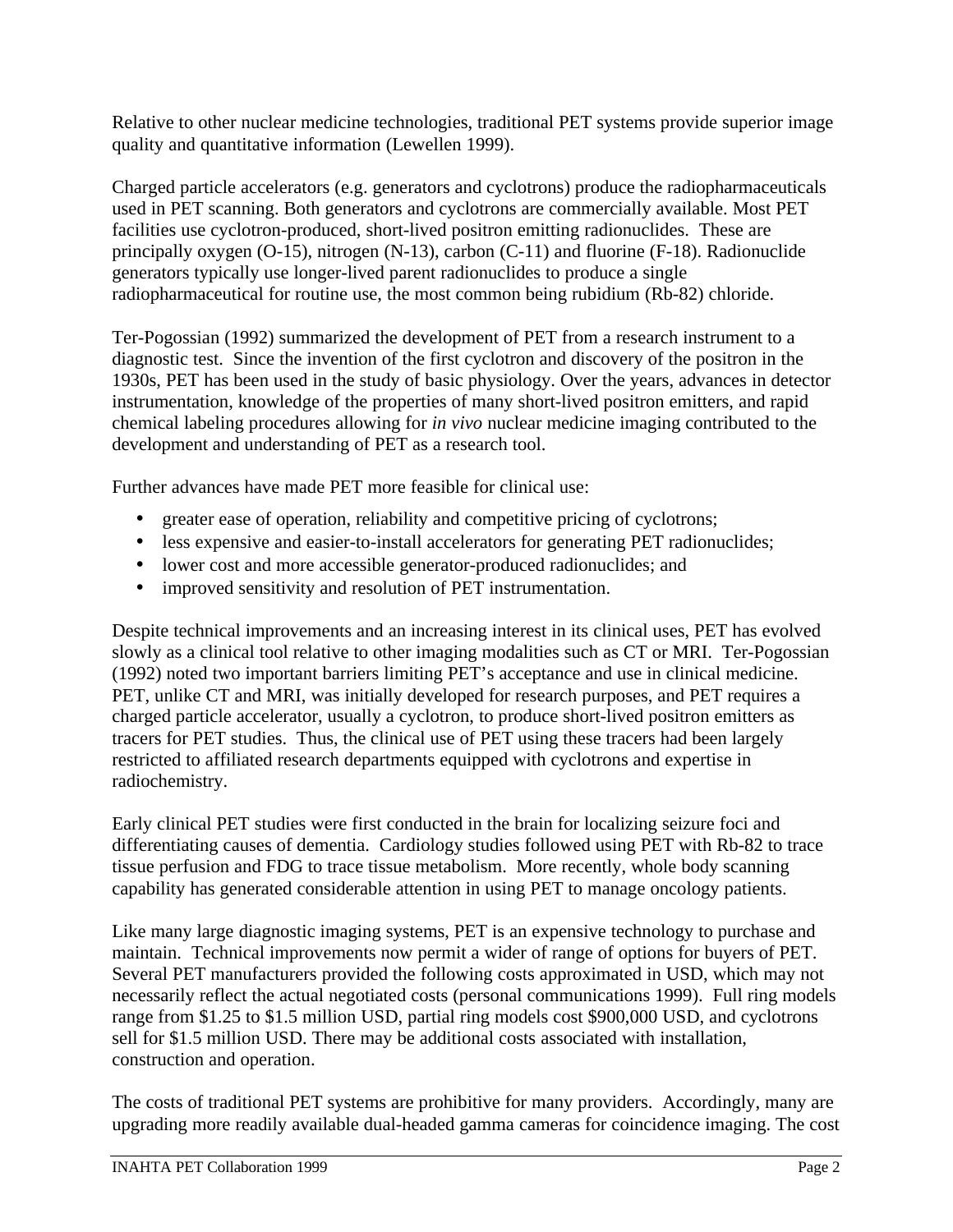of the upgrade is \$250,000; dual-headed gamma cameras without the upgrade sell for \$400,000 to \$600,000 (personal communications 1999). A strontium generator for producing Rb-82 costs \$300,000 USD (ECRI 1996).

Annual operating costs for a PET facility can vary considerably and are often related to the complexity of operations (Flynn 1996). Typically, PET facilities that conduct only clinical scans offer the least costly alternative. Mobile PET scanner models and regional suppliers of radiopharmaceuticals such as F-18 fluorodeoxyglucose (FDG) may eliminate the need for an onsite cyclotron. Adding research capability can increase the complexity of operations, as radiolabeling complex tracer substances may require an on-site cyclotron and expertise in radiochemistry. Other research personnel may be needed for patient care, computer function and data analysis. A cyclotron and radiochemistry lab may require a larger facility.

## **PART I. PET USE AND REIMBURSEMENT AMONG PROJECT PARTICIPANTS**

Interest in clinical PET has changed over the last two decades. Facing an uncooperative US market in the early 1990s, manufacturers looked overseas to increase market share. Lately, clinical PET has gained in popularity in the US and in many other parts of the world. This section explores the changing global interest in clinical PET through the experiences of INAHTA members.

## **A. Methods**

The authors used several strategies to gather data:

- 1. OSTEBA surveyed 12 INAHTA members, excluding those from the US, and eight non-INAHTA participants in the HTA Europe  $Project<sup>1</sup>$  to obtain annual estimates of research and clinical utilization in private and public PET facilities and to gather information on public reimbursement for clinical PET scans performed in 1997 (see Appendix A).
- 2. Increases in INAHTA membership since 1997 and a continuing interest in PET's clinical potential warranted a new survey. In 1999 OSTEBA surveyed all 31 INAHTA members listed on page i on the availability of public reimbursement for clinical PET scans for the time period July 1, 1998 through June 31, 1999 (see Appendix B).
- 3. In formulating local policy on PET many public health systems have looked to the US experience. The heterogeneity of the US health care system made it difficult to obtain complete utilisation data for the US and required that a different approach be used. VA TAP and AHCPR reported on the primary factors affecting the diffusion of clinical PET in the US and on trends in coverage for clinical PET, as represented by the major health care payers and providers. For this section the authors searched MEDLINE®, HealthSTAR® and several PET-related web sites to obtain descriptive information, contacted major payers and providers for coverage policies, and obtained reports from technology assessment organizations in the US that conducted evaluations of clinical PET.

<sup>-</sup><sup>1</sup> HTA Europe is a Project whose aim is to develop a coordinated approach to health care technology assessment in Europe.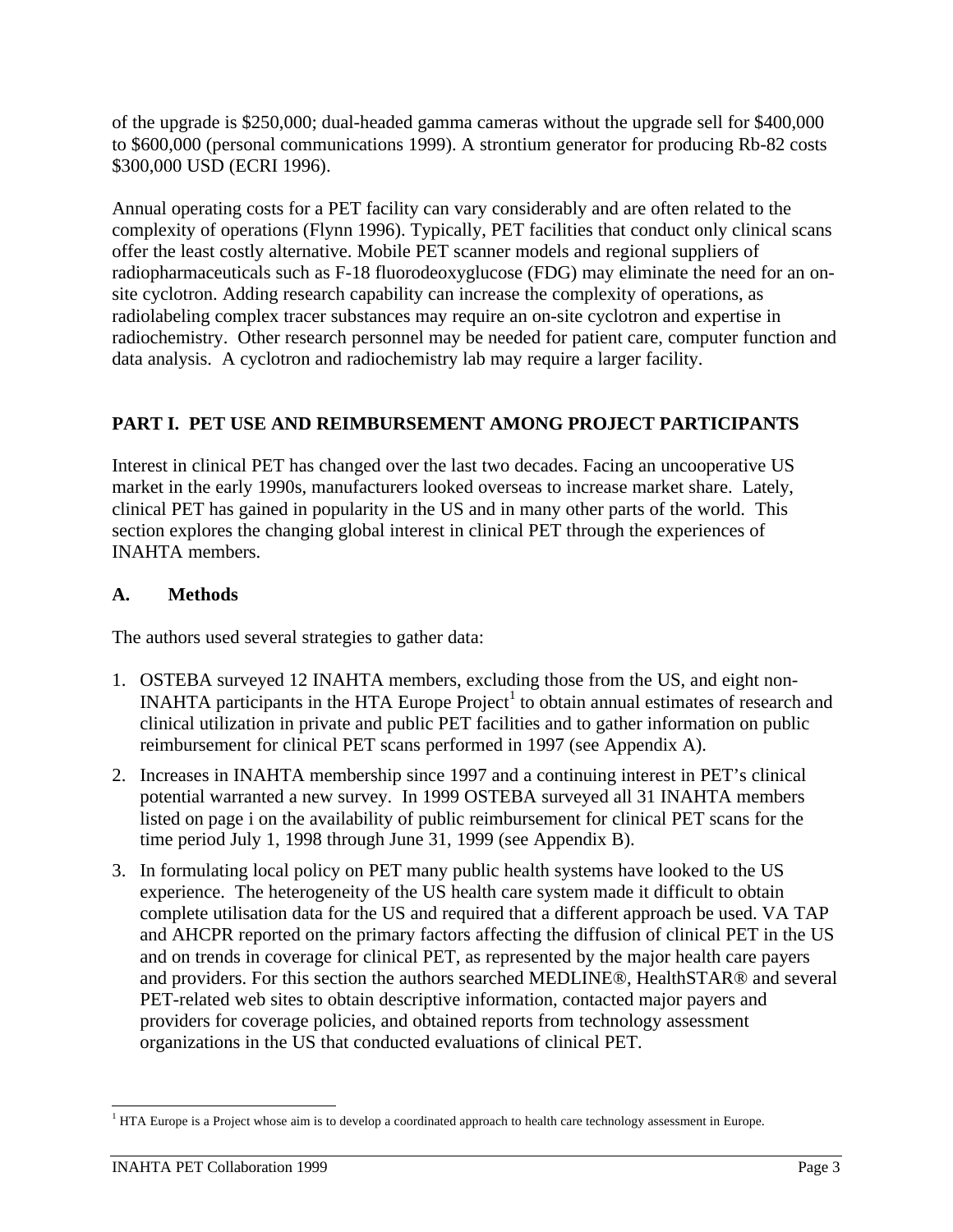## **B. Results**

#### **1. 1997 Survey**

Surveyed organizations represented 19 countries and one province. Fifteen HTA agencies (ten INAHTA members and five HTA Europe Project participants) responded indicating a 75% response rate (See Table 1). However, participants from Belgium and Germany did not provide complete information. Since three countries have no PET scanners, survey findings represent 13 countries with 33 PET scanners. Thirty scanners (90.9%) are situated in public health care systems, while only three scanners are situated privately. We observed a high percentage of *whole body PET* (84.8%) relative to *smaller partial body scanners.*

## **Table 1. 1997 INAHTA PET Survey Respondents by Country or Province**

|                        | Number of           |                            | Number of           |
|------------------------|---------------------|----------------------------|---------------------|
| Country or province    | <b>PET</b> scanners | <b>Country or province</b> | <b>PET</b> scanners |
| Australia              |                     | Germany                    | 7*                  |
| Austria                |                     | Greece                     |                     |
| Belgium                | $2^{*}$             | Ireland                    |                     |
| Canada (except Québec) | 5                   | The Netherlands            |                     |
| Québec (Canada)        |                     | New Zealand                |                     |
| Denmark                |                     | Spain                      |                     |
| Finland                |                     | Sweden                     | b                   |
| France                 |                     | Switzerland                |                     |

\* Incomplete questionnaires

Figures 1 and 2 depict PET utilization across countries represented in the survey. The majority used their PET scanners for both clinical and research purposes, but there were exceptions. Austria and Switzerland dedicated their scanners to clinical diagnosis only, while Canada, France and Sweden set aside some of their scanners solely for research. Holland and Denmark performed the most investigative tests, whereas Australia, followed by Spain and Belgium, conducted the most diagnostic studies, bearing in mind the incomplete information received from Belgium.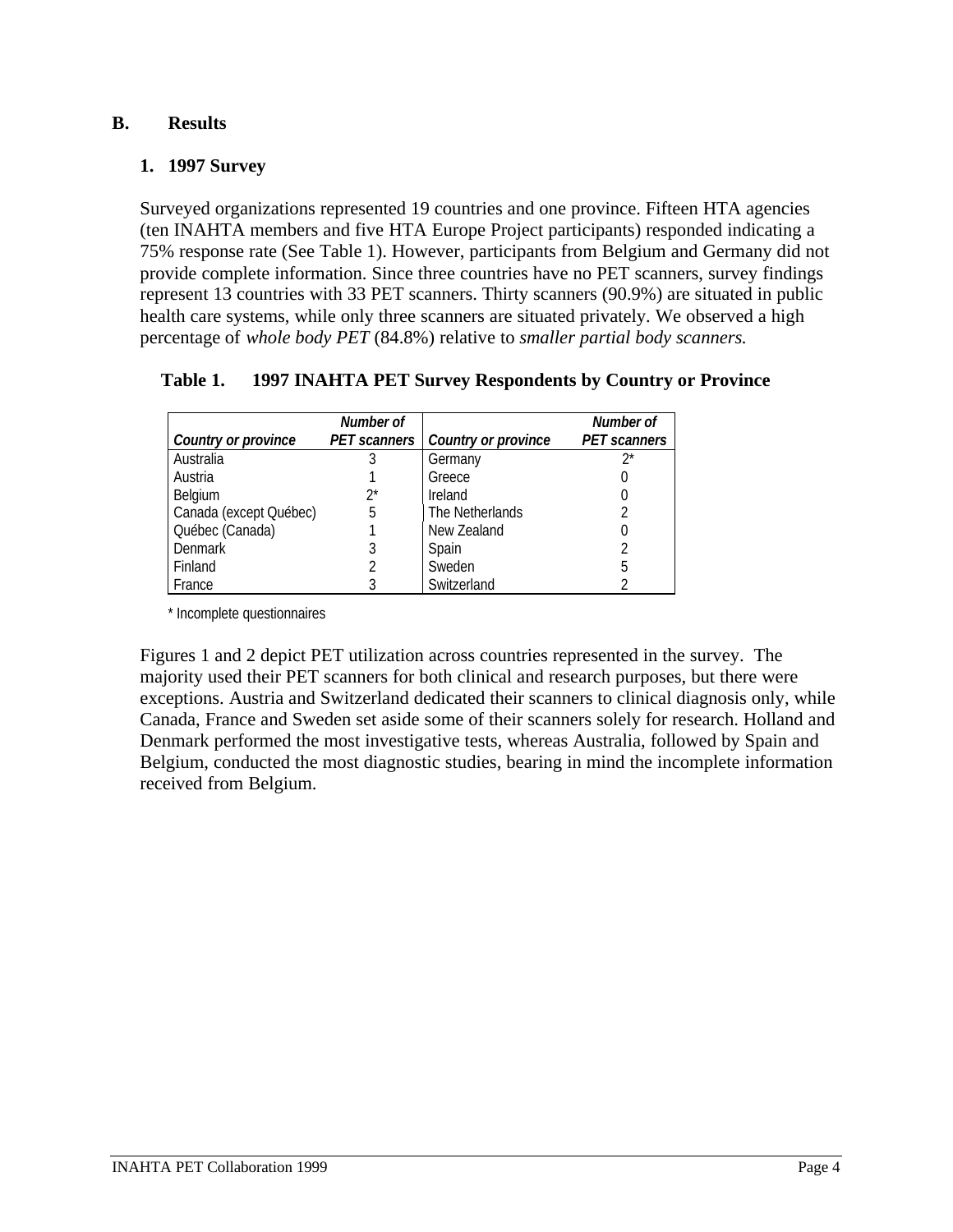



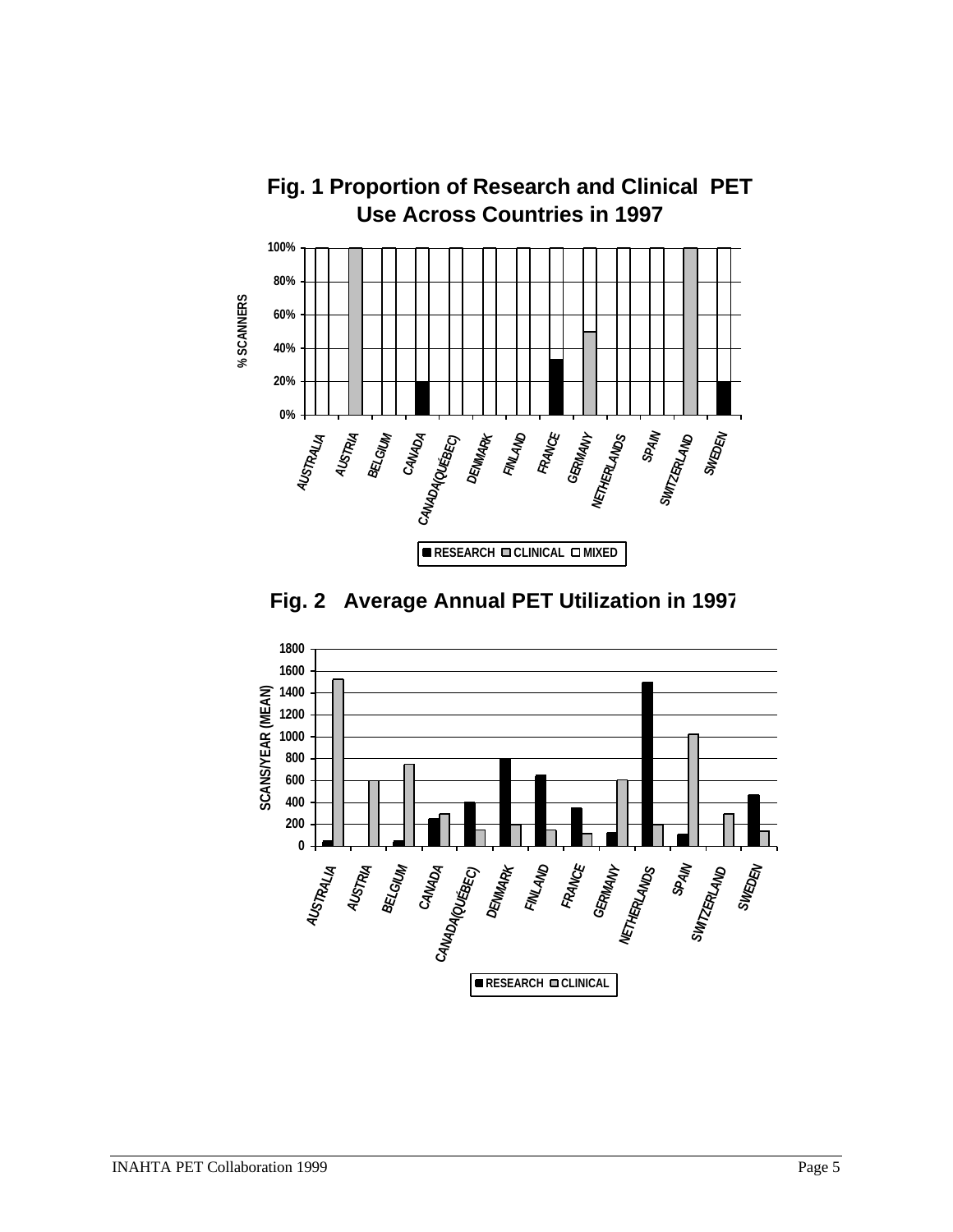Analysis of individual scanner utilization showed that 51.5% of the scanners conducted fewer than 250 clinical scans per year, and 48.5% performed less than 250 scans per year for research purposes (See Table 2). It was very infrequent for an individual scanner to conduct more than 500 scans per year. Accounting for the two incomplete survey results, six (18.2%) scanners were used for clinical use only, three (9.1%) scanners were used exclusively for research. The remainder were used for both research and clinical studies.

| Average #  | Number (%) of scanners |           | Average #    |          | Number (%) of scanners |  |  |  |
|------------|------------------------|-----------|--------------|----------|------------------------|--|--|--|
| Scans/year | Research               | Clinical  | Scans/year   | Research | Clinical               |  |  |  |
| None       | 4(12.1)                | 3(9.1)    | 1001-1250    | 1(3.0)   | 2(6.1)                 |  |  |  |
| 1-250      | 12(36.4)               | 14 (42.4) | 1251-1500    | 2(6.1)   | 1(3.0)                 |  |  |  |
| 251-500    | 7(21.2)                | 5(15.2)   | >1500        |          | 1(3.0)                 |  |  |  |
| 501-750    | 5(15.2)                | 5(15.2)   | unknown      | 1(3.0)   | 1(3.0)                 |  |  |  |
| 751-1000   | 1(3.0)                 | 1(3.0)    | <b>TOTAL</b> | 33 (100) | 33 (100)               |  |  |  |

## **Table 2. Average Annual Utilization of 33 PET Scanners in 1997**

## **Table 3. Diagnostic Uses and Public Reimbursement Among Survey Participants in 1997**

|                                             |                             | Diagnostic               | <b>Public</b>             | <b>Public</b>           |
|---------------------------------------------|-----------------------------|--------------------------|---------------------------|-------------------------|
|                                             |                             | <b>Use</b>               | Reimbursement             | Reimbursement           |
|                                             |                             | Number of Scanners       | Number of Scanners        | Number of Countries     |
| <b>Diagnostic applications</b><br>Neurology | Epilepsy                    | (% of total)<br>27(81.8) | (% of total)<br>18 (54.4) | (% of total)<br>9(69.2) |
|                                             | Tumor vs necrosis           | 27 (81.8)                | 21(63.6)                  | 9(69.2)                 |
|                                             |                             |                          |                           |                         |
|                                             | Neurodegenerative disorders | 26 (78.8)                | 14 (42.4)                 | 7(53.8)                 |
|                                             | <b>ACV</b>                  | 5(15.2)                  | 5(15.2)                   | 1(7.7)                  |
|                                             | Encephalopathy              | 2(6.1)                   | 2(6.1)                    | 2(15.4)                 |
|                                             | Psychiatry                  | 1(3.0)                   | 1(3.0)                    | 1(7.7)                  |
| Cardiology                                  | Myocardial viability        | 24 (72.7)                | 16 (48.5)                 | 8(61.5)                 |
|                                             | Myocardial perfusion        | 19 (57.6)                | 8(24.2)                   | 4(30.8)                 |
| Oncology                                    | Lung                        | 21(63.6)                 | 11(33.3)                  | 5(38.5)                 |
| (non-central                                | Soft tissue                 | 21(63.6)                 | 17(51.5)                  | 7(53.8)                 |
| nervous system)                             | Head and neck               | 18 (54.5)                | 13 (39.4)                 | 7(53.8)                 |
|                                             | Solitary pulmonary nodules  | 18 (54.5)                | 9(27.3)                   | 4(30.8)                 |
|                                             | Colorectal                  | 16 (48.5)                | 7(21.2)                   | 3(23.1)                 |
|                                             | <b>Breast</b>               | 16(48.5)                 | 9(27.3)                   | 4(30.8)                 |
|                                             | Gynecological               | 14 (42.4)                | 11(33.3)                  | 4(30.8)                 |
|                                             | Hematological               | 12(36.4)                 | 7(21.2)                   | 3(23.1)                 |
|                                             | Genitourinary               | 10(30.3)                 | 7(21.2)                   | 3(23.1)                 |
|                                             | Hepatobiliary               | 7(21.2)                  | 7(21.2)                   | 4(30.8)                 |
|                                             | Melanoma                    | 7(21.2)                  | 5(15.2)                   | 3(23.1)                 |
|                                             | Adrenal                     | 4(12.1)                  | 4(12.1)                   | 1(7.7)                  |
|                                             | Thyroid                     | 2(6.1)                   | 1(3.0)                    | 1(7.7)                  |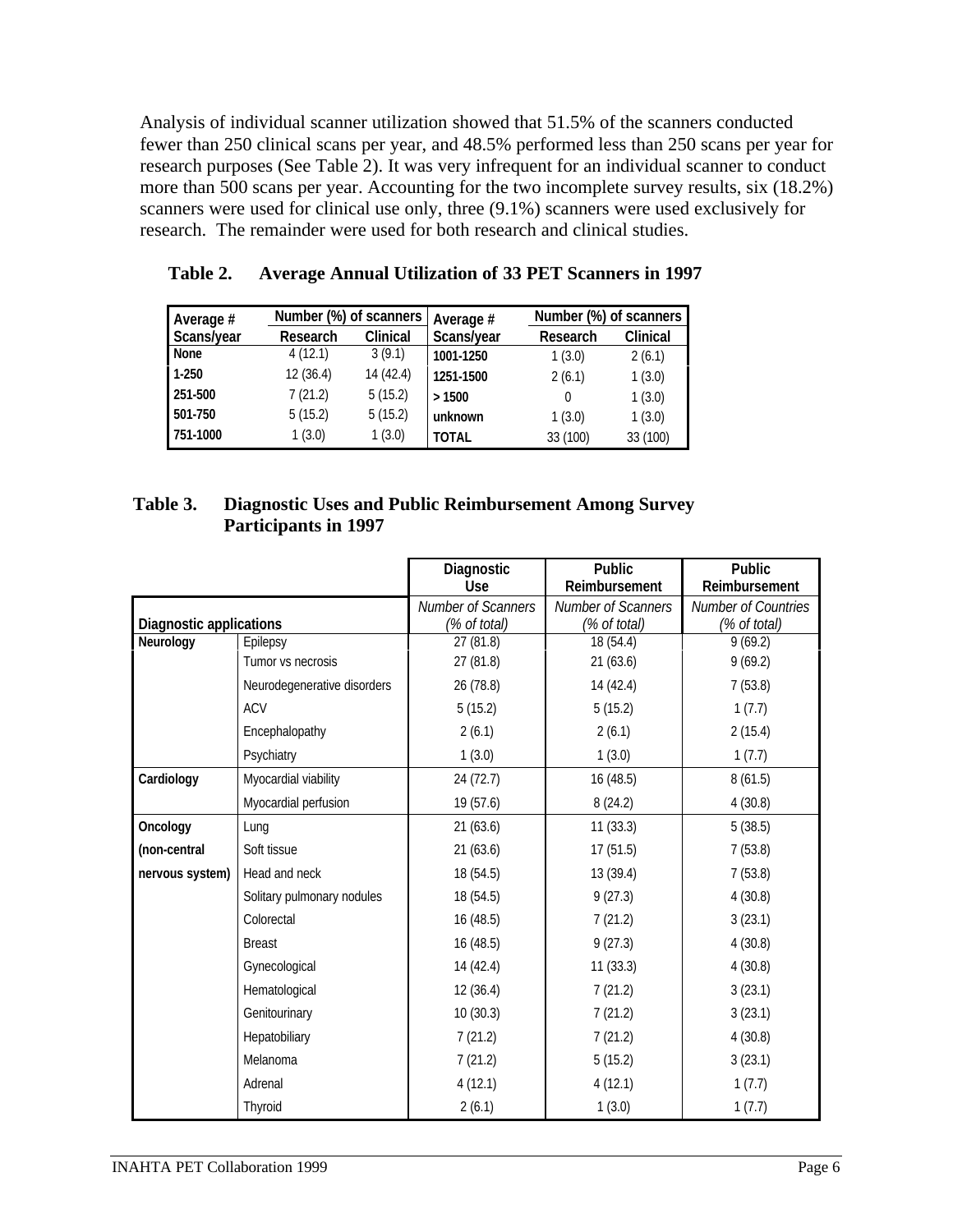Data in Table 3 indicated that there was considerable variability in diagnostic use across the 33 scanners represented in the survey. In general, the most commonly performed diagnostic applications were also the ones most likely to be reimbursed. More than 50% of the PET scanners were used for neurologic diagnoses of epilepsy, neurodegenerative disorders, and distinguishing brain tumor from necrosis, followed by evaluations of myocardial viability, ischemic heart disease, and cancers of the lung, head and neck, and soft tissue.

The majority (>50%) of diagnostic PET scans for epilepsy, distinguishing brain tumor from necrosis, and soft tissue cancers were reimbursed, but coverage for the remaining diagnostic applications was far less common. A comparison of reimbursement among the 13 countries in the survey yielded similar results. It is interesting to note that staging lung cancer, a condition that constitutes a considerable burden to most health systems, was among the most common diagnostic uses but was less frequently reimbursed. Conversely, the slightly lower PET use in head and neck cancer was among the most often reimbursed indications.

## **2. 1999 Survey**

Thirty agencies, representing 18 countries or regions, responded to the survey yielding a response rate of 96%. Survey findings show that Chile, New Zealand, Andalucía (Spain) and Alberta (Canada) had no PET scanners. Providers in Israel, Germany, Norway and Austria used their PET scanners solely for research. Members in Great Britain and France were unable to provide data for their countries.

The remaining respondents provided data for analysis. New Zealand has arranged with a hospital in Melbourne, Australia to provide PET scans for patients with epilepsy who are candidates for surgical treatment, and these data were included under New Zealand in the analysis. Australia provided only aggregate data for each clinical category. Table 4 lists clinical PET applications reimbursed for each of the 11 public health systems within 13 countries or regions, and Table 5 further summarizes these findings. Table 6 provides a relative comparison of reimbursed clinical PET activity in 1999 across health systems.

Data collection time periods varied among some respondents. VA TAP provided data covering June 1997 through July 1998 and only for veterans scanned at VA PET facilities, labeled herein as US (VHA). Data from Switzerland covered January 1998 through December 1998. Denmark and New Zealand provided six months of data from which they estimated annual activity. All other respondents provided data for the time period July 1, 1998 to June 31, 1999.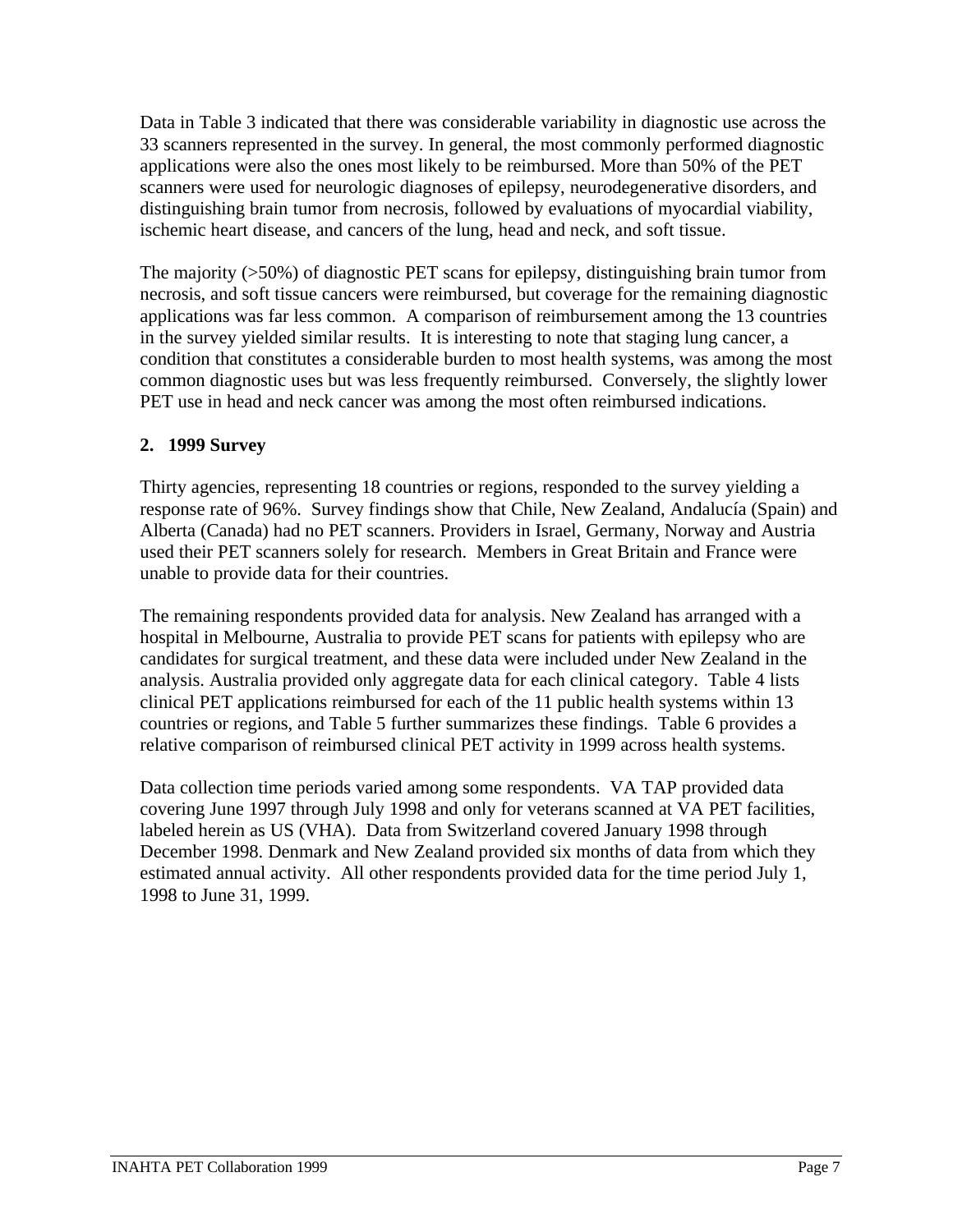| <b>Clinical PET indications</b> |                            | Australia | Basque<br>Region<br>(Spain) | Catalonia<br>(Spain)    | Denmark        | Finland          | Madrid<br>(Spain) | The<br>Netherlands | New Zealand    | Québec<br>(Canada) | Switzerland    | US (VHA)       | <b>TOTAL</b><br>#<br><b>SCANS</b> | # Systems<br>Offering<br>Coverage |
|---------------------------------|----------------------------|-----------|-----------------------------|-------------------------|----------------|------------------|-------------------|--------------------|----------------|--------------------|----------------|----------------|-----------------------------------|-----------------------------------|
| Neurology                       | Tumor vs necrosis          |           | 10                          | $\boldsymbol{0}$        | 41             | $\boldsymbol{0}$ | $\overline{22}$   | $\mathbf 0$        | $\Omega$       | $\overline{2}$     | 200            | $\mathfrak{Z}$ | 278                               | 6                                 |
|                                 | Epilepsy                   |           | 1                           | $\mathbf 0$             | 6              | 30               | 8                 | 20                 | 8              | 21                 | 165            | $\overline{0}$ | 259                               | 8                                 |
|                                 | Other                      |           | $\Omega$                    | $\mathbf 0$             | $\overline{0}$ | $\overline{0}$   | $\Omega$          | $\Omega$           | $\Omega$       | 1                  | 64             | 5              | 70                                | 3                                 |
|                                 | Alzheimer's dementia       |           | $\mathbf{1}$                | $\mathbf 0$             | 16             | 5                | 0                 | $\overline{0}$     | $\Omega$       | 9                  | 25             | 11             | 67                                | 6                                 |
|                                 | Parkinson's disease        |           | $\overline{0}$              | $\boldsymbol{0}$        | 1              | 20               | $\overline{2}$    | $\mathbf{0}$       | $\Omega$       | 9                  | $\Omega$       | $\overline{2}$ | 34                                | 5                                 |
|                                 | Neurodegenerative diseases |           | $\mathbf{1}$                | $\mathbf 0$             | 9              | 20               | $\mathbf{1}$      | $\overline{0}$     | $\mathbf 0$    | 0                  | 0              | $\mathbf{1}$   | 32                                | 5                                 |
|                                 | <b>TOTAL</b>               | 494       | 13                          | 0                       | 73             | 75               | 33                | 20                 | 8              | 42                 | 454            | 22             | $1234*$                           |                                   |
| Cardiology                      | Myocardial viability       |           | $\boldsymbol{0}$            | $\mathbf 0$             | 84             | 40               | 0                 | $\boldsymbol{0}$   | $\mathbf 0$    | 6                  | $\overline{2}$ | 47             | 179                               | 5                                 |
|                                 | Myocardial perfusion       |           | $\mathbf 0$                 | $\mathbf 0$             | $\mathbf 0$    | $\mathbf 0$      | 0                 | $\mathbf{0}$       | $\mathbf 0$    | 0                  | 65             | 48             | 113                               | $\overline{2}$                    |
|                                 | Other                      |           | $\mathbf{0}$                | $\mathbf 0$             | $\overline{0}$ | $\overline{0}$   | $\overline{0}$    | $\overline{0}$     | $\Omega$       | $\Omega$           | $\mathbf 0$    | $\overline{0}$ | $\mathbf 0$                       |                                   |
|                                 | <b>TOTAL</b>               | 22        | 0                           | 0                       | 84             | 40               | 0                 | 0                  | 0              | 6                  | 67             | 95             | $314*$                            |                                   |
| Oncology                        | Other                      |           | $\mathbf{1}$                | $\boldsymbol{0}$        | 526            | 5                | 18                | $\mathbf 0$        | $\mathbf 0$    | 3                  | $\overline{0}$ | $\overline{0}$ | 553                               | 5                                 |
|                                 | Lung                       |           | $\overline{0}$              | $\boldsymbol{0}$        | 3              | 8                | 20                | $\mathbf{0}$       | $\Omega$       | 41                 | 128            | 246            | 455                               | 7                                 |
|                                 | Melanoma                   |           | 9                           | $\overline{0}$          | 1              | $\overline{0}$   | 9                 | $\Omega$           | $\Omega$       | $\mathbf{1}$       | 302            | 21             | 343                               | h                                 |
|                                 | Lymphoma                   |           | 24                          | 1                       | $\mathbf 0$    | 15               | 9                 | $\mathbf{0}$       | $\Omega$       | 51                 | 19             | 16             | 135                               | 7                                 |
|                                 | Head and neck              |           | $\overline{4}$              | 0                       | 6              | 20               | 15                | 20                 | $\Omega$       | $\overline{7}$     | $\mathbf 0$    | 58             | 130                               | 7                                 |
|                                 | Colorectal                 |           | 24                          | 0                       | $\overline{2}$ | $\mathbf 0$      | 6                 | $\Omega$           | $\Omega$       | 3                  | 11             | 63             | 109                               |                                   |
|                                 | SPN                        |           | 32                          | 0                       | $\overline{0}$ | 5                | $\mathbf{1}$      | $\Omega$           | $\Omega$       | 45                 | $\Omega$       | $\Omega$       | 83                                |                                   |
|                                 | <b>Breast</b>              |           | 3                           | 0                       | $\mathbf 0$    | 10               | 8                 | $\mathbf{0}$       | $\Omega$       | 21                 | 16             | 1              | 59                                |                                   |
|                                 | Genitourinary              |           | $\mathbf{1}$                | 0                       | 6              | $\mathbf 0$      | 5                 | $\Omega$           | $\Omega$       | 1                  | 24             | $\Omega$       | 37                                | 5                                 |
|                                 | Gynecological              |           | $\Omega$                    | $\overline{0}$          | $\Omega$       | $\overline{0}$   | $\overline{2}$    | $\Omega$           | 0              |                    | 16             | $\Omega$       | 25                                |                                   |
|                                 | Thyroid                    |           | 8                           | 1                       | $\Omega$       | $\overline{0}$   | $\overline{2}$    | $\Omega$           | $\Omega$       |                    | $\Omega$       | 6              | 18                                | 5                                 |
|                                 | Soft tissue                |           | 1                           | 0                       | 1              | 5                | $\mathbf{1}$      | $\Omega$           | $\Omega$       | 1                  | $\Omega$       | $\mathbf 0$    | 9                                 | 5                                 |
|                                 | Hepatobiliary              |           | $\overline{0}$              | $\mathbf 0$             | 3              | $\overline{0}$   | $\overline{0}$    | $\Omega$           | $\Omega$       | 1                  | $\Omega$       | 4              | 8                                 | 3                                 |
|                                 | Pancreas                   |           | $\mathbf{1}$                | $\mathbf 0$             | $\mathbf{1}$   | $\mathbf 0$      | $\mathbf{1}$      | $\overline{0}$     | $\overline{0}$ | $\Omega$           | 0              | 3              | 6                                 | 4                                 |
|                                 | <b>TOTAL</b>               | 1231      | 117                         | $\overline{\mathbf{c}}$ | 549            | 68               | 97                | 20                 | 0              | 183                | 504            | 418            | 3189*                             |                                   |
| Other                           | <b>TOTAL</b>               |           |                             |                         |                |                  |                   |                    |                |                    | 183            |                | 183                               |                                   |
| <b>TOTAL</b>                    |                            | 1747      | 130                         | $\overline{2}$          | 706            | 183              | 130               | 40                 | 8              | 231                | 1208           | 535            | 4920                              |                                   |

**Table 4. Clinical PET Reimbursement by Public Health System (June 1998-July 1999)**

\* includes Australia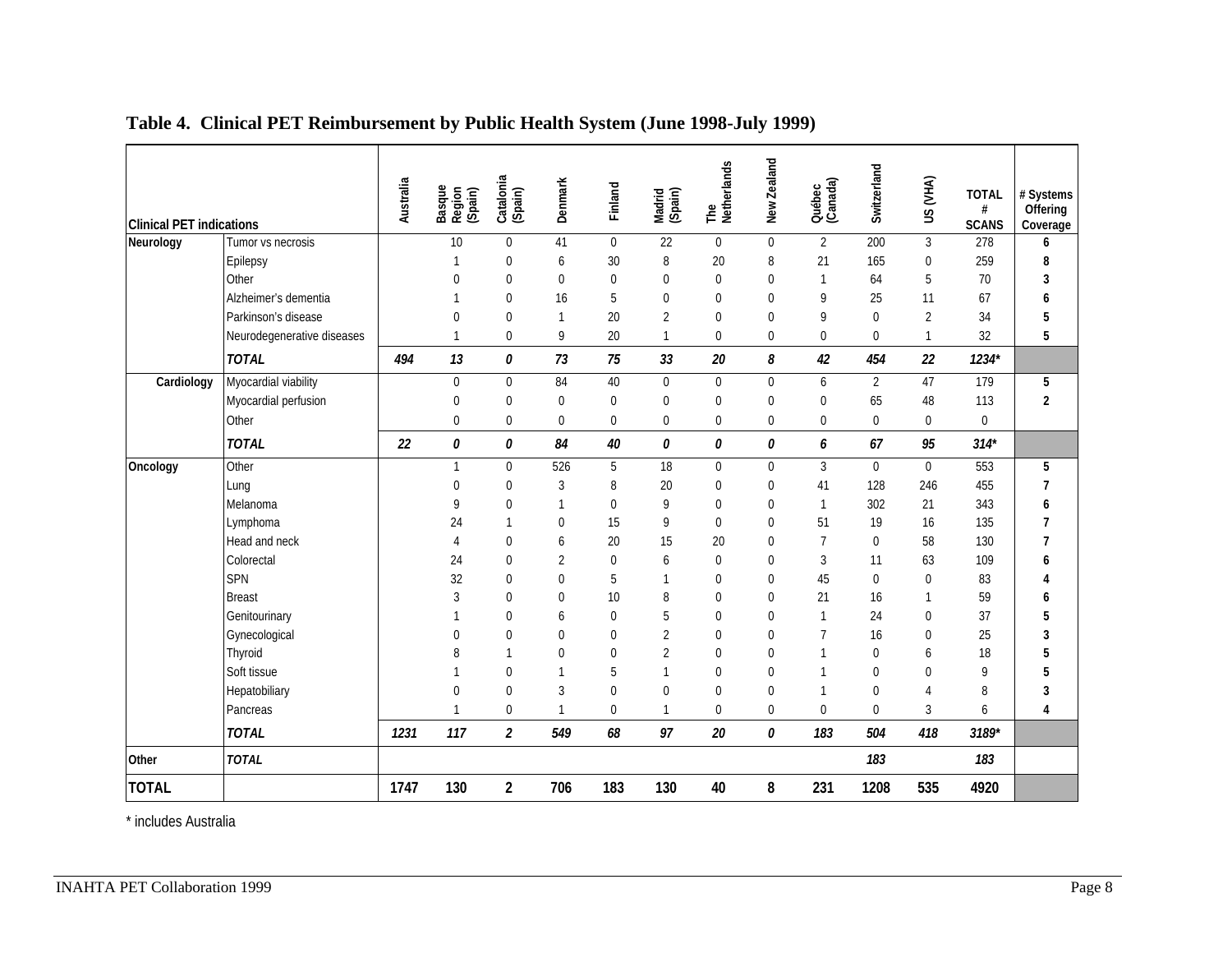| Public Health System by<br><b>Country or Region</b> | <b>Neurology</b> | Cardiology   | Oncology       | Other          | <b>Total</b> |
|-----------------------------------------------------|------------------|--------------|----------------|----------------|--------------|
| Australia                                           | 494              | 22           | 1231           | $\Omega$       | 1747         |
| Switzerland*                                        | 454              | 67           | 504            | 183            | 1208         |
| Denmark*                                            | 73               | 84           | 549            | $\theta$       | 706          |
| US (VHA)*                                           | 22               | 95           | 418            | 0              | 535          |
| Québec (Canada)                                     | 42               | 6            | 183            | 0              | 231          |
| Finland                                             | 75               | 40           | 68             | 0              | 183          |
| Madrid (Spain)                                      | 33               | $\theta$     | 97             | $\Omega$       | 130          |
| Basque Region (Spain)                               | 13               | 0            | 117            | $\Omega$       | 130          |
| The Netherlands                                     | 20               | $\mathbf{0}$ | 20             | $\overline{0}$ | 40           |
| New Zealand*                                        | 8                | $\theta$     | $\Omega$       | $\Omega$       | 8            |
| Catalonia (Spain)                                   | $\Omega$         | $\Omega$     | $\overline{2}$ | $\Omega$       | 2            |
| TOTAL (% total)                                     | 1234 (25)        | 314(6)       | 3189 (65)      | 183(4)         | 4920 (100)   |

#### **Table 5. Summary of the Number of Reimbursed PET Scans by Public Health System (June 1998-July 1999)**

\* data collection periods vary. See page 7.

#### **Table 6. Number of Reimbursed PET Scans per 100,000 inhabitants (June 1998-July 1999)**

| Public Health System by<br><b>Country or Region</b> | Neurology | Cardiology  | Oncology | Other       | Total |
|-----------------------------------------------------|-----------|-------------|----------|-------------|-------|
| US (VHA)*                                           | 0.73      | 3.17        | 13.93    | $\mathbf 0$ | 17.8  |
| Switzerland*                                        | 6.48      | 0.95        | 7.2      | 2.61        | 17.2  |
| Denmark *                                           | 1.46      | 1.68        | 10.98    | $\Omega$    | 14.2  |
| Australia                                           | 2.74      | 0.12        | 6.83     | 0           | 9.7   |
| Basque Region (Spain)                               | 0.65      | $\Omega$    | 5.85     | 0           | 6.5   |
| Finland                                             | 1.5       | 0.8         | 1.36     | 0           | 3.6   |
| Québec (Canada)                                     | 0.6       | 0.09        | 2.61     | $\mathbf 0$ | 3.3   |
| Madrid (Spain)                                      | 0.1       | $\mathbf 0$ | 0.3      | $\mathbf 0$ | 0.4   |
| The Netherlands                                     | 0.13      | $\Omega$    | 0.13     | $\mathbf 0$ | 0.3   |
| New Zealand*                                        | 0.22      | $\Omega$    | $\Omega$ | $\Omega$    | 0.2   |
| Catalonia (Spain)                                   | 0         | $\Omega$    | 0.03     | 0           | 0.03  |

\* data collection periods vary. See page 7.

*Neurology.* Neurology indications constituted 25% of all reimbursed clinical PET activity among survey respondents. Excluding Australia, the majority of public health systems offered coverage for clinical PET evaluations in epilepsy, Alzheimer's dementia, brain tumors and neurodegenerative disorders. The survey also revealed considerable variability in the volume of scans for each indication. Of note, PET scans in evaluations of brain tumor and epilepsy comprised 75% of the total volume in neurology.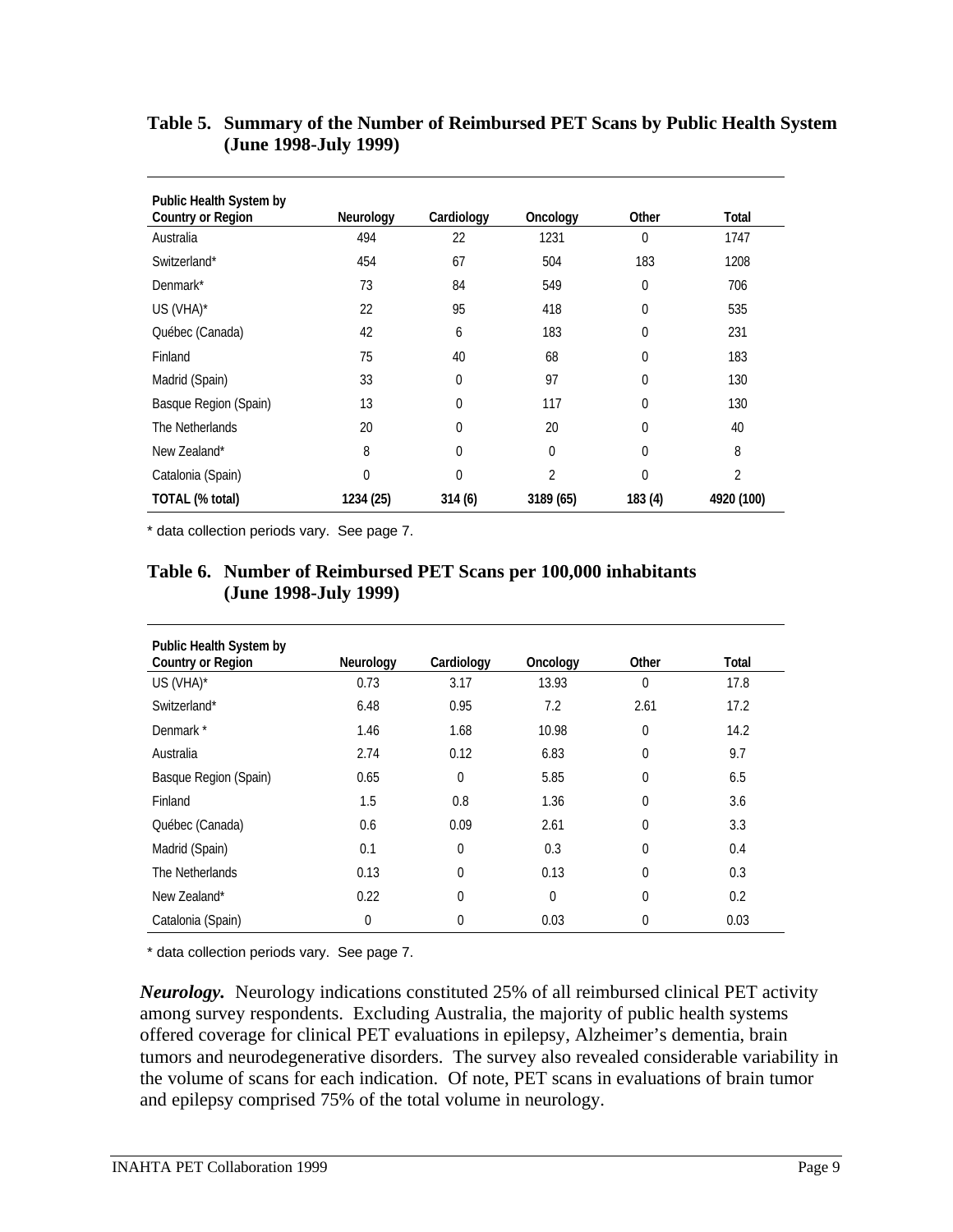Switzerland, Australia and Finland reimbursed the most neurologic PET scans. In Switzerland epilepsy and brain tumors constituted 36% and 44%, respectively, of the total volume of neurological diagnostic studies. Finland conducted 60% of neurologic activity in assessments of Alzheimer's disease, Parkinson's disease and other neurodegenerative disorders.

*Cardiology.* Cardiac indications represented the smallest portion (6%) of reimbursed clinical volume in the survey, of which approximately 60% of the scans were performed for viability determination. Fewer than half of the public health systems surveyed offered funding for myocardial viability determination (five systems) or cardiac perfusion studies (two systems).

US (VHA), Switzerland and Denmark had the highest volume of cardiac PET scans. The volume was roughly equivalent for viability and perfusion in US (VHA), whereas the majority of studies in Switzerland were for myocardial perfusion. Denmark, Quebec and Finland only reimbursed viability studies, while US (VHA) and Switzerland covered both indications.

*Oncology.* Oncology indications constituted the vast majority (65%) of publically reimbursed diagnostic PET scans. The majority of health systems reimbursed for head and neck cancer, lung cancer and lymphoma, with the remainder in breast cancer, colorectal cancer and melanoma. The highest volume of diagnostic PET scans was in evaluations categorized as "other" primarily in Denmark, but no specific information was made available. Other high volume uses were in lung cancer, lymphoma, head and neck cancer and colorectal cancer.

Further comparison in Table 5 indicates that 85% of reimbursed clinical PET scans were concentrated in four public health systems in Australia, Switzerland, Denmark and US (VHA). Except for Finland, The Netherlands and New Zealand, oncology indications constituted the majority of clinical PET reimbursement.

Table 6 shows the relative comparison of clinical PET activity taking into consideration the volume of patients served by each health system. US (VHA), Switzerland and Denmark reimburse the most PET scans per 100,000 patients. US (VHA) and Denmark concentrated activity in oncology, whereas Switzerland split most of its volume between neurology and oncology indications.

## **3. Trends in the US**

Trends in acceptance and use of clinical PET noted by Ter-Pogossian (1992) persist throughout the 1990s, as most clinical PET activity continues to be concentrated in larger medical centers with affiliated research departments capable of supporting the cyclotrons. Other factors have been identified that influence clinical PET use in the US:

- the complexity and high cost of the technology (Coleman 1992; Flynn 1996);
- Food and Drug Administration regulations (Coleman 1992; Flynn 1996);
- slow development of reimbursement policies by third-party payers (Coleman 1992; Flynn 1996);
- health care reform (Flynn 1996);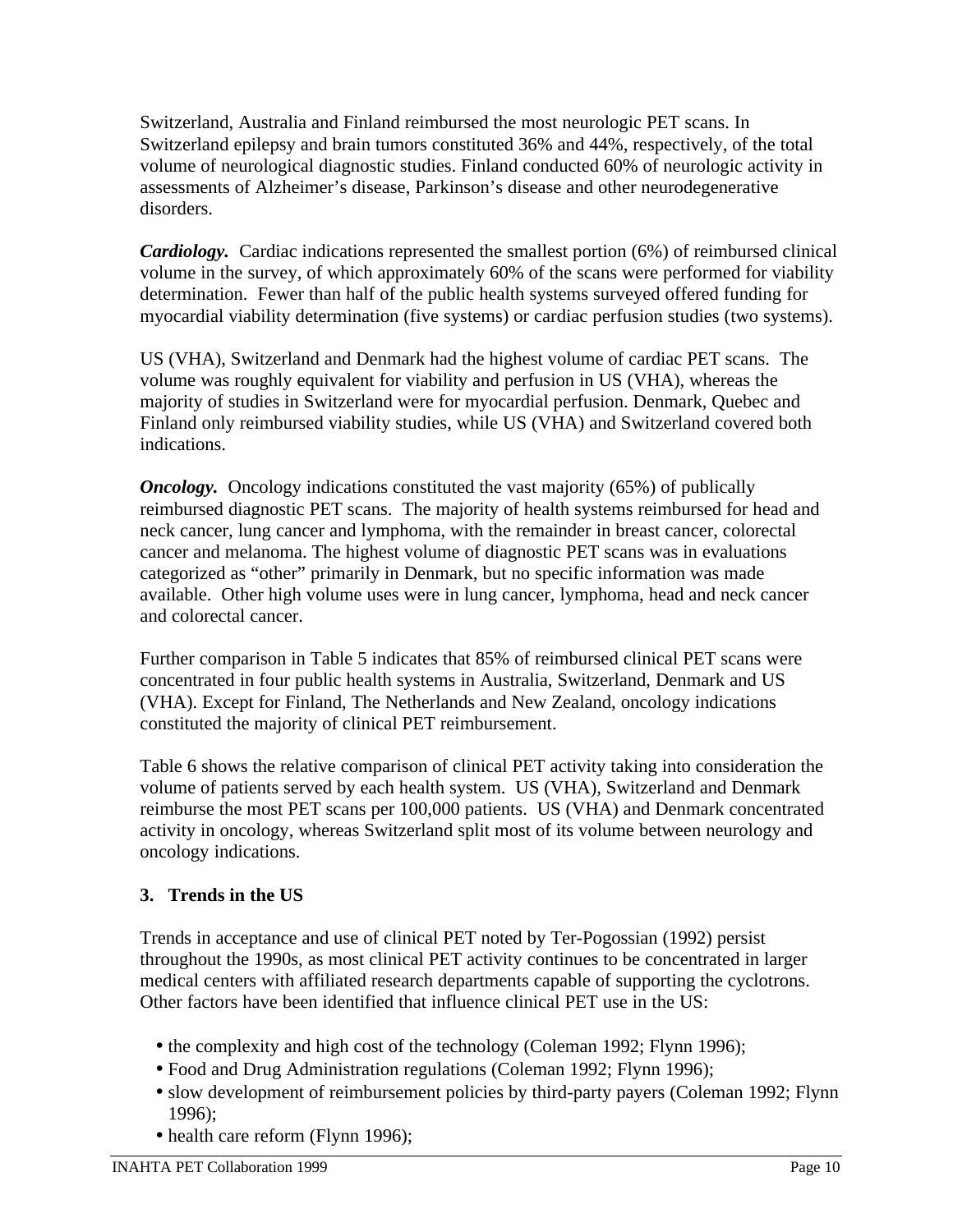• lack of demonstrated clinical utility (Flynn 1996).

Early efforts by PET advocates were ineffective in cultivating acceptance of its clinical potential within health care policy and medical communities. In 1991 individuals, institutions and industry officials in the PET community organized the Institute for Clinical PET (ICP) whose mission is to advance the science of PET and its development in the clinical setting. The ICP actively promotes clinical PET to providers, payers, patients and regulators on behalf of the clinical PET community (ICP 1999).

*Complexity/Costs.* The initial purchase and maintenance of a PET facility is a major impediment to capital investment in and, as a consequence, access to PET. The primary markets for traditional PET scanners are large regional hospitals and academic institutions.

PET manufacturers are focusing research and development on instrumentation and software that not only improve image quality and scanning performance, but also are lower in cost and user friendly. Lower cost traditional PET systems, mobile units, modified SPECT systems and networks of Radiopharmaceutical suppliers are expanding the market to include smaller hospitals and clinics. The ICP reports that there are approximately 150 PET centers with either traditional PET or modified SPECT systems in the US (ICP 1999).

*Regulation--Food and Drug Administration (FDA).* FDA has either approved or cleared for marketing both traditional PET cameras and gamma PET cameras to image radionuclides in the body. Considerable controversy has surrounded the jurisdiction of the FDA in regulating PET radiopharmaceuticals. Prior to 1997, FDA had approved only two PET radiopharmaceuticals for clinical PET use:

- Rb-82 limited to rest alone or rest with pharmacologic stress PET scans and used for noninvasive imaging of the perfusion of the heart for the diagnosis and management of patients with known or suspected coronary artery disease.
- FDG indicated for identifying regions of abnormal glucose metabolism associated with foci of epileptic seizure. Approval for use is restricted to The Methodist Medical Center in Peoria, Illinois.

Supporters in the United States Senate were instrumental in codifying changes to the FDA Modernization Act of 1997 pertaining to FDA regulation of PET (Connell 1999). As a result of this law passing, FDA withdrew its previous regulation of PET drug products and manufacturing guidelines and is drafting new procedures to replace them (FDA 1997). An official ruling on the safety and effectiveness of three PET drugs, F-18 FDG, N-13 ammonia and O-15 water and on the proposed procedures for obtaining marketing approval for them will be forthcoming (FDA 1999).

*Reimbursement.* To a great extent, reimbursement for PET studies can influence its diffusion into clinical medicine. Because of the controversy surrounding FDA jurisdiction over PET radiopharmaceuticals, many payers have been reluctant to include PET as a covered benefit, until the dispute was resolved. Not surprisingly, the recent changes in the FDA regulation of PET radiopharmaceuticals have had a positive influence on reimbursement for clinical PET in the US.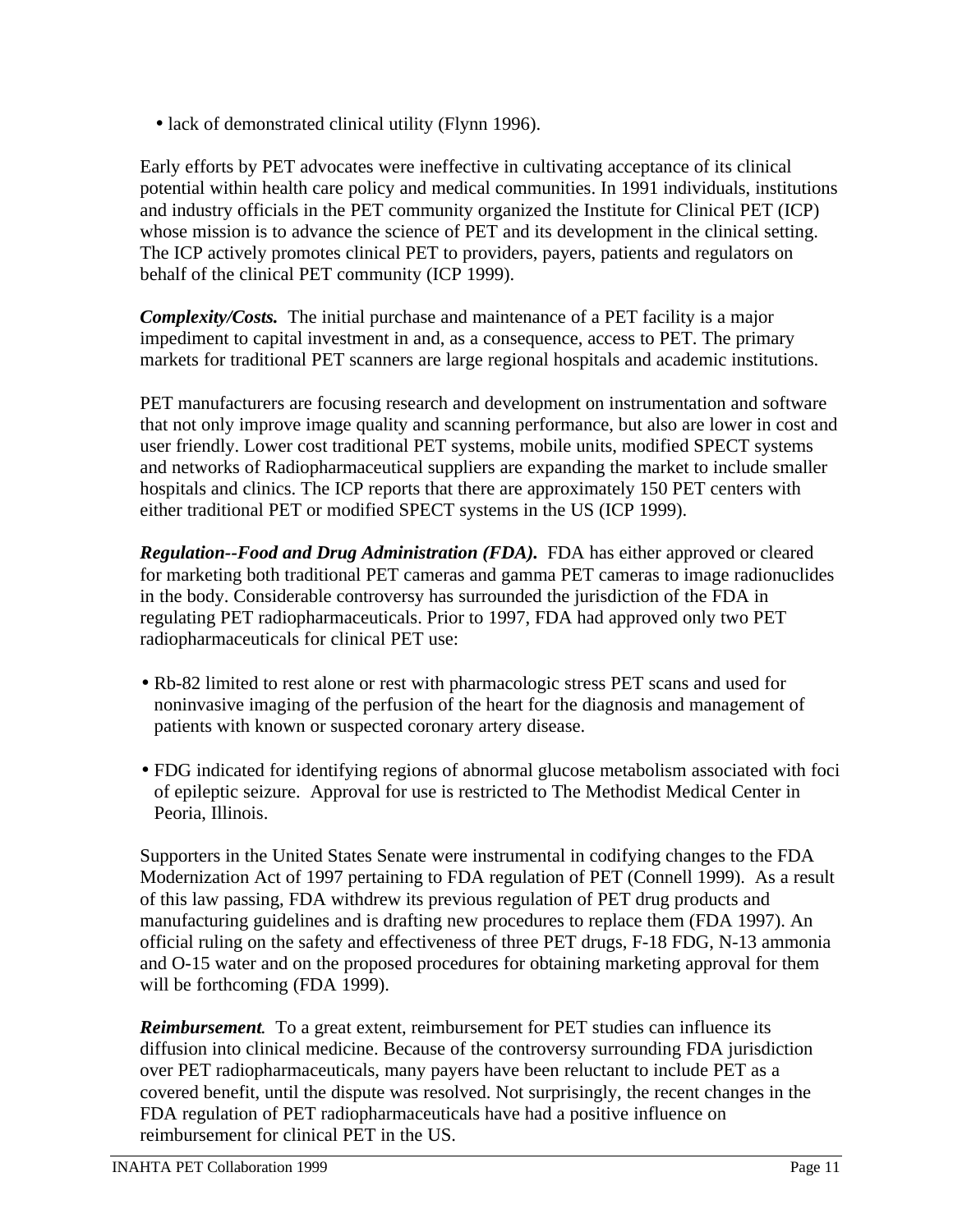Medicare—Medicare coverage policies frequently reflect FDA decisions and shape coverage decisions of other payers. Until recently, FDA approval of each site as a manufacturer of PET radiotracers had delayed Medicare reimbursement for clinical PET scans. The Health Care Financing Administration<sup>2</sup> (HCFA) has been continuously reviewing the scientific literature on clinical PET scans and, until the end of 1997, offered limited coverage for PET scans (See Table 7).

| Date         | Indication(s)                                                        | <b>Conditions for coverage</b>                                                                                                                                                                                                                                                                                                                                                                                   |
|--------------|----------------------------------------------------------------------|------------------------------------------------------------------------------------------------------------------------------------------------------------------------------------------------------------------------------------------------------------------------------------------------------------------------------------------------------------------------------------------------------------------|
| March 1995   | Cardiac Perfusion<br>Imaging Using Rb-<br>82                         | • Medically necessary<br>• Does not unnecessarily duplicate other covered diagnostic tests<br>• Does not involve investigational drugs or procedures using investigational<br>drugs<br>• Used in place of SPECT or in addition to an inconclusive SPECT<br>• Not for screening asymptomatic patients                                                                                                             |
| January 1998 | SPNs and Non-<br>Small Cell Lung<br>Cancer (NSCLC)<br>Using FDG      | • Uses traditional PET scanners or coincidence imaging gamma cameras<br>• To characterize SPNs initially detected, usually by CT<br>• To stage mediastinum in patients with confirmed primary NSCLC<br>• Payment for the use of routine biopsy following a negative PET scan will be<br>denied for these conditions, unless the claim is supported by evidence<br>explaining the medical necessity of the biopsy |
| March 1999   | <b>Additional Oncology</b><br><b>Indications Using</b><br><b>FDG</b> | • Detecting and localizing recurrent colorectal cancer with rising<br>carcinoembryonic antigen (CEA)<br>• Staging and characterizing both Hodgkin's and non-Hodgkin's lymphoma in<br>place of a gallium scan or lymphangiogram<br>• Identifying metastases in melanoma recurrence in place of gallium studies                                                                                                    |

|  | Table 7. HCFA-Approved Medicare Benefits for PET Scanning |  |  |  |  |  |
|--|-----------------------------------------------------------|--|--|--|--|--|
|--|-----------------------------------------------------------|--|--|--|--|--|

Source: HCFA 1998

Intense pressure on the part of clinical PET advocates has influenced expansion of PET coverage in oncology and inclusion of SPECT with coincidence detection capability (Anonymous 1998). Interim coverage for PET scans is conditioned upon its ability to provide useful information for the management and treatment of patients with these conditions. HCFA will use the claims process to evaluate the impact of PET on clinical care and determine the extent to which they should modify future policy.

 $\overline{a}$ <sup>2</sup> Health Care Financing Administration of the Department of Health and Human Services administers the Medicare, Medicaid, and Child Health Insurance Programs. In addition, HCFA performs a number of quality-focused activities including development of coverage policies. http://www.hcfa.gov/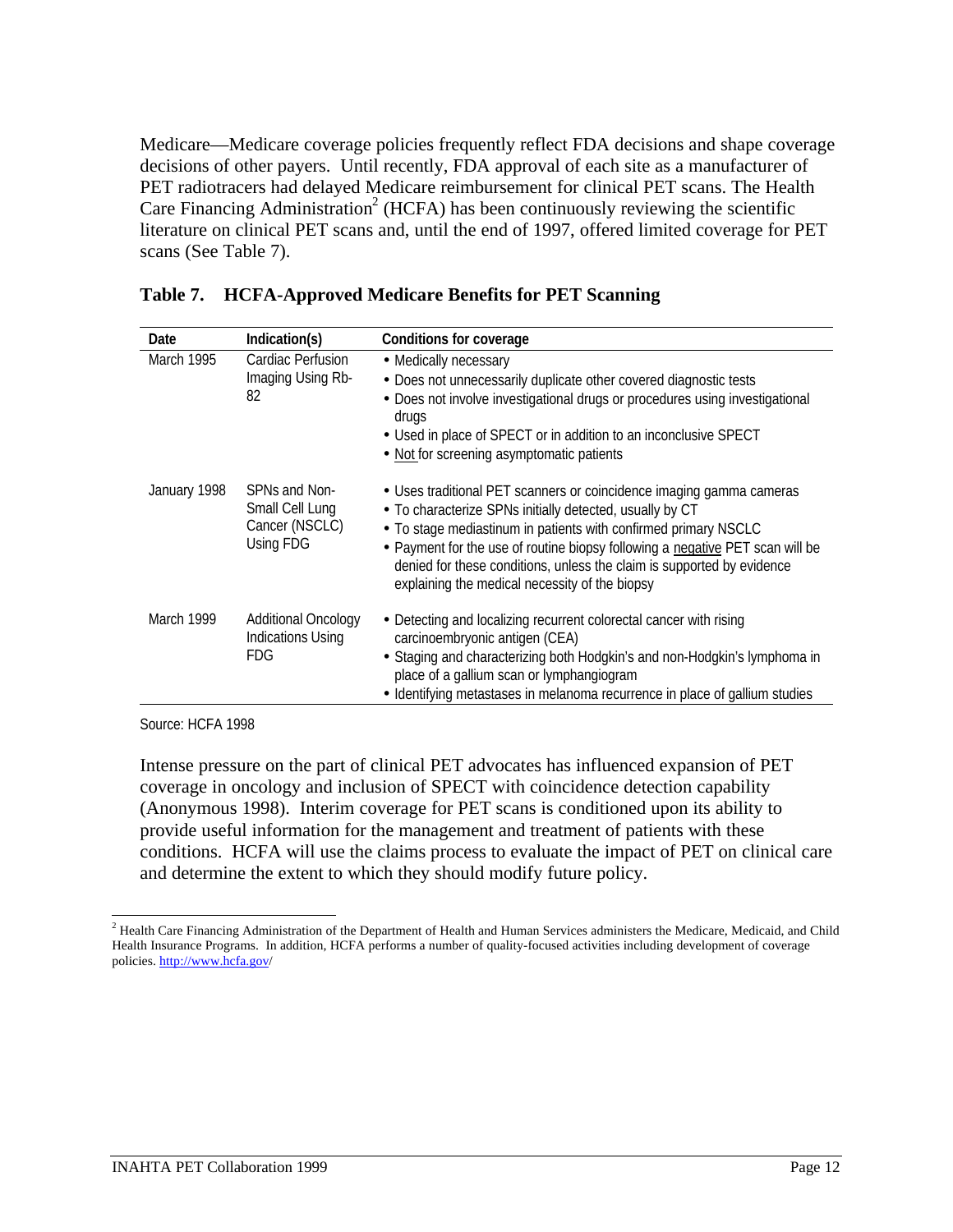Veterans Health Administration (VHA)—Currently, VHA has ten PET scanners, and nearly all share operations with academic affiliates. VHA does not have a national coverage policy for PET scans; coverage decisions are made by each institution. Access to VHA PET centers is limited, and they are not evenly distributed throughout the system. Consequently, many VA medical centers without traditional PET facilities are upgrading dual-headed gamma cameras for coincidence imaging, or are affiliating with local PET centers in the private sector.

VHA is capitalizing on its investment in PET in several ways:

- by establishing a registry to collect important utilization data from VHA PET centers;
- by funding prospective outcomes research; and
- by conducting regular systematic review updates to track new data in the literature.

Private sector carriers—The ICP has successfully lobbied national and local carriers and is actively involving patients in its lobbying efforts (ICP 1999; Connell 1999). The ICP reports that, since 1996, there has been an increase in the number of insurance carriers now covering PET scans (See Table 8). Table 8 is not a complete listing of all carriers with approved coverage policies for PET, but it does illuminate the trend in PET coverage among private sector carriers in the US in recent years. Coverage decisions emphasize PET's use in oncology, particularly of the lung. However, most still reimburse on a case-by-case basis, and many require pre-approval.

|  | Table 8. Approved PET Indications of Selected Private Carriers in the US |  |  |  |  |  |  |
|--|--------------------------------------------------------------------------|--|--|--|--|--|--|
|--|--------------------------------------------------------------------------|--|--|--|--|--|--|

| Carrier                       | <b>Approved indications</b>                                                                                                            |
|-------------------------------|----------------------------------------------------------------------------------------------------------------------------------------|
| California Blue Cross         | Lung, colorectal, head and neck, melanoma, SPN                                                                                         |
| California Blue Shield        | Lung, colorectal, head and neck, melanoma, SPN                                                                                         |
| Empire BC/BS New York         | SPN, lung cancer staging                                                                                                               |
| Cigna/Health Source Provident | Colorectal, head and neck, melanoma, lung                                                                                              |
| Duke University               | Brain tumors, colorectal                                                                                                               |
| Kaiser-Permanente*            | Epileptic foci when not identified by other means<br>SPN in selected low risk patients                                                 |
| Aetna/USHealthCare**          | Cardiac-Rb <sup>82</sup><br>Brain tumor vs. necrosis, epileptic foci, and lung cancer on a case-by case basis<br>Others, not specified |
| United Health Care            | Several, not specified                                                                                                                 |
| Several, not specified        | <b>Brain tumors</b>                                                                                                                    |
| Many, not specified           | Epilepsy                                                                                                                               |
| Few, not specified            | Cardiac-Rb <sup>82</sup>                                                                                                               |

*Source=ICP (personal communication: Ruth Tesar, ICP, May 1998).*

\*personal communication: M. Sugarman, Kaiser-Permanente (May 1999)

\*\*personal communication: R. McDonough, M.D., Aetna/USHealthCare (May 1999)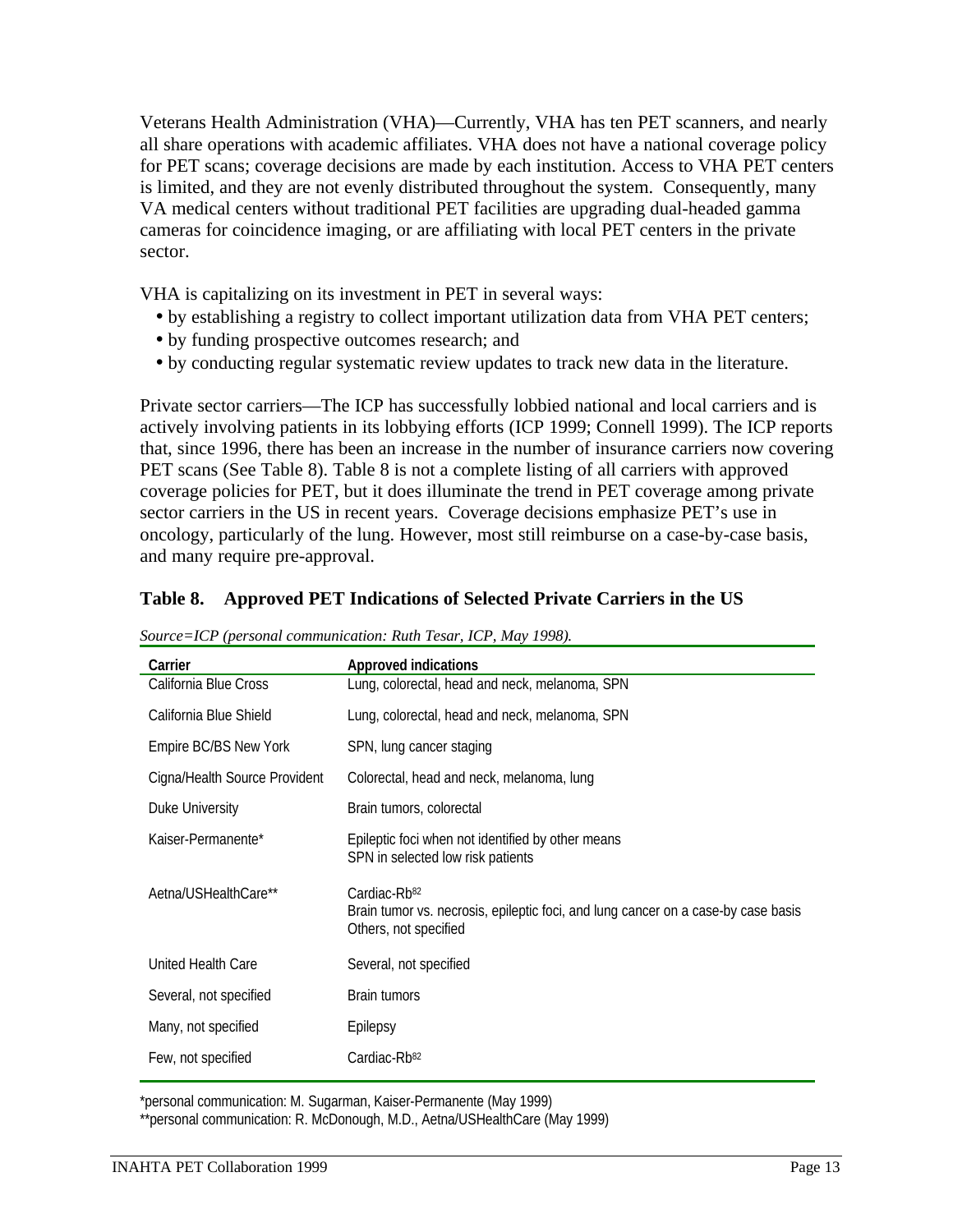*Health care reform.* Unless otherwise noted, background information on health care reform is taken from Zelman (1996). Over the last two decades health care reform initiatives related principally to payment system restructuring are driving more explicit decisions about the use of health care resources. This section presents a condensed account of the current and most relevant reforms measures and the impact of these measures on the diffusion of PET into clinical care.

The introduction of a prospective, pre-determined payment system (called the Prospective Payment System) in 1983, departed from the traditional retrospective fee-for-service system. This has had a dramatic effect on health industry behavior (Holmes 1992). The new system of payment sharply curtailed public sector revenue to providers, who responded by increasing premiums to private payers, including employers. Private insurers quickly adopted the new payment system, which further decreased revenue to providers.

As premiums continued to rise at an alarming rate, payers, providers and consumers became more value-driven. Maximizing outcomes and productivity while containing costs have resulted in a growth in underwriting practices, managed care alternatives, outcomes research and patient consumerism. Increasingly, government intervention is sought: 1) to protect consumer value by lowering or limiting the rise in costs and maintaining or elevating quality, and 2) to foster or maintain competition, for example, by establishing basic minimum standards of care and requiring evidence of cost-effectiveness for benefit coverage.

In the above scenario, regulation and reimbursement primarily defined the market for PET. Early proponents for clinical PET sought to capitalize on a cutting-edge technology that showed potential both as a clinical tool and as a source of revenue (Flynn 1996). However, PET was introduced into clinical medicine when trends in health care decision making were transitioning from a rationale based primarily on resources and opinions to a rationale derived from research findings.

Today in response to reform pressures decision makers, who seek to optimize patient care by investing in diagnostic technologies, are insisting on scientific evidence that supports improved patient outcomes and cost-savings in addition to safety and improved diagnostic performance. The clinical research community is beginning to collaborate on evaluations of PET's utility in selected clinical areas (Adams 1998).

*Clinical utility.* Flynn (1996) reviewed assessments, guidelines and policy statements on clinical PET use produced by US organizations through 1994. Early findings or comments about the use of PET in clinical applications were generally based on expert opinion and nonsystematic qualitative reviews. Comments emphasized PET's clinical "potential" in several areas, mainly neurology and cardiology, and its ability to provide unique clinical information. The added value of this information was not proven.

Since 1994 emphasis has shifted toward more rigorous methods of technology assessment. Results of such assessments of PET from US organizations published after 1994, which are in the public domain or otherwise made available to the authors for this report, are included and discussed in Part II.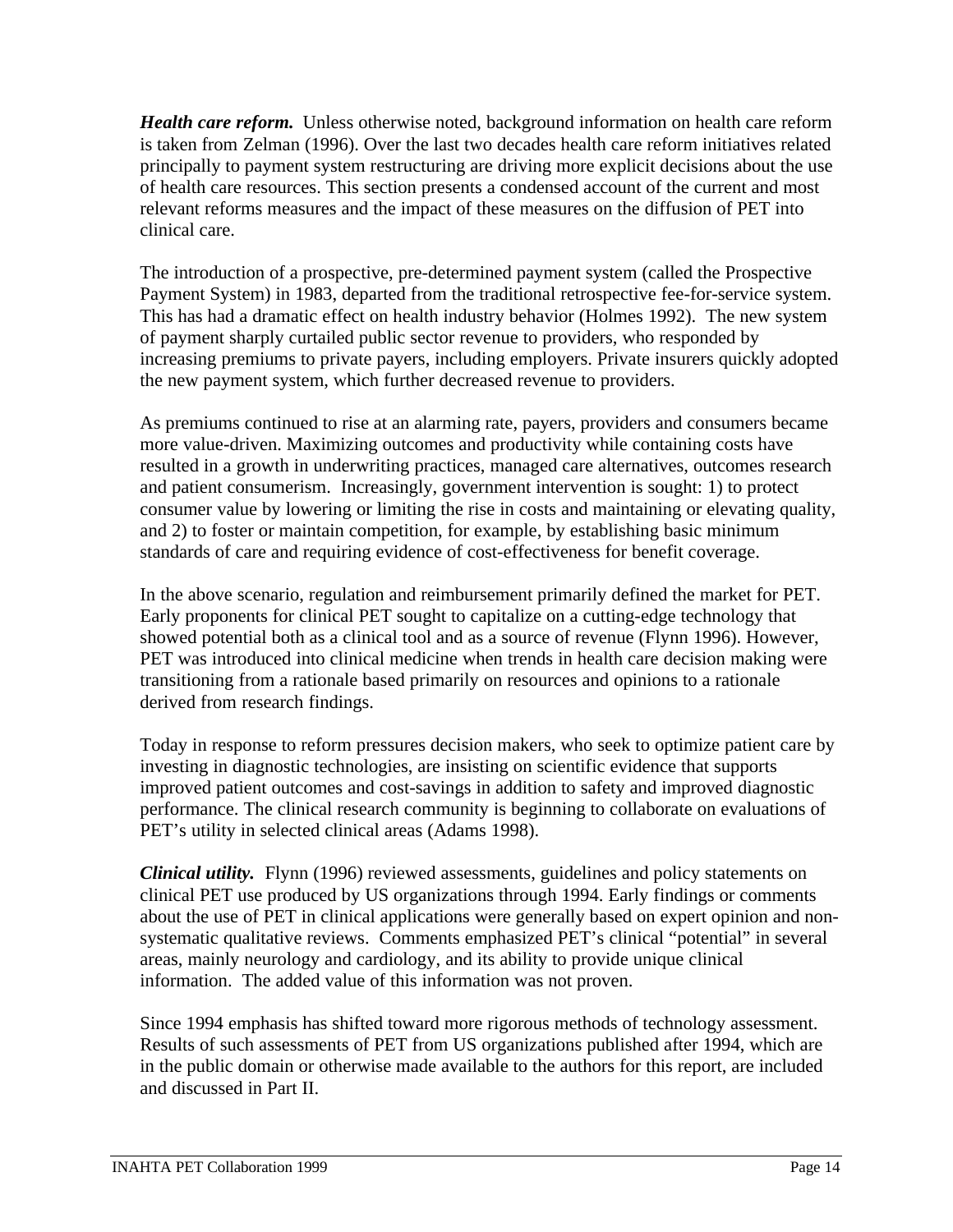## **C. Summary/Discussion**

INAHTA members' experiences with PET since 1997 show wide variations in use and public reimbursement for clinical scans. PET's availability and use is still quite limited, as evidenced by the small numbers and relative under use of scanners in each country or region. Most PET scanners are confined to academically affiliated facilities, and most health systems (excluding VHA) have fewer than five PET scanners. FDG is the most common radiotracer used in clinical PET studies, and its availability is critical to PET facilities wishing to conduct diagnostic tests. FDG produced on-site requires a cyclotron, and commercial vendors of FDG can vary regionally.

The majority of PET scanners are used for both research and diagnostic studies, but there are exceptions. Local regulatory policies and funding sources may explain the variations in PET use among survey participants. For example, regulatory policies that stress clinical research to address gaps in knowledge of PET's clinical utility may explain the high frequency of research studies in some countries. In countries with a high concentration of clinical studies, private funding sources may be available to enhance clinical activity that would otherwise not be covered with public funding. The size and geographic distribution of the population served by each health system may further contribute to the variations in use.

The latest utilization data show that most clinical PET activity is concentrated in relatively few health systems and primarily in a few select indications in oncology and neurology. Whereas public financing is available for several oncology indications, nearly 70% of the volume is confined to evaluations of melanoma, lung cancer staging, and an undefined category of "other." Similarly, reimbursement is available for a number of neurological indications, but the vast majority of neurological PET activity is confined to distinguishing brain tumor versus radiation necrosis and to localizing epileptic foci in potential surgical candidates with intractable epilepsy.

High cost and technical complexity, regulatory policies, value-driven health care decision making and lack of demonstrated clinical utility had hampered the diffusion of clinical PET in the US. However, PET use and acceptance have been on the rise, particularly since 1997. Lower cost PET systems, mobile units, modified SPECT systems and commercialization of radiopharmaceuticals allow smaller hospitals and clinics to offer clinical PET capability. Wellorganized promotions by the clinical PET community both in the US and abroad have been instrumental in supporting initiatives that increase demand for the technology and in changing policies that now permit limited reimbursement for PET despite the continued lack of evidence supporting its clinical or economic benefit.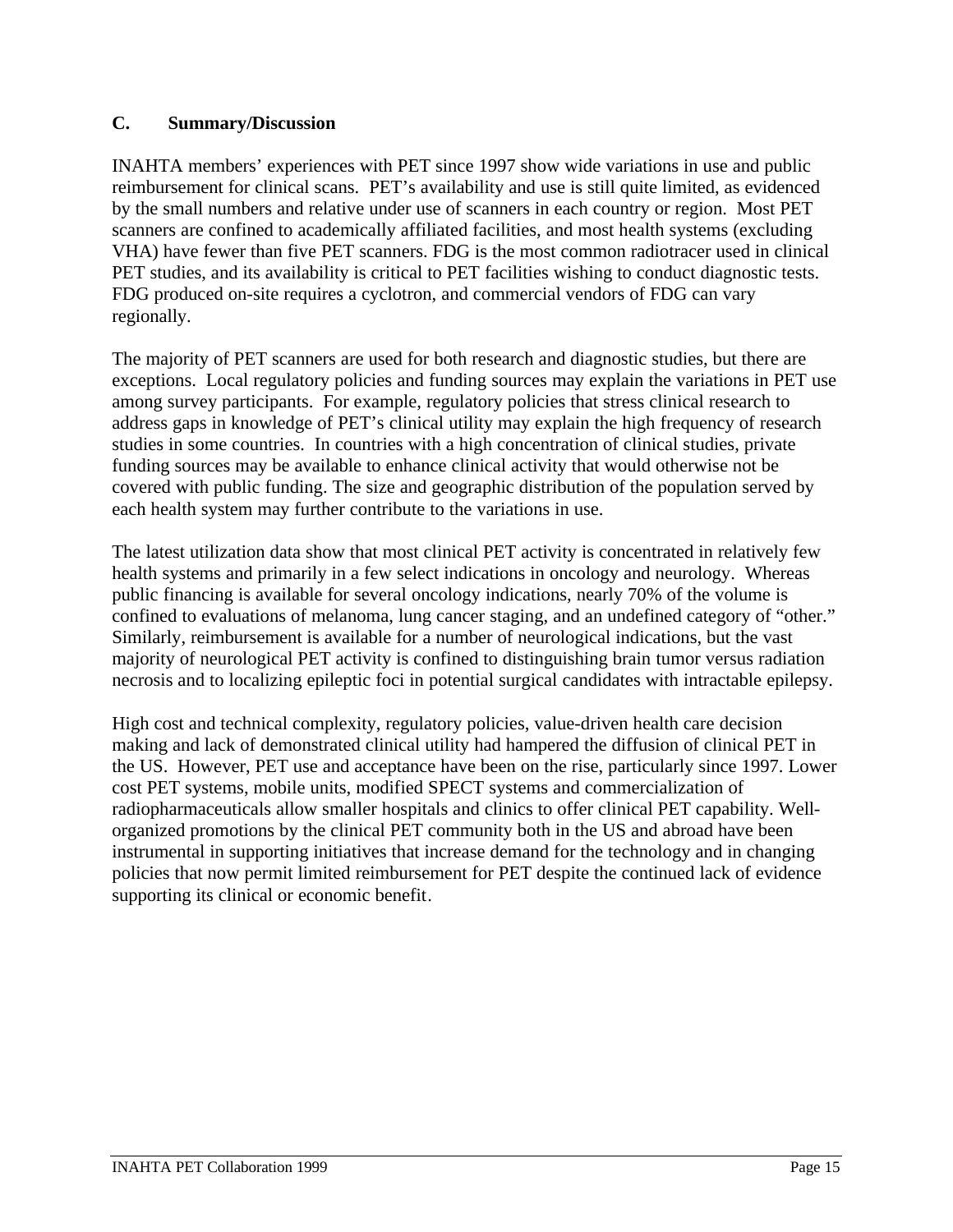## **PART II. SYNTHESIS OF TECHNOLOGY ASSESSMENTS OF PET**

Several INAHTA members have conducted technology assessments of PET in response to the needs of their health care systems. Likewise, several private TA organizations in the US have evaluated PET for a range of clinical indications to support clinical policy makers. Each assessment addressed various research questions using an array of approaches. Synthesizing the assessments will expand the scope of each assessment into a single, comprehensive document.

## **A. Methods**

The authors surveyed each INAHTA member for completed technology assessments on the clinical utility of PET. Three private US organizations also agreed to collaborate on the project: Blue Cross Blue Shield Association Technology Evaluation Center (BCBSA TEC), Emergency Care and Research Institute (ECRI), and HAYES, Inc. (HAYES).

## **B. Results**

Appendix C contains information abstracted from each PET assessment. Full reports from INAHTA members are kept on file at the VA TAP; reports from BCBSA TEC, ECRI, and HAYES are proprietary. Thirty-one assessments from 13 organizations were synthesized for this review. The assessments reflect a variety of motivations for conducting the assessment, research questions, inclusion criteria and methodologies. As is the nature of health care technology assessment, organizations produced assessments for decision-makers in response to pressures to use or evaluate PET for one or more clinical indications.

Most assessments were qualitative systematic reviews and focused on evaluations of PET's clinical utility. The remainder comprised quantitative analyses, non-systematic reviews, report syntheses and expert panel consensus. ECRI, BCBSA TEC and MSAC used quantitative methods to analyze PET's utility and/or its economic impact in health care. Reports from CEDIT (Baffert 1999) in France and SFOSS in Switzerland outlined proposals for systematically evaluating PET in several clinical indications within their respective health systems; VA TAP (Adams 1998) reported results of an ongoing system-wide PET registry data collection effort.

To the extent that the inclusion criteria were either specified in the report or made available to the authors of this synthesis, most reports appraised literature published or otherwise available since 1990. BCBSA TEC (1997) and AHCPR (1998) extended their literature searches to 1985 and 1977, respectively. Organizations used electronic data sources extensively. Several reports included literature published in a range of languages, thus helping to minimize potential language bias. Unless otherwise stated, assessments appraised studies using PET with FDG, reflecting the radiopharmaceutical most often used in clinical PET studies.

All organizations assessed traditional full ring PET systems. Partial ring PET scanners, gamma cameras (SPECT) modified for coincidence detection and 511 keV collimated PET imaging are newly available, lower cost alternatives to traditional full ring PET systems but are not yet optimized for clinical use. However, they attract considerable interest, and their rapid diffusion into clinical care could have a substantial impact on national health systems. Accordingly, AHFMR,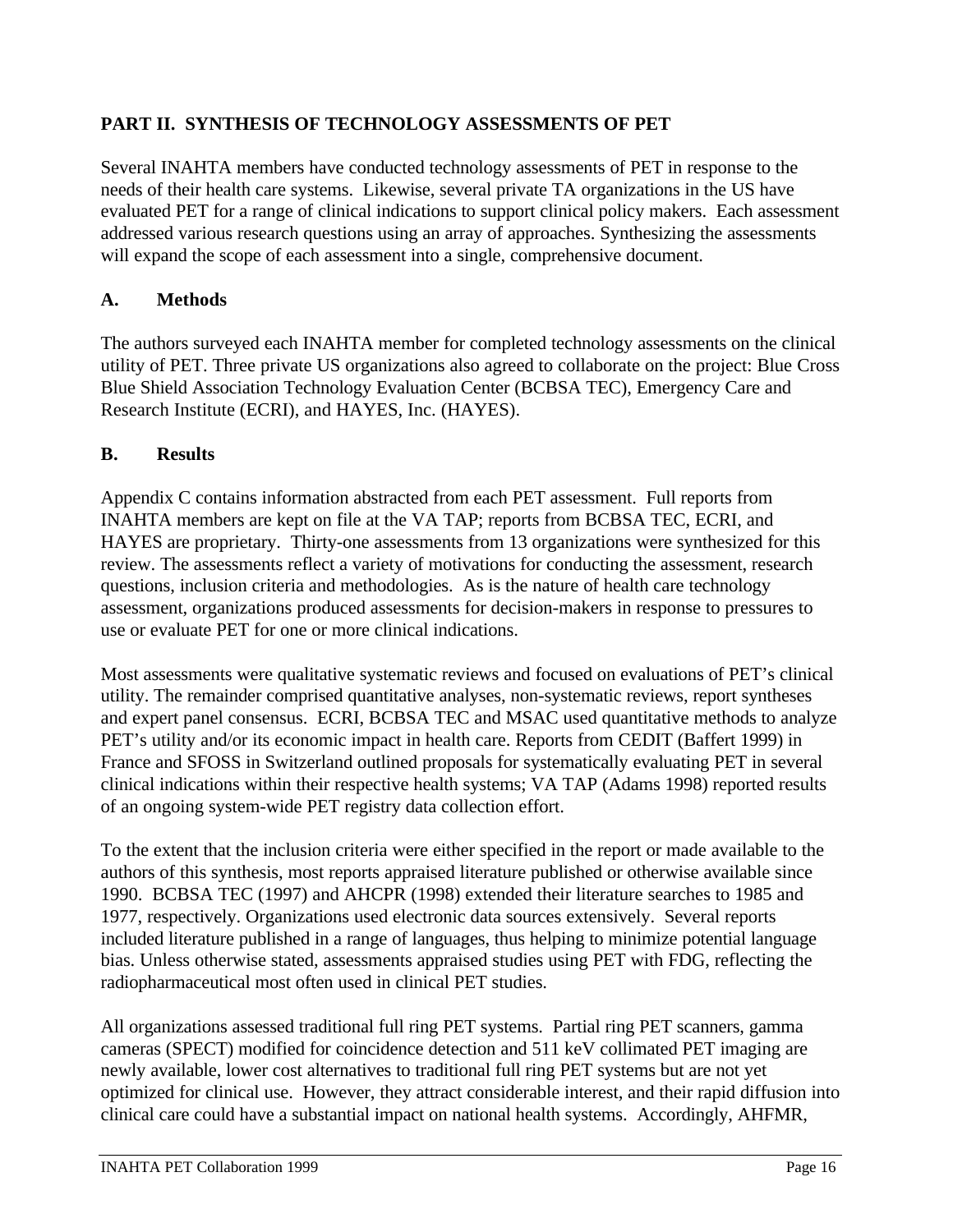CEDIT, NCCHTA and VA TAP addressed one or more of the alternatives to traditional PET in their reviews.

Report syntheses and updates are ongoing efforts of participating agencies to track the PET literature and are included in this report. OSTEBA and AETS (1995) synthesized several reports, including those from INAHTA members. AETS and NCCHTA used methodologies similar to VA TAP to expand on the VA TAP (Flynn 1996) report, and VA TAP updated its review in 1998. BCBSA TEC is in the process of updating its assessments, but the updates are not yet available to the authors of this synthesis. HAYES continues to update its assessments and has made them available for this report.

The major uses for clinical PET are grouped into three main categories: neuropsychiatry, cardiology and oncology. Technology assessments of PET in each category are discussed below. Indications for which assessment findings disagree or make for compelling discussion are described in more detail within each category.

## **1. Neuropsychiatry**

Early PET activity focused on clinical and research indications in neurology and psychiatry. PET allows the qualitative and quantitative evaluation of cerebral physiology and the study of the biochemical bases for clinical diseases. The majority of indications in Table 9 employ FDG to study glucose metabolism using traditional PET systems.

|                  |                 |                     |              |                                      |              | <b>Brain tumor</b>        |                                |                            |                                  |                          |                              |              |
|------------------|-----------------|---------------------|--------------|--------------------------------------|--------------|---------------------------|--------------------------------|----------------------------|----------------------------------|--------------------------|------------------------------|--------------|
| Organization     | Report<br>Date  | Alzheimer's disease | Parkinsonism | Other neurodegenerative<br>disorders | Epilepsy     | Differential<br>diagnosis | Grading malig-<br>nant gliomas | Recurrence vs.<br>necrosis | Guiding stereo-<br>tactic biopsy | Monitoring<br>treat-ment | Cerebrovascular<br>disorders | Other        |
| <b>AETS</b>      | May 1999        | ✔                   | ✔            |                                      | ✔            |                           |                                | ✔                          |                                  |                          |                              | ✔            |
| <b>AHCPR</b>     | <b>Jul 1998</b> |                     |              |                                      | ✔            |                           |                                |                            |                                  |                          |                              |              |
| <b>AHFMR</b>     | Aug 1998        |                     |              |                                      | ✔            |                           |                                |                            |                                  |                          |                              |              |
| <b>BCBSA TEC</b> | Mar 1997        |                     |              |                                      | $\checkmark$ | $\checkmark$              | $\checkmark$                   | ✔                          | ✔                                | $\checkmark$             | ✔                            | $\checkmark$ |
| <b>CAHTA</b>     | 1993            | ✔                   |              |                                      |              |                           |                                | ✔                          |                                  |                          |                              |              |
| CAHTA            | 1996            |                     |              |                                      |              |                           |                                |                            |                                  |                          |                              | ✔            |
| <b>CAHTA</b>     | 1997            |                     |              |                                      |              |                           |                                |                            |                                  |                          |                              | ✔            |
| <b>HAYES</b>     | Jul 1997        | $\checkmark$        | $\checkmark$ | ✔                                    | ✔            |                           |                                |                            |                                  |                          | ✔                            | $\checkmark$ |
| <b>MSAC</b>      | Nov 1990        |                     |              |                                      | J            |                           |                                |                            |                                  |                          |                              |              |
| <b>NCCHTA</b>    | Feb 1999        | ✔                   | ✔            |                                      | J            |                           |                                |                            |                                  |                          | ✔                            |              |
| <b>OSTEBA</b>    | Sep 1998        | ✔                   |              |                                      | ℐ            |                           |                                |                            |                                  |                          |                              | ✔            |
| <b>VA TAP</b>    | Sep 1996        | ✔                   |              |                                      |              |                           |                                |                            |                                  |                          |                              |              |
| <b>VA TAP</b>    | Dec 1998        | ✔                   |              |                                      |              |                           |                                |                            |                                  |                          |                              |              |

## **Table 9. Assessments of Clinical PET in Neuropsychiatry by Organization and Indication**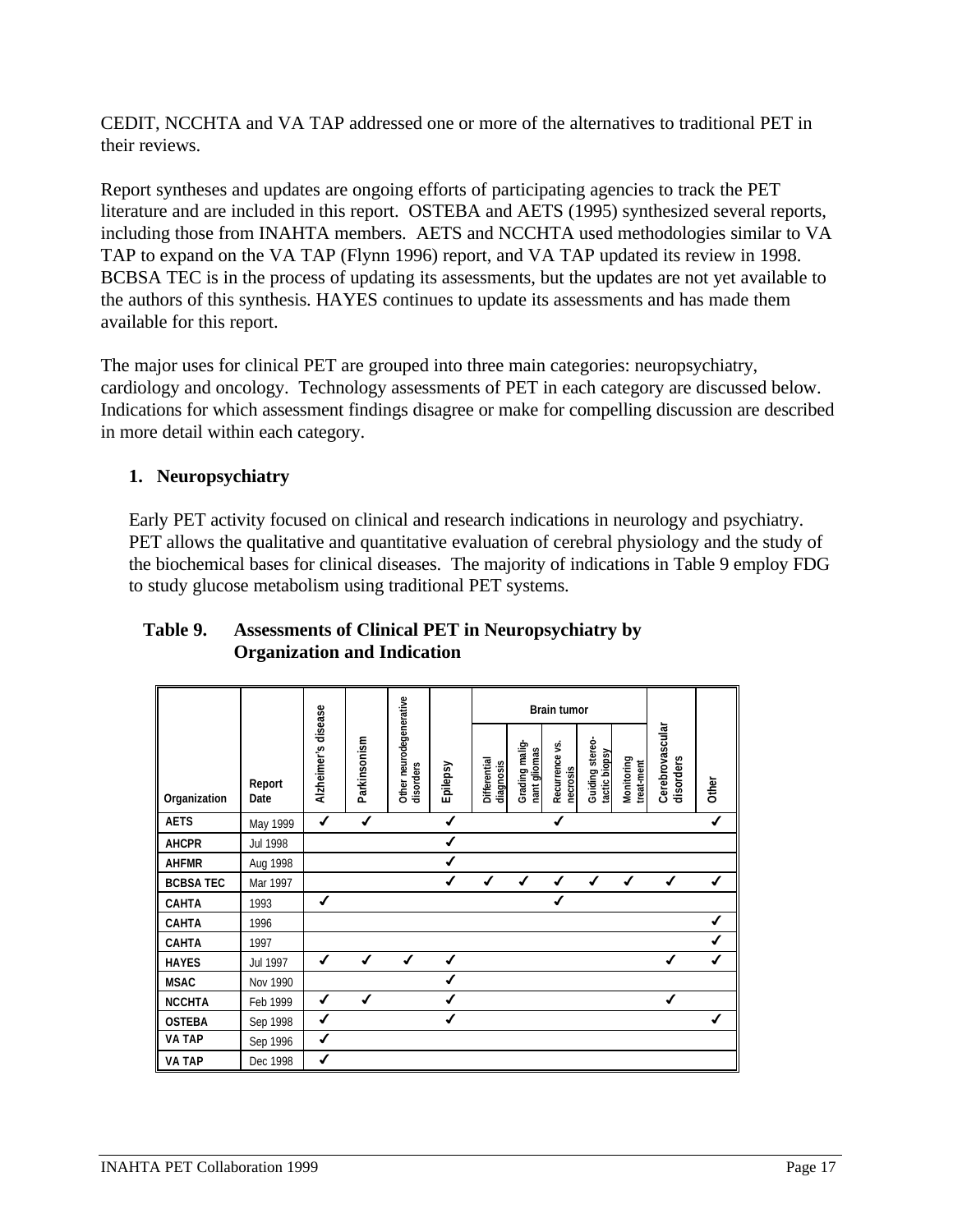*Intractable epilepsy*. The majority of patients with epilepsy use anti-epileptic medication to control seizure activity. Among patients whose seizures remain uncontrolled with medication (medically refractory or intractable epilepsy), most suffer from temporal lobe epilepsy. Resective temporal lobe surgery has been shown to be an effective treatment for appropriately selected patients with medically refractory complex partial seizures to avoid progressive brain injury due to uncontrolled seizures and the adverse effect of anti-epileptic medication.

Patients undergo pre-surgical evaluation to identify and delineate the epileptogenic foci and to determine resectability. In many cases the decision to proceed with surgery can be made based on information from a detailed history, observation and review of non-invasive electrophysiologic, neurophysiologic and structural imaging and can result in good postsurgical outcomes. Other tests such as invasive electroencephalography (EEG), MRI and functional imaging modalities may be used to help identify additional surgical candidates. Interictal (between seizures) PET using FDG records glucose hypometabolism that appears to be associated with the epileptogenic zone. PET has been suggested in the work up of these patients to complement MRI data and potentially to supplant or reduce the use of invasive EEG.

Eight organizations appraised the literature on PET for the pre-surgical localization of epileptogenic foci in patients with medically refractory complex partial seizures. Reports focused primarily on the use of interictal FDG PET to measure hypometabolic regions of the temporal lobe. Findings conflict regarding the quality of the available evidence on which to establish PET's efficacy for this indication. BCBSA TEC found that FDG PET imaging for these patients met their methodologic quality criteria; other assessments remarked on the limited quantity and quality of evidence available to establish PET's clinical utility.

Assessments suggested that the diagnostic accuracy of interictal FDG PET was comparable or superior to other functional imaging modalities used to confirm epileptogenic foci indicated by EEG or structural lesions on MRI. However, available evidence was insufficient to support replacing either invasive EEG or structural imaging with PET and had not supported using PET for many patients with non-temporal lobe epilepsy.

PET could potentially benefit a small minority of patients whose epilepsy is difficult to manage, but its impact on patient management decisions, eventual outcome and costs are as yet unknown. Several reports suggested that the use of PET in managing patients with intractable epilepsy be done in the context of well-designed prospective research protocols.

*Alzheimer's disease<sup>3</sup> .* In Alzheimer's disease (AD) the primary role of diagnostic testing has been the differential diagnosis of AD from reversible or treatable diseases. Functional imaging technologies have been used to improve diagnostic certainty and provide information on the pathophysiologic basis of AD and can aid in early diagnosis. While there is no cure for AD,

<sup>-</sup> $3$  A definitive diagnosis of AD is based on a typical clinical picture and histopathologic findings in samples of brain tissue at autopsy. In the absence of histologic confirmation of AD, patients are referred to as having a diagnosis of Dementia of the Alzheimer's Type (DAT). For simplicity, in this report AD is used to mean patients with DAT.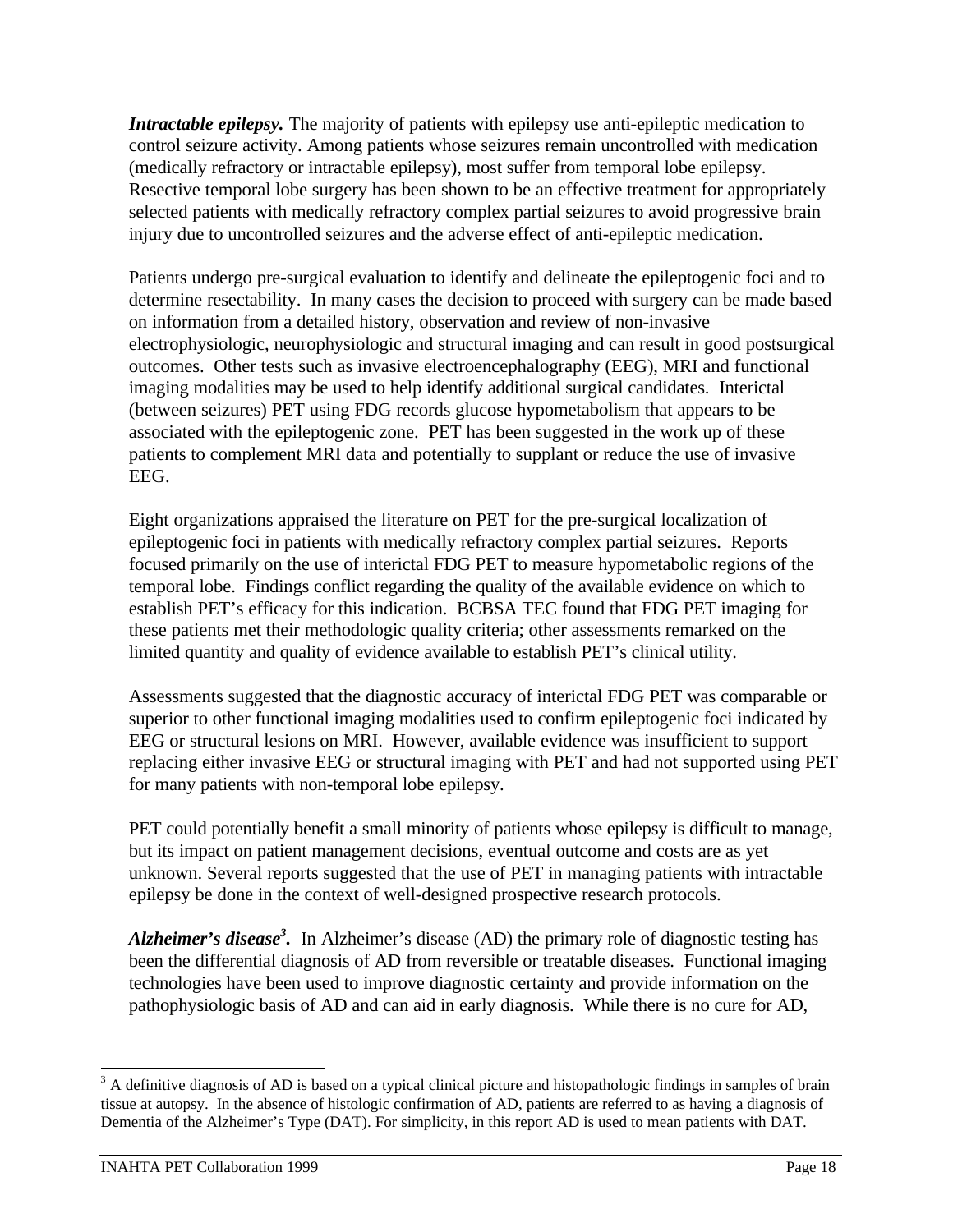psychosocial techniques and drug therapies aimed at slowing disease progression are now available to help improve quality of life.

For differentiating Alzheimer's disease from other dementias, assessments generally agreed that the diagnostic accuracy of PET appeared comparable or superior to competing technologies like CT, MRI, SPECT or EEG, but was little and of low quality. Assessments concurred on the need for additional rigorous study. Reports acknowledged the importance of improved diagnostic information to AD patients and their families for coping and for future planning, but the value of improved diagnostic information to management of AD patients or to the improvement in clinical results was unknown. Further, the potential utility and accuracy of PET in AD should be viewed in the context of no available effective cure and of the accessibility and accuracy measurements of other diagnostic modalities, many of which have been more rigorously studied.

*Brain tumors.* For managing patients with brain tumors, primarily gliomas, BCBSA TEC found that in none of the indications was there sufficient scientific evidence to permit conclusions about the effect of PET on health outcomes. In the differential diagnosis of radionecrosis versus residual or relapsing tumor, CAHTA (1993) concluded that PET's diagnostic performance was superior to conventional diagnostic techniques (CT, MRI). AETS (1999) similarly pointed out that while PET appeared to be superior to MRI for this indication, PET was not superior to SPECT. Further, PET's impact on clinical management was undocumented, the overall quality of available evidence was limited, and further controlled study of PET was warranted.

*Cerebrovascular and other neurodegenerative and neuropsychiatric disorders.* Studies employ a variety of radiotracers with PET to evaluate cerebral metabolism and perfusion, to map cerebral regions and to locate receptor sites within the brain. Potential indications include differential diagnosis, assessing response to therapy and improved knowledge of disease mechanisms.

Reviews of the evidence recognized PET's contribution to the knowledge of the biochemical and physiological mechanisms of many cerebrovascular and neuropsychiatric conditions, but it was unclear whether the added information improved patient management or outcomes. Evidence comprising small and methodologically inconsistent studies and lack of normative data prevented definitively establishing PET's efficacy or cost-effectiveness for these indications. AETS, NCCHTA and OSTEBA recommended further prospective study to define the contribution of PET in these areas.

## **2. Cardiology**

There is an extensive array of noninvasive strategies for diagnosing coronary artery disease (CAD). For patients with chronic left ventricular dysfunction who are being considered for revascularization by coronary artery bypass surgery or angioplasty, there is a need to accurately determine whether the myocardium is viable and likely to respond to improved blood flow. Traditionally, clinicians use noninvasive coronary perfusion imaging in these patients to diagnose and evaluate CAD and to determine viable and hibernating myocardium for potential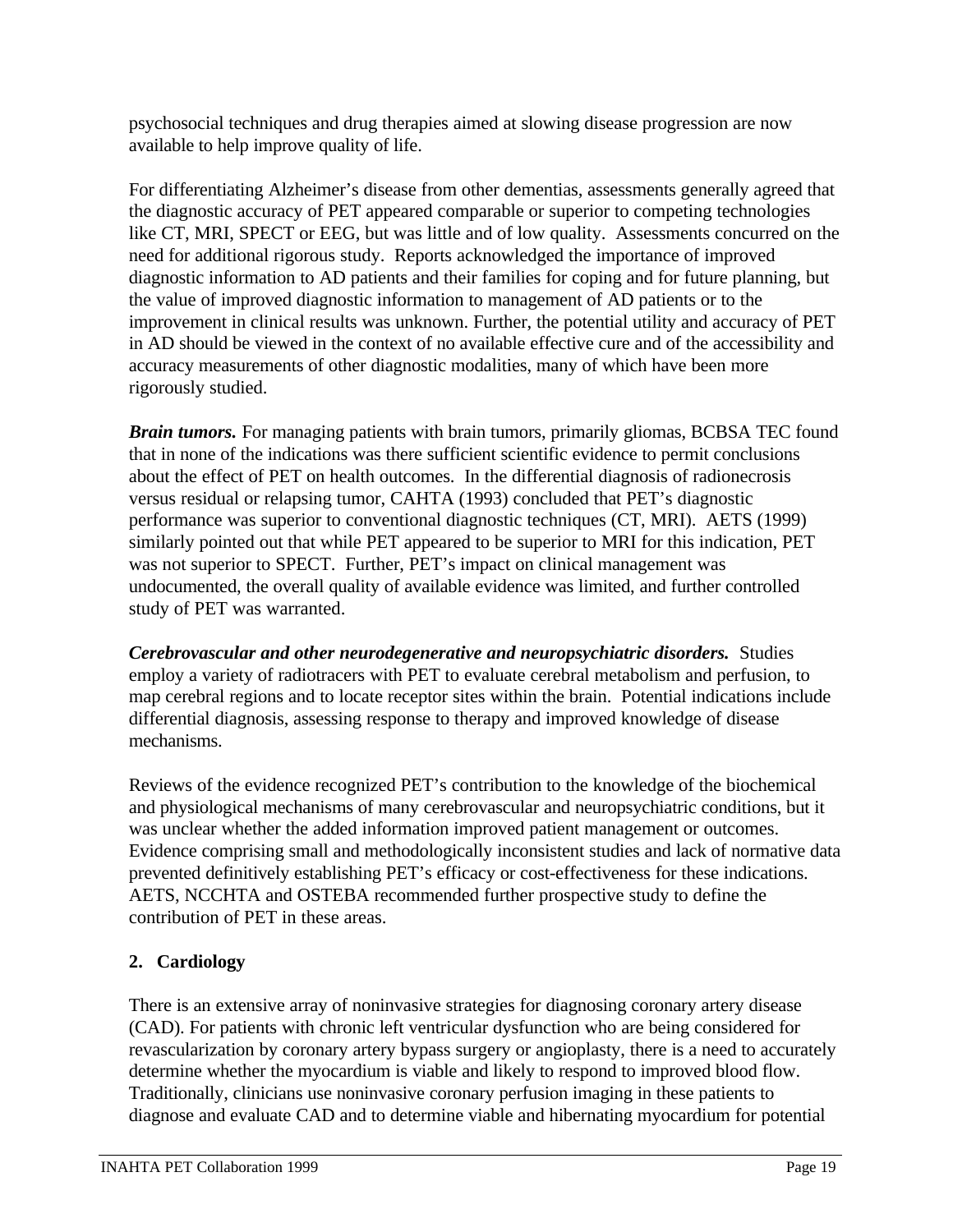response to revascularization. Conventional techniques identify viable tissue by measuring perfusion, contractile reserve and cell membrane integrity (Cowley 1999). Standard coronary perfusion imaging consists of single photon emission computed tomography (SPECT) and planar scintigraphy using intravenous administration of thallium-201 or technetium-99m sestamibi during exercise or pharmacologic stress. These techniques often employ delayed imaging methods to identify viable tissue. Technetium-99m is also used for gated blood pool scanning to measure left ventricular ejection fraction (the capacity of the heart muscle to contract). Stress echocardiography further assesses global and regional wall motion abnormalities that may not be present at rest, and the use of magnetic resonance technologies in this area is evolving.

Traditional PET systems reportedly offer higher quality images over conventional testing. PET can image and quantify myocardial perfusion with a variety of tracers such as nitrogen-13 ammonia, oxygen-15 water, or rubidium-82. Most PET studies of myocardial viability utilize the radiotracers FDG and, to a lesser extent, C-11 acetate to detect active metabolism.

In this setting the metabolic information from PET may improve patient selection for revascularization and consequently the likelihood of successful surgery. PET may offer cost savings by eliminating unnecessary angiography and revascularization in inappropriate patients. Coincidence detection SPECT, high energy SPECT and 511 keV collimated positron imaging have been advocated as less costly, technically simpler and potentially more accessible alternatives to traditional PET systems.

| Organization     | Report<br>Date    | Myocardial<br>perfusion | Myocardial<br>viability | Monitoring<br>treatment<br>response |
|------------------|-------------------|-------------------------|-------------------------|-------------------------------------|
| <b>AETS</b>      | Dec 1995          | ℐ                       | J                       |                                     |
| <b>AHCPR</b>     | Jan 1995          | J                       |                         |                                     |
| <b>AHFMR</b>     | 1999<br>(pending) |                         | ✔                       |                                     |
| <b>BCBSA TEC</b> | Oct 1995          | ℐ                       |                         |                                     |
| <b>BCBSA TEC</b> | 1996              | ℐ                       |                         |                                     |
| <b>CAHTA</b>     | 1993              | ✔                       |                         |                                     |
| <b>CEDIT</b>     | Apr 1998          | ℐ                       | ℐ                       |                                     |
| <b>HAYES</b>     | May 1997          | ℐ                       | ℐ                       | ◢                                   |
| <b>HAYES</b>     | Jul 1999          | ℐ                       | ℐ                       |                                     |
| <b>MSAC</b>      | Nov 1990          |                         |                         |                                     |
| <b>NCCHTA</b>    | Feb 1999          | ✔                       | J                       |                                     |
| <b>OSTEBA</b>    | Sep 1998          |                         |                         |                                     |

## **Table 10. Assessments of Clinical PET in Cardiology by Organization and Indication**

*Myocardial perfusion.* AHCPR and BCBSA TEC confined their reviews to studies using the tracer rubidium-82, and BCBSA TEC further restricted its review to studies of patients at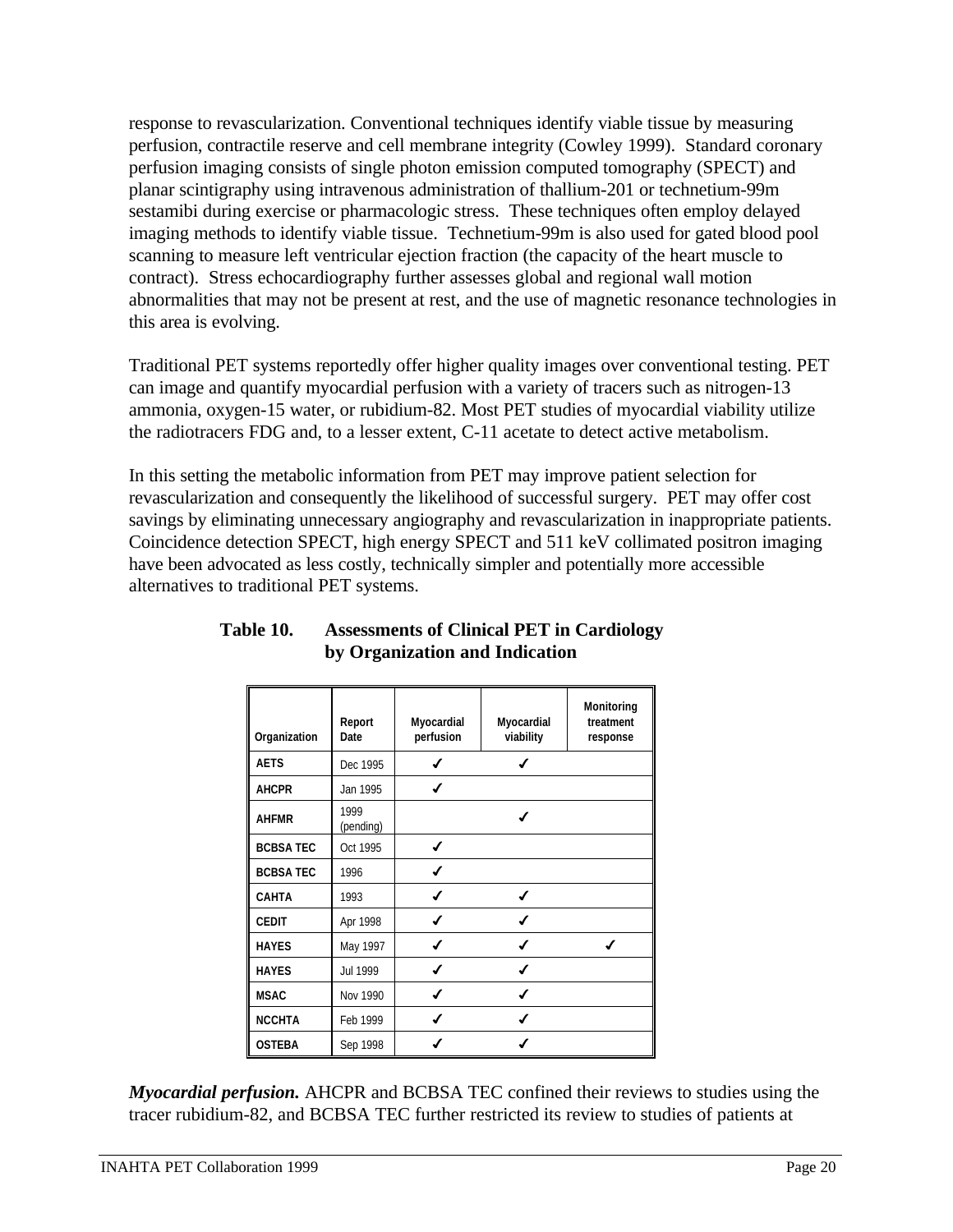intermediate risk of having CAD.<sup>4</sup> BCBSA TEC produced a cost-effectiveness analysis (Garber 1996) using the societal perspective and analytic assumptions from their 1995 clinical assessment. CEDIT appraised studies on the use of coincidence detection SPECT for conventional scintigraphy.

Reports generally agreed on the comparable or superior performance of PET to other myocardial perfusion imaging alternatives, particularly to thallium-201 SPECT, but the extent of the improvement in performance and its contribution to managing patients with CAD was unclear. PET was more costly than all other individual noninvasive strategies, and it had not been able to replace coronary angiography as the definitive standard for assessment of CAD in most symptomatic patients. PET for patients at intermediate risk as determined by BCBSA TEC was an unlikely cost-effective alternative to immediate angiography or to other noninvasive tests such as stress echocardiography or SPECT. Consideration should be given to the most overall cost-effective approach, but at present, evidence is needed to establish the relative cost-effectiveness of PET in diagnosing CAD.

Coincidence detection SPECT has the theoretical advantage of being able to image both positron-emitting and gamma-emitting radiopharmaceuticals. CEDIT found that there was no scientific evidence to support the use of coincidence detection SPECT as a replacement for conventional scintigraphy. Experts agreed that for either myocardial perfusion or viability studies no practical problem arose when coincidence detection SPECT was carried out using technetium and higher energy radiotracers, but that the quality of coincidence detection SPECT using low energy thallium could not be guaranteed.

*Myocardial viability.* For determining myocardial viability and/or predicting risk for cardiac events, most assessments found that PET appeared to have comparable sensitivity and superior specificity to other modalities, but the studies comparing PET's diagnostic performance to other functional imaging modalities were few and methodologically flawed. With regard to improving the likelihood of successful revascularization and cost savings, the data were insufficient to confirm the relative cost-effectiveness of PET. AHFMR determined that the data were similarly limited for all other functional imaging modalities (SPECT, dobutamine echocardiography and MRI). However, CAHTA suggested a limited role for FDG-PET for patients with inconclusive results on delayed thallium-201 reinjection imaging. HAYES (1999) concluded from the evidence that PET information is clinically useful only for patients who are suitable candidates for revascularization.

NCCHTA identified as a major research priority the relative cost-effectiveness of coincidence detection SPECT and 511 keV collimated PET for selecting patients for myocardial revascularization. AHFMR stated that any use of PET for this indication in Alberta, Canada should be associated with prospective studies involving long-term follow up.

<sup>&</sup>lt;sup>4</sup> defined as 25% – 75% probability of having either a 50% or greater left main coronary artery occlusion or a 70% or greater occlusion of any other coronary artery.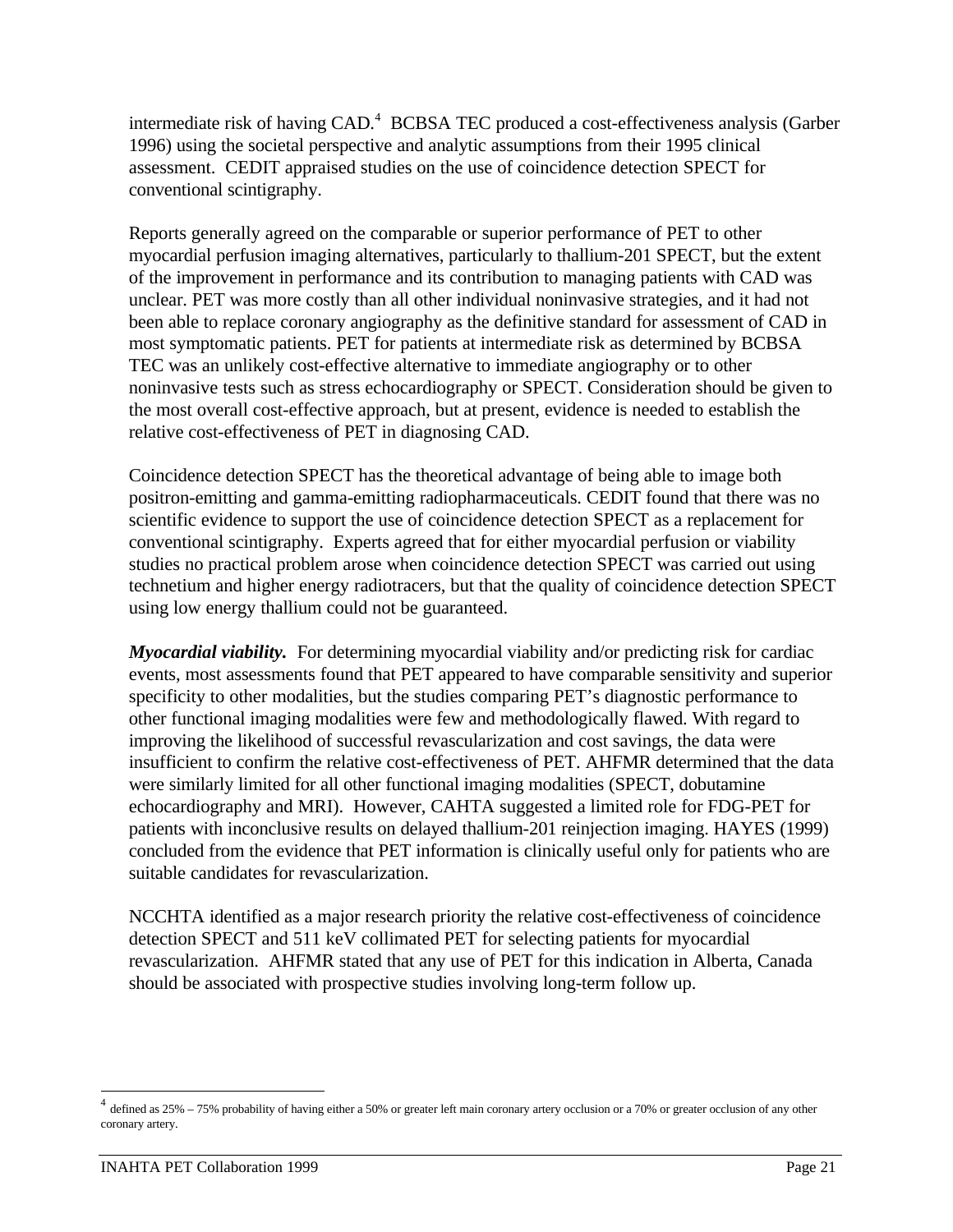*Monitoring response to treatment.* HAYES (1997) concluded that PET's efficacy had not been firmly established for assessing the effects of pharmacologic therapy or risk factor modification techniques in subjects with CAD, hypertension or cardiomyopathy.

## **3. Oncology (non-central nervous system tumors)**

Reliance on tumor histology and anatomy limits the oncologist's tools for selecting the most favorable treatment. Since tumor metabolism and blood flow often differ from adjacent tissue, adding functional information may expand the oncologists' ability to optimize treatment. PET has been used to detect, stage and grade tumors, discern recurrence from treatment changes, predict tumor response to therapy and monitor response to therapy. FDG is the most commonly employed radiopharmaceutical in PET cancer studies.

## **Table 11. Assessments of Clinical PET in Oncology by Organization and Primary Tumor Site and/or Indication**

| Organization    | Report<br>Date | Head & neck | <b>Breast</b>             | Lung staging | <b>SPN</b>                  | Pancreatic   | Ovarian | Prostate | Colorectal | Melanoma          | Lymphoma     | Other |
|-----------------|----------------|-------------|---------------------------|--------------|-----------------------------|--------------|---------|----------|------------|-------------------|--------------|-------|
| <b>AETS</b>     | Oct 1997       | ✔           | ✔                         | ✔            | ✔                           | ✔            | ✔       |          | ℐ          | ✔                 |              |       |
| <b>BCBSATEC</b> | May 1997       | ✔           | $\checkmark$              | ✔            | ✔                           | $\checkmark$ | ✔       | ✔        | ✔          | ✔                 | ✔            | ✔     |
| <b>CAHTA</b>    | 1993           |             |                           |              | (indications not specified) |              |         |          |            |                   |              |       |
| <b>CEDIT</b>    | Feb 1998       |             | ✔                         | ✔            |                             |              |         |          | ✔          |                   | J            |       |
| <b>CEDIT</b>    | Mar 1999       | ✔           |                           | ✔            |                             |              |         |          |            | $\boldsymbol{J}$  | $\checkmark$ | ✔     |
| <b>ECRI</b>     | May 1998       |             |                           | ✔            |                             |              |         |          |            |                   |              |       |
| <b>ECRI</b>     | Jun 1998       |             |                           | $\checkmark$ |                             |              |         |          |            |                   |              |       |
| <b>HAYES</b>    | Mar 1998       |             |                           | ✔            |                             | ✔            | ✔       | ✔        |            |                   |              | ✔     |
| <b>HAYES</b>    | Jul 1999       |             | ✔                         |              |                             |              |         |          |            | ✔                 | ✔            |       |
| <b>NCCHTA</b>   | Feb 1999       | ✔           | $\checkmark$              | ✔            | ✔                           |              |         |          | ✔          |                   |              |       |
| <b>OSTEBA</b>   | Sep 1998       | ✔           | $\boldsymbol{\checkmark}$ | ✔            | ✔                           | ✔            |         |          | ✔          | $\mathbf{\dot{}}$ |              | ✔     |
| <b>VA TAP</b>   | Sep 1996       | ✔           | $\checkmark$              | ✔            | ✔                           |              |         |          | ✔          |                   |              |       |
| <b>VA TAP</b>   | Dec 1998       | ✔           |                           | ✔            | ✔                           |              |         |          | ✔          |                   |              |       |

*Note: This section considers only non-central nervous system (non-CNS) primary tumors.*

*Staging non-small cell lung cancer (NSCLC) and diagnosing solitary pulmonary nodules (SPN).* Assessments disagreed on the degree to which the prevailing evidence supported PET as a strategy for staging NSCLC and diagnosing SPNs. BCBSA TEC's qualitative review and ECRI's quantitative analyses produced the most favorable conclusions based on published evidence. BCBSA TEC determined that FDG PET imaging met their criteria for both lung cancer indications, provided the PET results could change management. After thorough sensitivity analyses ECRI concluded that PET was cost-effective for staging NSCLC PET to confirm resectability based on a negative mediastinum on CT. PET was not cost-effective when used earlier in the diagnostic algorithm or when diagnosing SPNs.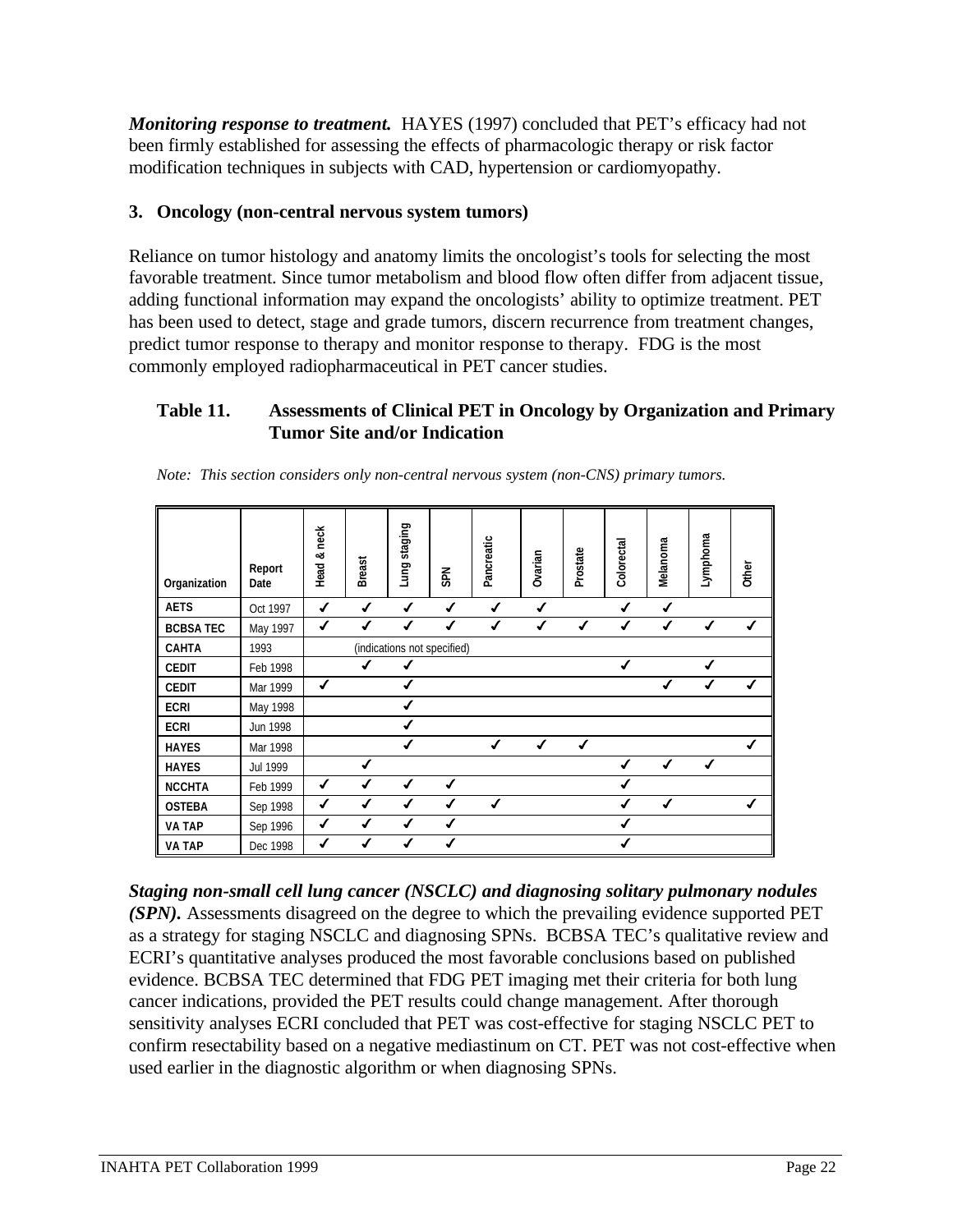Other agencies found the existing body of evidence on PET's efficacy insufficient to establish a role for PET in staging NSCLC or diagnosing SPNs. Lung cancer constitutes a considerable burden to the health systems represented by INAHTA agencies. Consequently, several advocated rigorous comparative study of PET, including coincidence detection SPECT and partial ring PET versus traditional PET, to alternative strategies to clarify PET's role in staging NSCLC.

*All other indications.* Based on evidence from 1977 through 1998, reviews were unable to firmly established PET's role in all other oncology indications. Recent 1999 reviews by HAYES confirmed these findings in breast cancer, melanoma and lymphoma but suggested a plausible complementary role for PET with conventional imaging to confirm suspicious post-treatment colorectal cancer recurrence, if results will significantly alter patient management or improve outcome. However, within certain health systems there is focused interest in PET for diagnosing and staging patients with breast cancer, lymphoma and melanoma.

Several agencies stressed the need for further research to define or support the relative contribution of PET in the management of patients with these cancers. Recent assessments by NCCHTA and VA TAP (Adams 1998) advocated rigorous study of positron coincidence imaging alternatives in the oncologic work up. CEDIT (Baffert 1999) and SFOSS are instituting clinical protocols to systematically collect data on the use of PET in selected oncology indications.

## **C. Summary**

Assessments, founded collectively on evidence available since 1977, provide valuable insight into clinical trends and the body of knowledge used to suggest PET's clinical utility thus far. Available research assessed the feasibility of using primarily traditional full ring PET in certain clinical situations and on defining its accuracy as a diagnostic test.

There was uniform agreement that critical research into defining the clinical consequences of using PET on treatment decisions and health outcome has not been studied. While deficiencies in the evidence prevented most organizations from firmly establishing a clinical role for PET, some identified plausible roles in view of the clinical context and PET's availability and diagnostic performance relative to alternative modalities (Table 12).

Differences among report conclusions generally indicated the degree to which the evidence met the assessments' quality assessment criteria, where reported. Other possible reasons may have included the rationale for the assessment, focus of the report, inclusion criteria and analytical methods. Therefore, methodologic transparency is critical to health care organizations wishing to make valid comparisons of technology assessments and establish policies based on the best available evidence.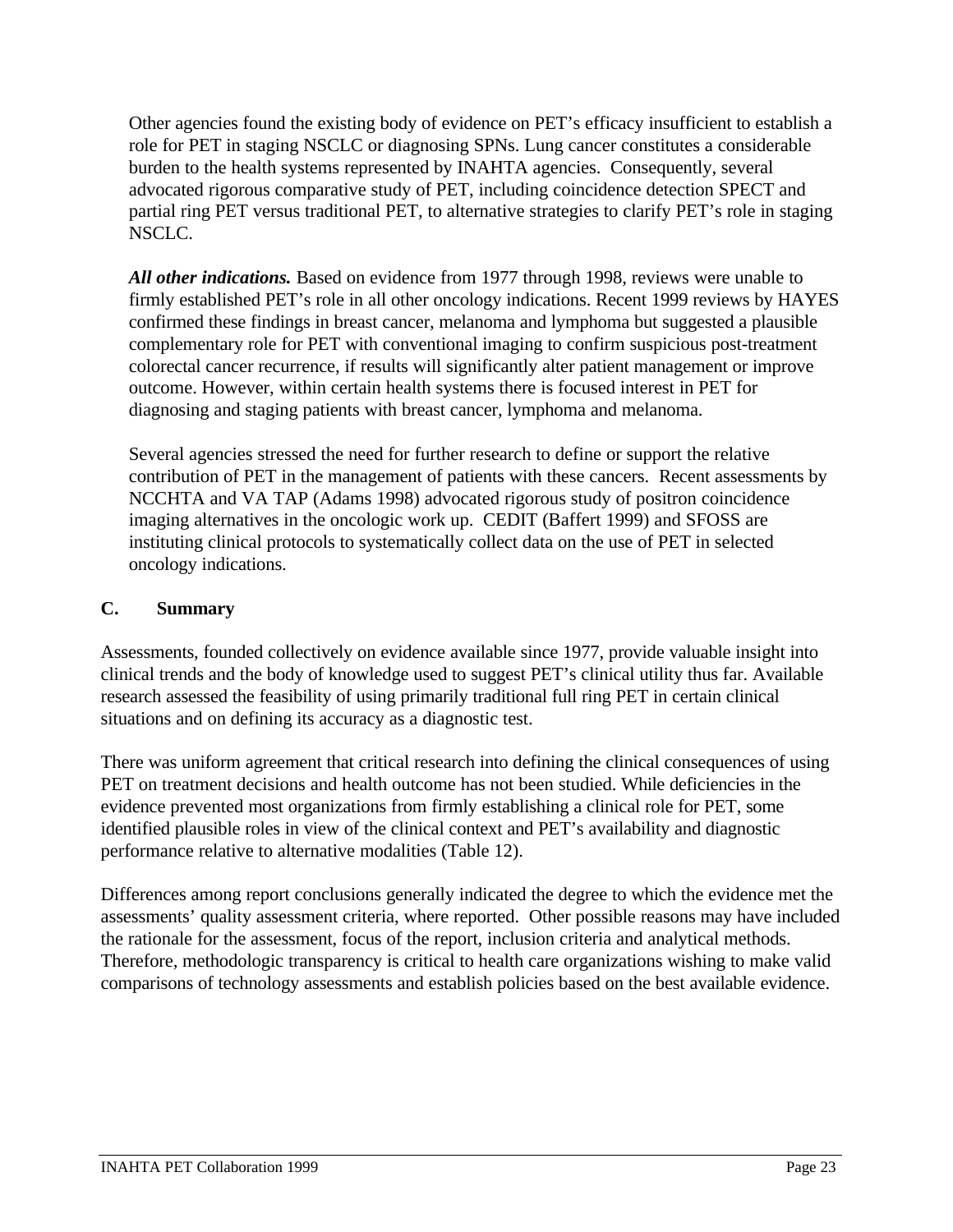## **Table 12. Potential Clinical PET Indications Identified by INAHTA PET Collaboration Participants**

| <b>Clinical indication</b>                                                       | Evidence suggests                                                                                                                                                                                                                                                                                                                                      |
|----------------------------------------------------------------------------------|--------------------------------------------------------------------------------------------------------------------------------------------------------------------------------------------------------------------------------------------------------------------------------------------------------------------------------------------------------|
| Diagnosing seizure foci in intractable epilepsy                                  | • PET's diagnostic accuracy was comparable or superior to other functional<br>imaging modalities used to confirm foci identified by EEG or MRI, but PET<br>is not yet able to replace invasive EEG or structural imaging.<br>• Diagnostic contribution of all functional imaging for this indication is still<br>questioned.                           |
| Diagnosing Alzheimer's dementia                                                  | PET's diagnostic accuracy was comparable or superior to competing<br>technologies (CT, MRI, SPECT, EEG), but the value of improved diagnostic<br>information to management of AD patients or to improved clinical results was<br>unknown.                                                                                                              |
| Diagnosing brain tumor recurrence vs. radiation<br>necrosis                      | PET's diagnostic accuracy was superior to conventional diagnostic techniques<br>(CT, MRI) but not to SPECT.                                                                                                                                                                                                                                            |
| Assessing myocardial perfusion in patients with<br>coronary artery disease (CAD) | • PET's diagnostic accuracy is improved over other imaging alternatives,<br>particularly thallium-201 SPECT, but the extent of improvement is unclear.<br>• PET is more costly than all other individual noninvasive strategies.<br>• PET is unable to replace coronary angiography as the definitive standard for<br>CAD assessment in most patients. |
| Assessing myocardial viability                                                   | • PET has comparable sensitivity and superior specificity to other modalities.<br>• Quality of data for evaluating the performance of SPECT, dobutamine<br>ECHO and MRI are similarly limited.                                                                                                                                                         |
| Diagnosing and staging non-small cell lung cancer                                | PET may be cost-effective for staging lung cancer to confirm resectability in<br>patients with a negative mediastinum on CT.                                                                                                                                                                                                                           |
| Characterizing solitary pulmonary nodules                                        | PET may have utility when other diagnostic tests are inconclusive.                                                                                                                                                                                                                                                                                     |

It should be noted that the evidence supporting many technologies used in routine practice and for which coverage policies exist are similarly deficient and often show diagnostic performance inferior to PET (e.g. myocardial viability diagnostic testing). Further, the value of improved diagnostic accuracy with PET or with other modalities is questioned in certain indications for which there is no cure or effective treatment to improve prognosis (e.g. Alzheimer's dementia).

Review of assessments shows both encouraging and disturbing trends in the advancement of knowledge regarding PET's clinical utility. Neuropsychiatric and, to a lesser extent, cardiac clinical indications have been studied since the early 1980s. Yet after almost two decades questions of PET's clinical utility persist and hamper its diffusion into clinical practice.

In recent years there have been positive trends in the regulation and use of PET in oncology in spite of the lack of supportive evidence. As pressure on our health care resources increases, similar trends are seen in the use of lower-cost nuclear medicine systems modified for positron emission coincidence detection. Questions of PET's utility in oncology could follow a path similar to its other indications, unless rigorous, prospective clinical research is conducted.

In light of limited health care resources, some organizations recommended approving use on a caseby-case basis in select indications for which there are limited diagnostic options. Some conditioned PET use on its ability to affect patient management decisions or restricted its use to subgroups of patients who met explicit selection criteria. Most identified clinical PET as a major research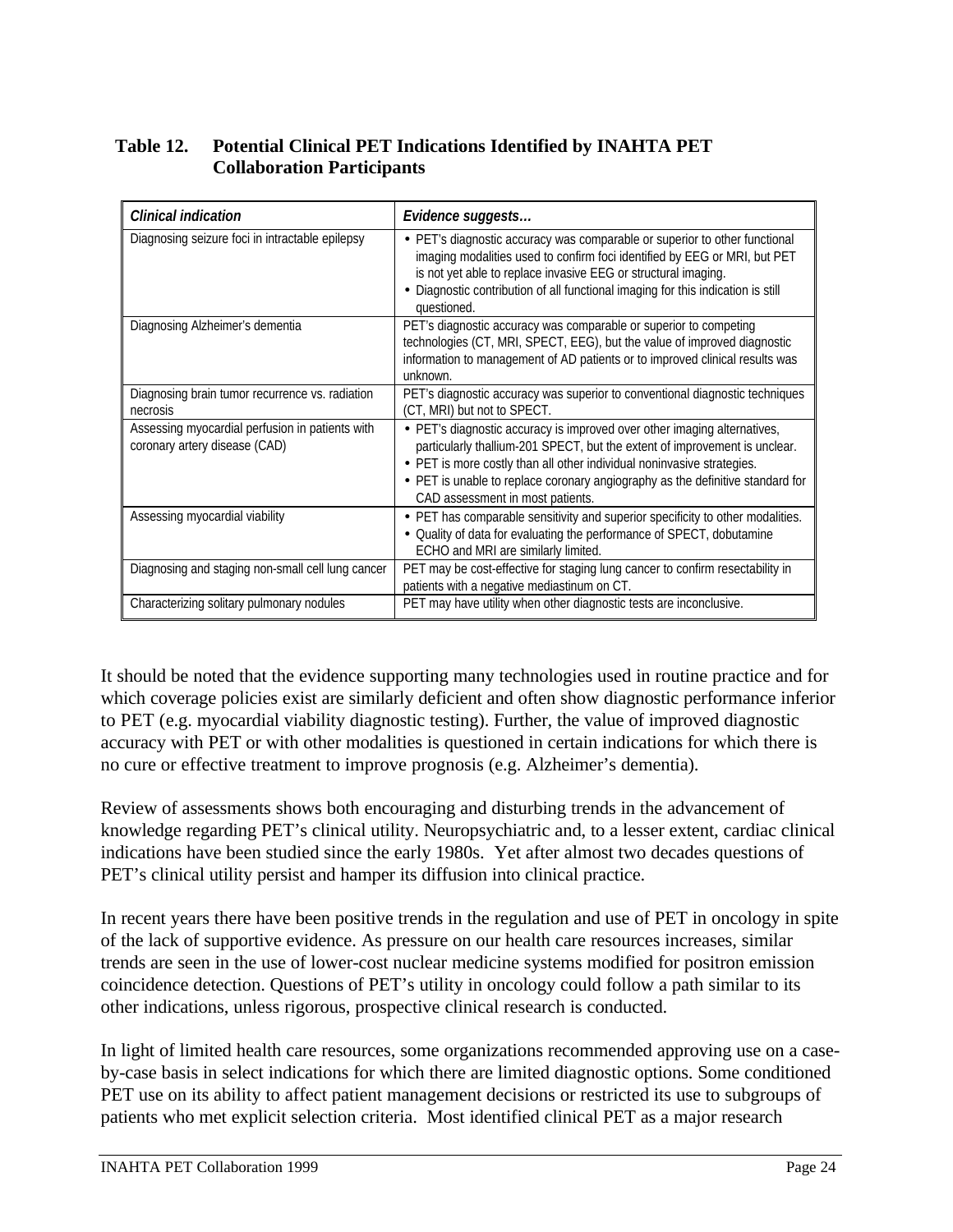priority for their respective organizations and recommended well-designed prospective clinical studies to assess the relative contribution of traditional and/or modified PET. Several INAHTA agencies reported on rigorous research efforts either underway or proposed within their health systems to help clarify the contribution of PET to clinical medicine, which for now remains elusive.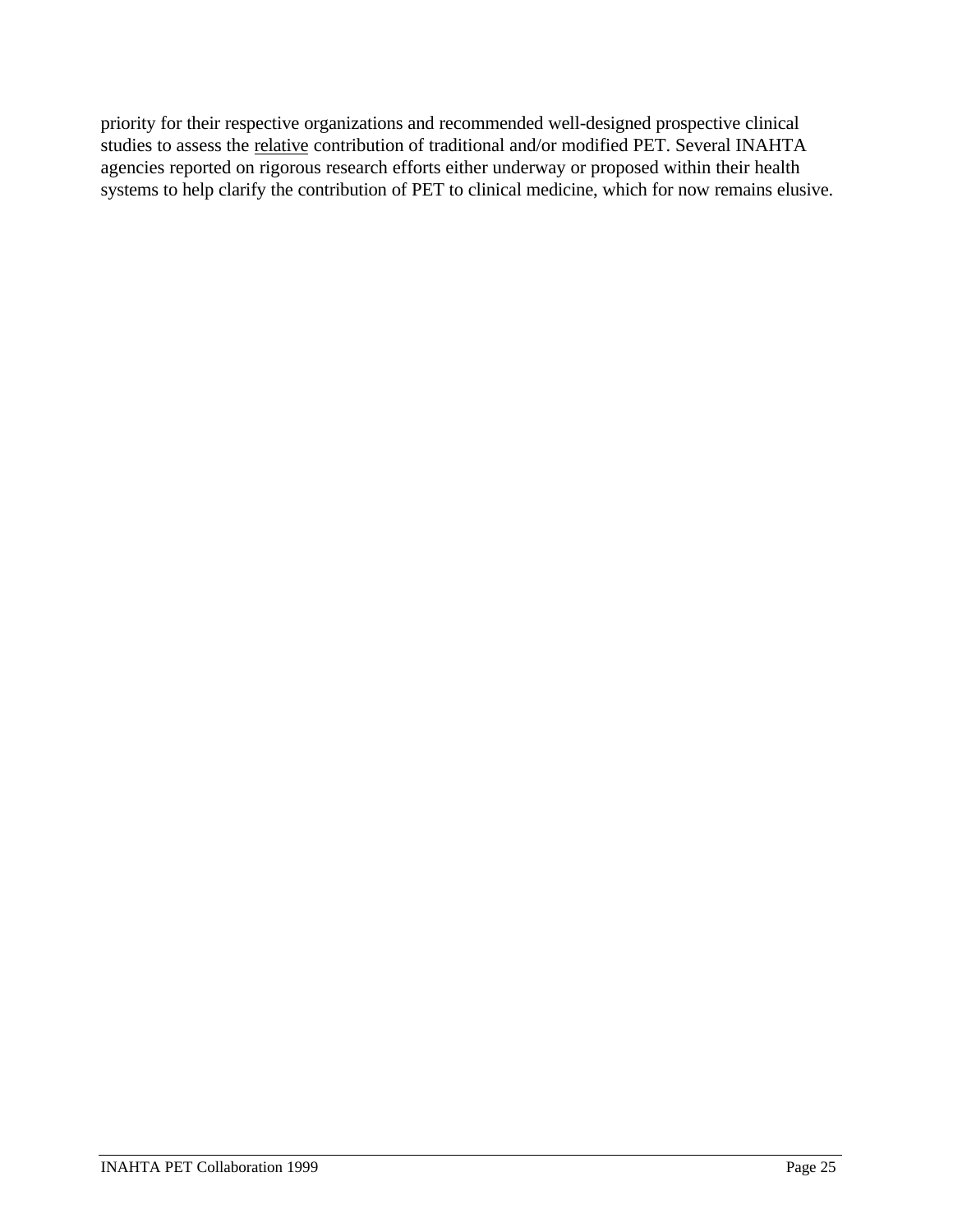## **APPENDIX A. 1997 INAHTA PET SURVEY**

1. Number, type and use of PET scanners (human subjects only).

## PUBLIC scanners

|                       |                 | туре  | Scans/year |          |  |
|-----------------------|-----------------|-------|------------|----------|--|
| Organisation and city | <b>Body PET</b> | Small | Research   | Clinical |  |
|                       |                 |       |            |          |  |
|                       |                 |       |            |          |  |
|                       |                 |       |            |          |  |
|                       |                 |       |            |          |  |
|                       |                 |       |            |          |  |

## PRIVATE scanners

|                       |                 | туре  | Studies/ year |          |
|-----------------------|-----------------|-------|---------------|----------|
| Organisation and city | <b>Body PET</b> | Small | Research      | Clinical |
|                       |                 |       |               |          |
|                       |                 |       |               |          |
|                       |                 |       |               |          |
|                       |                 |       |               |          |
|                       |                 |       |               |          |

2. Diagnostic application and public reimbursement

|            |                                | Diagnostic | <b>Public</b><br>Reimbursement |      |                |
|------------|--------------------------------|------------|--------------------------------|------|----------------|
|            |                                |            | use                            |      |                |
|            | <b>Diagnostic applications</b> | <b>Yes</b> | N <sub>0</sub>                 | Yes. | N <sub>0</sub> |
|            |                                |            |                                |      |                |
|            | Epilepsy                       |            |                                |      |                |
| Neurology  | Tumor vs necrosis              |            |                                |      |                |
|            | Neurodegenerative disorders    |            |                                |      |                |
|            |                                |            |                                |      |                |
|            | Viability                      |            |                                |      |                |
| Cardiology | Ischemic heart disease         |            |                                |      |                |
|            |                                |            |                                |      |                |
|            | Head and neck                  |            |                                |      |                |
|            | Colorectal                     |            |                                |      |                |
|            | <b>Breast</b>                  |            |                                |      |                |
|            | Lung                           |            |                                |      |                |
|            | Solitary pulmonary nodules     |            |                                |      |                |
| Oncology   | Haematological                 |            |                                |      |                |
|            | Hepatobiliary                  |            |                                |      |                |
|            | Soft tissue                    |            |                                |      |                |
|            | Genitourinary                  |            |                                |      |                |
|            | Gynaecological                 |            |                                |      |                |
|            |                                |            |                                |      |                |
| Other      |                                |            |                                |      |                |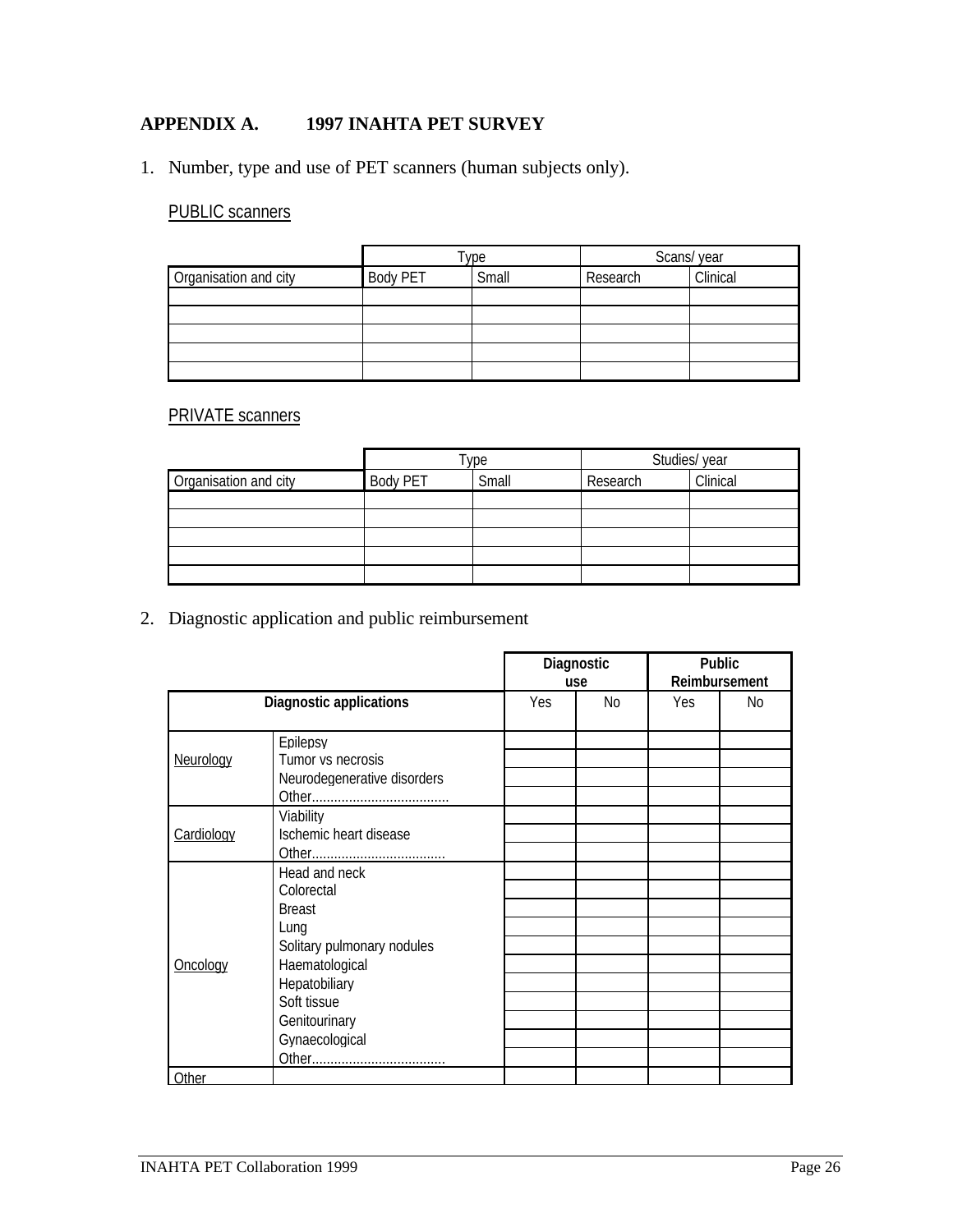## **APPENDIX B. 1999 INAHTA PET SURVEY**

|  | Activity for the time period (1 July 1998 – 30 June 1999) |
|--|-----------------------------------------------------------|
|--|-----------------------------------------------------------|

|            |                                | <b>Public</b><br>Reimbursement |    |  |  |
|------------|--------------------------------|--------------------------------|----|--|--|
|            | <b>Diagnostic applications</b> | Yes<br>(Number)                | No |  |  |
| Neurology  | Epilepsy                       |                                |    |  |  |
|            | Alzheimer disease              |                                |    |  |  |
|            | Parkinsonisms                  |                                |    |  |  |
|            | Neurodegenerative disorders    |                                |    |  |  |
|            | Tumour vs necrosis             |                                |    |  |  |
|            |                                |                                |    |  |  |
| Cardiology | Myocardial Viability           |                                |    |  |  |
|            | Coronary artery disease        |                                |    |  |  |
|            |                                |                                |    |  |  |
| Oncology   | Head and neck                  |                                |    |  |  |
|            | Colorectal                     |                                |    |  |  |
|            | <b>Breast</b>                  |                                |    |  |  |
|            | Lung                           |                                |    |  |  |
|            | Solitary pulmonary nodules     |                                |    |  |  |
|            | Lymphomas                      |                                |    |  |  |
|            | Hepatobiliary                  |                                |    |  |  |
|            | Pancreas                       |                                |    |  |  |
|            | Thyroid                        |                                |    |  |  |
|            | Soft tissue                    |                                |    |  |  |
|            | Melanoma                       |                                |    |  |  |
|            | Genitourinary                  |                                |    |  |  |
|            | Gynaecological                 |                                |    |  |  |
|            |                                |                                |    |  |  |
| Other      |                                |                                |    |  |  |
|            |                                |                                |    |  |  |

| <b>Type of Reimbursement:</b> Case by Case Regular Basis _0ther |  |
|-----------------------------------------------------------------|--|
| Number of PET Scans in the Country or Region:                   |  |
|                                                                 |  |
|                                                                 |  |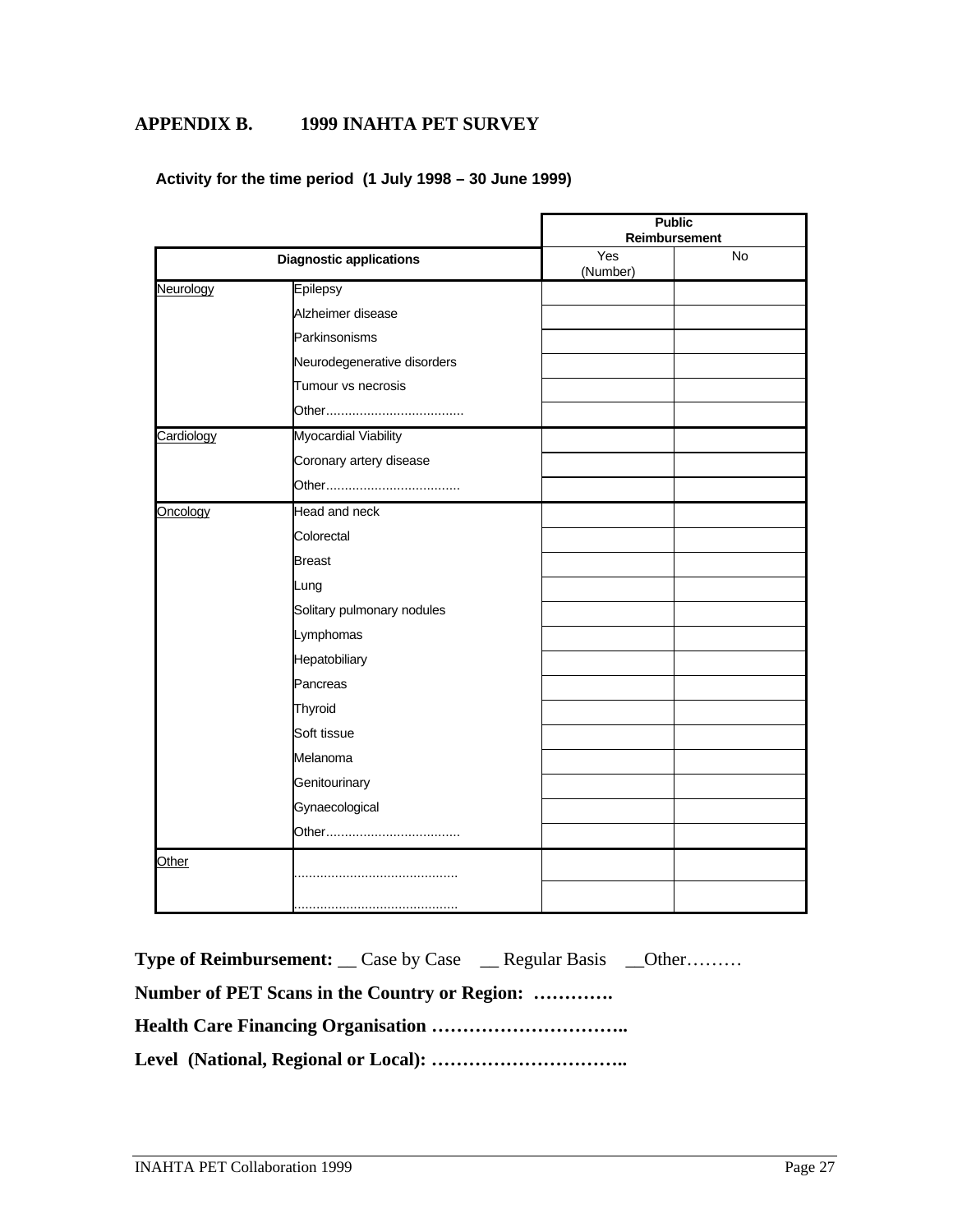## **APPENDIX C. INAHTA PET COLLABORATION ASSESSMENTS OF CLINICAL PET**

| Organiza<br>-tion | Report<br>Date | Indications studied                                                                                                                 | <b>Sources and Dates</b><br><b>Covered in Search</b>                                                                   | Assessment<br>Type                                              | <b>Quality Assessment</b>                                                                                                               | <b>Conclusions/Recommendations</b>                                                                                                                                                                                                                                                                                                                                                                                                                                                                                                                                                                                                                                                                                                                                                                                                                                                                                                                                                                               |
|-------------------|----------------|-------------------------------------------------------------------------------------------------------------------------------------|------------------------------------------------------------------------------------------------------------------------|-----------------------------------------------------------------|-----------------------------------------------------------------------------------------------------------------------------------------|------------------------------------------------------------------------------------------------------------------------------------------------------------------------------------------------------------------------------------------------------------------------------------------------------------------------------------------------------------------------------------------------------------------------------------------------------------------------------------------------------------------------------------------------------------------------------------------------------------------------------------------------------------------------------------------------------------------------------------------------------------------------------------------------------------------------------------------------------------------------------------------------------------------------------------------------------------------------------------------------------------------|
| <b>AETS</b>       | Dec 1995       | Myocardial perfusion<br>Myocardial viability                                                                                        | Not specified                                                                                                          | Synthesis of<br>reports from<br><b>ECRI</b> and<br><b>AHCPR</b> | Criteria not specified                                                                                                                  | • PET and SPECT appear to perform similarly for<br>diagnosing coronary perfusion in coronary disease<br>and for making subsequent management decisions<br>(AHCPR).<br>• Substituting PET for SPECT or vice versa for<br>determining myocardial viability depends on which<br>is more cost-effective to use (ECRI).                                                                                                                                                                                                                                                                                                                                                                                                                                                                                                                                                                                                                                                                                               |
| AETS              | Oct 1997       | Head and neck<br>Recurrent colorectal<br>Breast cancer<br>Lung cancer<br>SPN<br>Pancreatic<br>Metastatic melanoma<br>Ovarian cancer | VA TAP PET report<br>through 1995,<br>MEDLINE and<br>HEALTHPLAN<br>through 1996                                        | Systematic<br>review                                            | EBM criteria used for<br>grading quality of evidence<br>Fryback and Thornbury<br>scale used for classifying<br>selected articles        | $\bullet$<br>No definitive conclusions can be made relative to<br>the contribution of PET in the management of the<br>oncologic patient.<br>• PET seems to offer a good alternative for lung<br>cancer staging and SPN diagnosis.<br>• As there exists no controlled clinical trials, PET is<br>deemed an investigative technology.<br>Rigorous, clinical trials are needed to assess the<br>clinical benefit of PET in all clinical indications.                                                                                                                                                                                                                                                                                                                                                                                                                                                                                                                                                                |
| AETS              | May 1999       | Alzheimer disease<br>Parkinsonisms<br>Epilepsy<br><b>Brain Tumors</b><br>Other less frequent                                        | MEDLINE 1995-<br>Dec 1997<br>Extended to the end<br>of 1998 for<br>radionecrosis vs.<br>Residual-relapsing<br>lesions. | Systematic<br>review                                            | EBM criteria used for<br>grading quality of evidence<br>Fryback and Thornbury<br>scale used for classifying<br>the 48 selected articles | • FDG-PET has proven clinical utility in the<br>management of:<br>• Refractory complex partial seizures and<br>temporal epilepsy candidates for surgery, as a<br>complementary diagnostic and prognostic tool.<br>FDG-PET does not preclude invasive methods<br>in most cases.<br>• Differential diagnosis between radionecrosis and<br>residual or relapsing tumoral lesions.<br>• FDG-PET aids in the early diagnosis of AD. This<br>fact doesn't modify the current clinical<br>management of this disorder.<br>There is a remarkable lack of studies and of<br>methodological quality guided to establish the<br>PET's utility in handling of specific clinical<br>situations, and its contribution in improving<br>therapeutic results.<br>Recommend developing appropriately designed<br>prospective studies mainly to answer questions of<br>great interest for the National Health System in<br>order to use PET most effectively.<br>• PET use should be controlled according to a<br>research protocol |
| <b>AHCPR</b>      | Jan 1995       | myocardial perfusion                                                                                                                | Not specified                                                                                                          | Health<br>Technology<br>Review                                  | Criteria not specified                                                                                                                  | • Rb-82 PET and Thallium 201 SPECT appear to be<br>useful for evaluating myocardial perfusion and<br>making further management and therapeutic<br>decision in cardiac patients.<br>• It was not apparent from the available data, which<br>varied over the same wide range, whether improved<br>images with RB-82 PET led to better sensitivities<br>and specificities than those of Thallium 201<br>SPECT.<br>• PET with Rb-82 is more costly than planar<br>scintigraphy, 201 Thallium SPECT,<br>echocardiography, but costs less than angiography.<br>Whether using a more expensive technology is<br>necessary in particular situations might be<br>considered when making mgmt, and therapeutic<br>decisions in cardiac patients.                                                                                                                                                                                                                                                                           |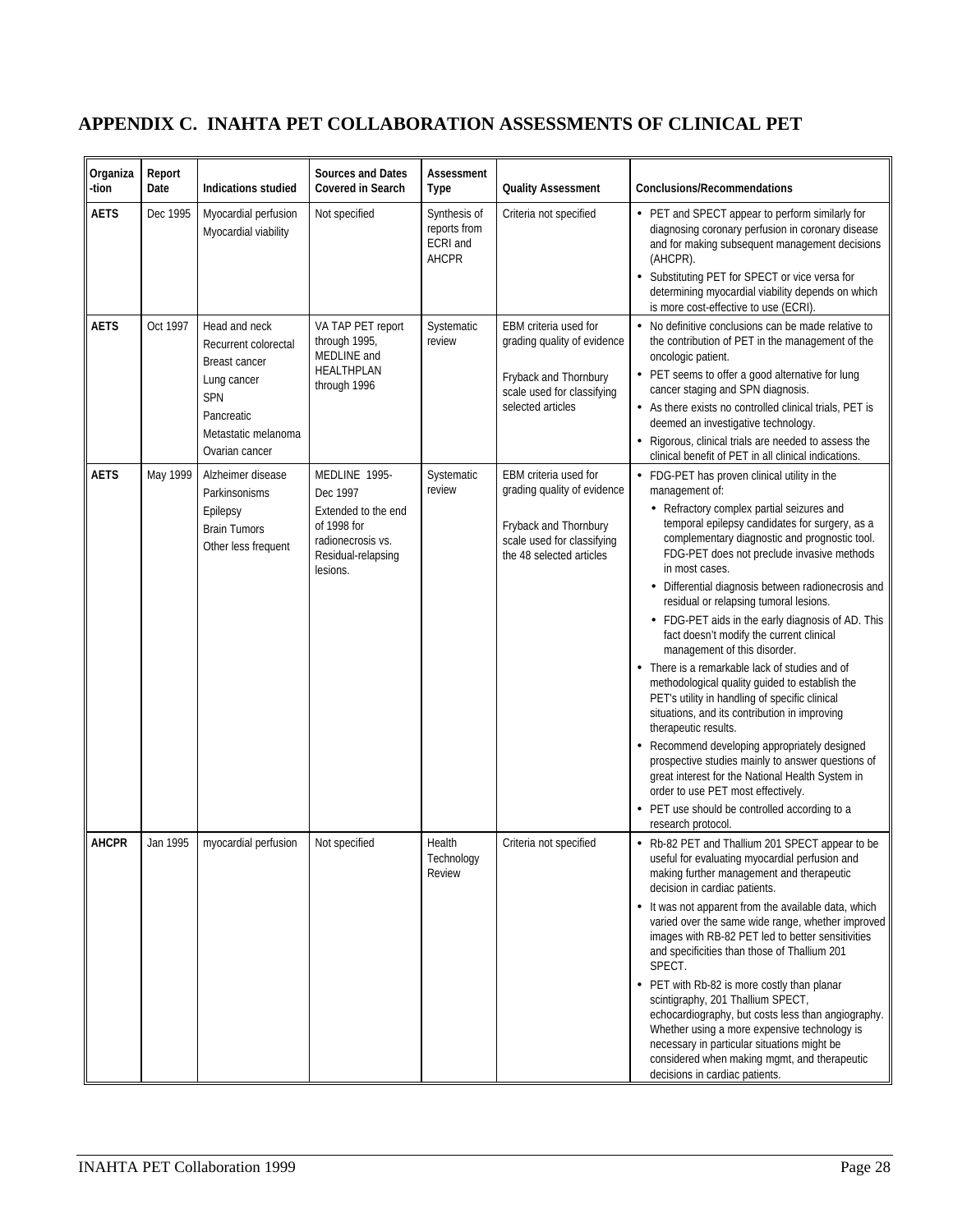| Organiza<br>-tion | Report<br>Date | <b>Indications studied</b>             | <b>Sources and Dates</b><br><b>Covered in Search</b>       | Assessment<br><b>Type</b> | <b>Quality Assessment</b>                                                                                                                                                                                                                                                                         | <b>Conclusions/Recommendations</b>                                                                                                                                                                                                                                                                                                                                                                                                                                                                                                                                                                                                                                                                              |
|-------------------|----------------|----------------------------------------|------------------------------------------------------------|---------------------------|---------------------------------------------------------------------------------------------------------------------------------------------------------------------------------------------------------------------------------------------------------------------------------------------------|-----------------------------------------------------------------------------------------------------------------------------------------------------------------------------------------------------------------------------------------------------------------------------------------------------------------------------------------------------------------------------------------------------------------------------------------------------------------------------------------------------------------------------------------------------------------------------------------------------------------------------------------------------------------------------------------------------------------|
| <b>AHCPR</b>      | Jul 1998       | Localization of<br>epileptogenic foci  | MEDLINE and<br>Healthline from 1977<br>through 1996        | Systematic<br>review      | Criteria not specified                                                                                                                                                                                                                                                                            | 70-80% of patients with interictal PET scans<br>demonstrated hypometabolism in areas concordant<br>with the epileptogenic foci indicated by other<br>diagnostic tests such as EEG and MRI.<br>Many PET scans appear to miss a substantial<br>number of EEG-identified foci and appear to<br>indicate abnormalities that were discordant with<br>EEG findings.<br>• Available data were insufficient to determine<br>whether PET scans might serve as a reliable<br>substitute for EEG or what PET contributes to the<br>management of patients with intractable, complex<br>partial seizures.<br>Further studies are needed before a role for FDG<br>PET in complex partial seizure can be defined.             |
| <b>AHFMR</b>      | Aug 1998       | medically refractory<br>epilepsy (MRE) | Embase, MEDLINE,<br>HealthStar, ECRI<br>from 1993-Nov 1997 | Systematic<br>review      | Scope of studies based on<br>Fineberg et al. 1977<br>classification<br>Methodolgic quality based<br>On:<br>Study design<br>Description of study<br>population<br>Diagnostic method<br>Determination of<br>diagnostic accuracy and<br>validity<br>Influence on management<br>Influence on outcomes | PET would be used as a complement to anatomical<br>$\bullet$<br>imaging methods such as MRI and would increase<br>the cost of management.<br>• PET has advantages over existing functional<br>imaging methods in terms of accuracy of<br>localization of lesions in patients with MRE.<br>PET is not helpful for many patients with non-tem-<br>poral lobe epilepsy.<br>• Quality of the available evidence on PET's<br>performance and impact is limited.<br>Further work is needed to define PET's role and<br>economic costs and benefits.<br>Any use of PET in managing Albertan patients with<br>MRE should be in the context of well designed<br>studies to evaluate PFT's clinical & economic<br>impact. |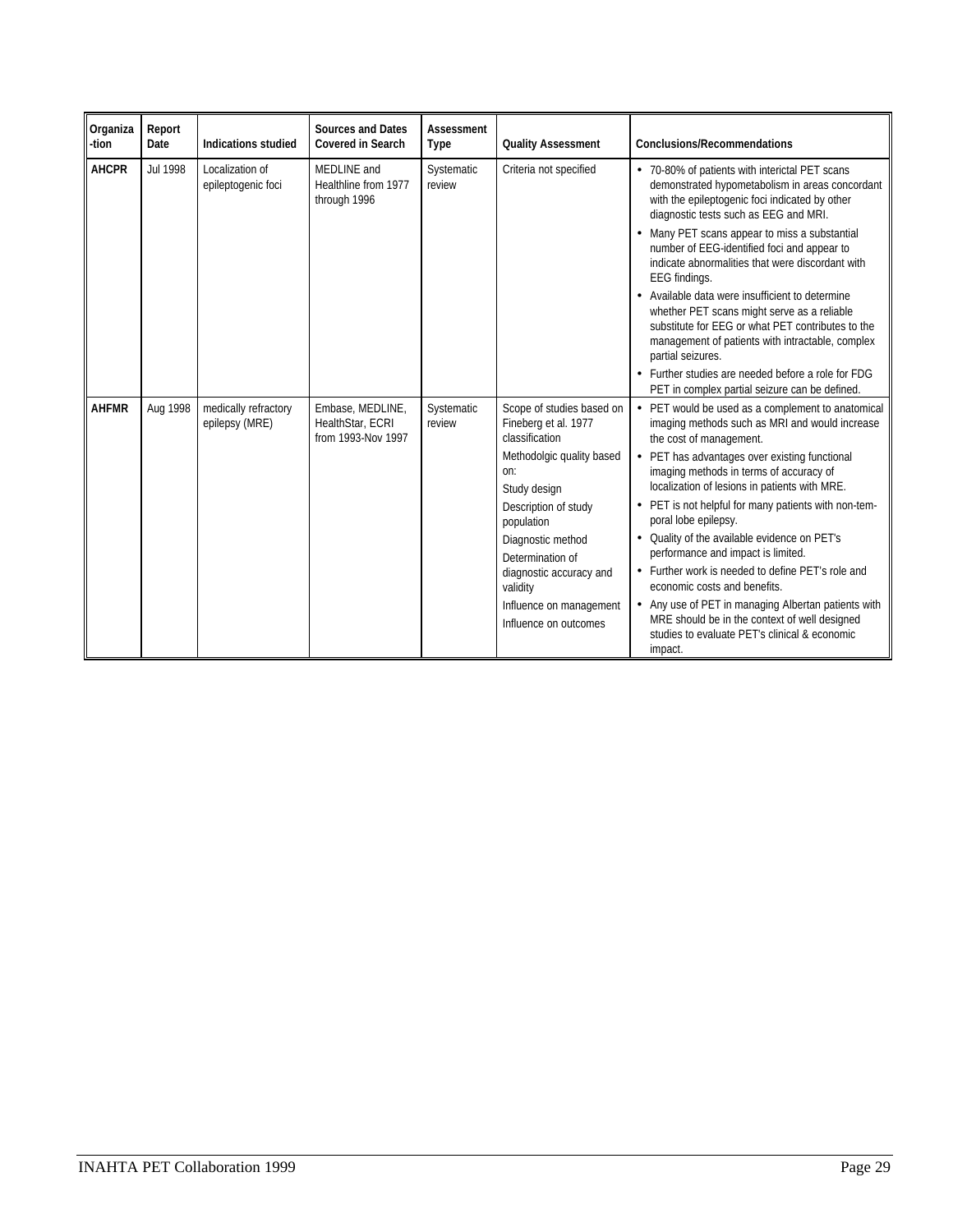| Organiza<br>-tion          | Report<br>Date               | <b>Indications studied</b>                                                                                                                                                                                                                                                                                                                                                 | <b>Sources and Dates</b><br><b>Covered in Search</b> | Assessment<br><b>Type</b>                                                                               | <b>Quality Assessment</b>                                                                                                                                                                                                                                                                                                                                                                                                                                                                | <b>Conclusions/Recommendations</b>                                                                                                                                                                                                                                                                                                                                                                                                                                                                                                                                                                                                                                                                                                                                                                          |
|----------------------------|------------------------------|----------------------------------------------------------------------------------------------------------------------------------------------------------------------------------------------------------------------------------------------------------------------------------------------------------------------------------------------------------------------------|------------------------------------------------------|---------------------------------------------------------------------------------------------------------|------------------------------------------------------------------------------------------------------------------------------------------------------------------------------------------------------------------------------------------------------------------------------------------------------------------------------------------------------------------------------------------------------------------------------------------------------------------------------------------|-------------------------------------------------------------------------------------------------------------------------------------------------------------------------------------------------------------------------------------------------------------------------------------------------------------------------------------------------------------------------------------------------------------------------------------------------------------------------------------------------------------------------------------------------------------------------------------------------------------------------------------------------------------------------------------------------------------------------------------------------------------------------------------------------------------|
| <b>AHFMR</b>               | 1999<br>(release<br>pending) | Functional diagnostic<br>imaging in the<br>assessment of<br>myocardial viability in<br>patients considered<br>for revascularization<br>includes use of FDG<br>PET and some<br>reference also to N-<br>13. C-11 and Rb-82<br>studies<br>(Two volumes)                                                                                                                       | MEDLINE, EMBASE,<br>ECRI<br>1993-November 1998       | Systematic<br>review<br>Interest in<br>accuracy,<br>effects on<br>patient<br>management<br>and outcome. | Quality of evidence on<br>accuracy: Poor - Fair<br>Quality of evidence on<br>Outcomes: Poor<br>Detailed criteria for the<br>following attributes:<br>Determination of diag.<br>accuracy & validity<br>Study design<br>Description of study pop.<br>Characteristics of the<br>assessed FDI technique<br>Follow-up & outcome<br>analysis:                                                                                                                                                  | • For accuracy, in terms of identifying viable regions<br>of the myocardium, PET and echo seem to offer<br>similar levels of performance. However, given the<br>quality of the studies, there is limited evidence of<br>accuracy of these methods in this application.<br>There is little information on the contribution of<br>these methods to patient outcomes. There is some<br>evidence that PET is able to predict outcomes, but<br>this is not conclusive.<br>The promise of PET in assessment of MV is not yet<br>matched by convincing evidence of benefit to health<br>care, data on comparative performance are limited<br>and technical development continues to be rapid.<br>Any use in Alberta should be associated with<br>prospective studies involving long term follow up of<br>patients. |
| <b>BCBSA</b><br><b>TEC</b> | May 1997                     | Lung Cancer<br><b>Breast Cancer</b><br>Pancreatic Cancer<br>Colorectal Cancer<br>Head and Neck<br>Cancer<br>Lymphoma<br>Melanoma<br>Musculo-skeletal<br>Tumors<br>Miscellaneous<br>Thyroid, Parathyroid,<br>Ovarian,<br>Hepatocellular,<br>Thymoma, Prostate,<br>Germ Cell, and<br>esophageal                                                                              | MEDLINE<br>January 1985 - April<br>1997              | Systematic<br>review<br>(dedicated<br>PET systems<br>only)                                              | Study design: prospective,<br>retrospective, uncertain<br>Representative patient<br>sample: yes, no, uncertain<br>PET interpretation:<br>quantitative, qualitative,<br>uncertain<br>Masked observers: yes,<br>no uncertain<br>Within-subjects<br>comparison of alternative<br>imaging technique: yes,<br>no, uncertain<br>Consistent and<br>appropriate reference<br>standard: yes, no,<br>uncertain<br>Clear and complete<br>presentation of data to<br>permit 2x2 table<br>calculation | • FDG PET imaging meets the BCBSA TEC criteria<br>for 2 indications in lung cancer:<br>• Staging mediastinal lymph nodes.<br>• Diagnosing solitary pulmonary nodule in patients<br>in whom chest x-ray and computed tomography<br>have failed to distinguish benign from malignant<br>disease, when the results of the test could<br>change management.<br>• FDG PET imaging does not meet BCBSA TEC<br>criteria for all other uses in imaging non-CNS<br>tumors because the scientific evidence did not<br>permit conclusions concerning the effect of the<br>technology on health outcomes.<br>• NOTE: This TEC Assessment is currently<br>being updated and these conclusions may<br>change based on additional evidence review.                                                                         |
| <b>BCBSA</b><br><b>TEC</b> | Mar 1997                     | Neurologic<br>indications:<br>Differential dx of<br>symptomatic<br>intracranial masses<br>Differentiation of low-<br>grade and high-grade<br>brain tumors<br>Guidance of<br>stereotactic biopsy or<br>biopsies of<br>documented<br>intracranial masses<br>recurrent brain tumor<br>from radionecrosis<br>Monitoring treatment<br>response in patients<br>with brain tumors | <b>MEDLINE</b><br>1985 - February 1997               | Systematic<br>review                                                                                    | Criteria as above                                                                                                                                                                                                                                                                                                                                                                                                                                                                        | • FDG PET imaging does not meet BCBSA TEC<br>criteria for any of the CNS tumor indications<br>reviewed because the scientific evidence did not<br>permit conclusions concerning the effect of the<br>technology on health outcomes.<br>• NOTE: This TEC Assessment is currently<br>being updated and these conclusions may<br>change based on additional evidence review.                                                                                                                                                                                                                                                                                                                                                                                                                                   |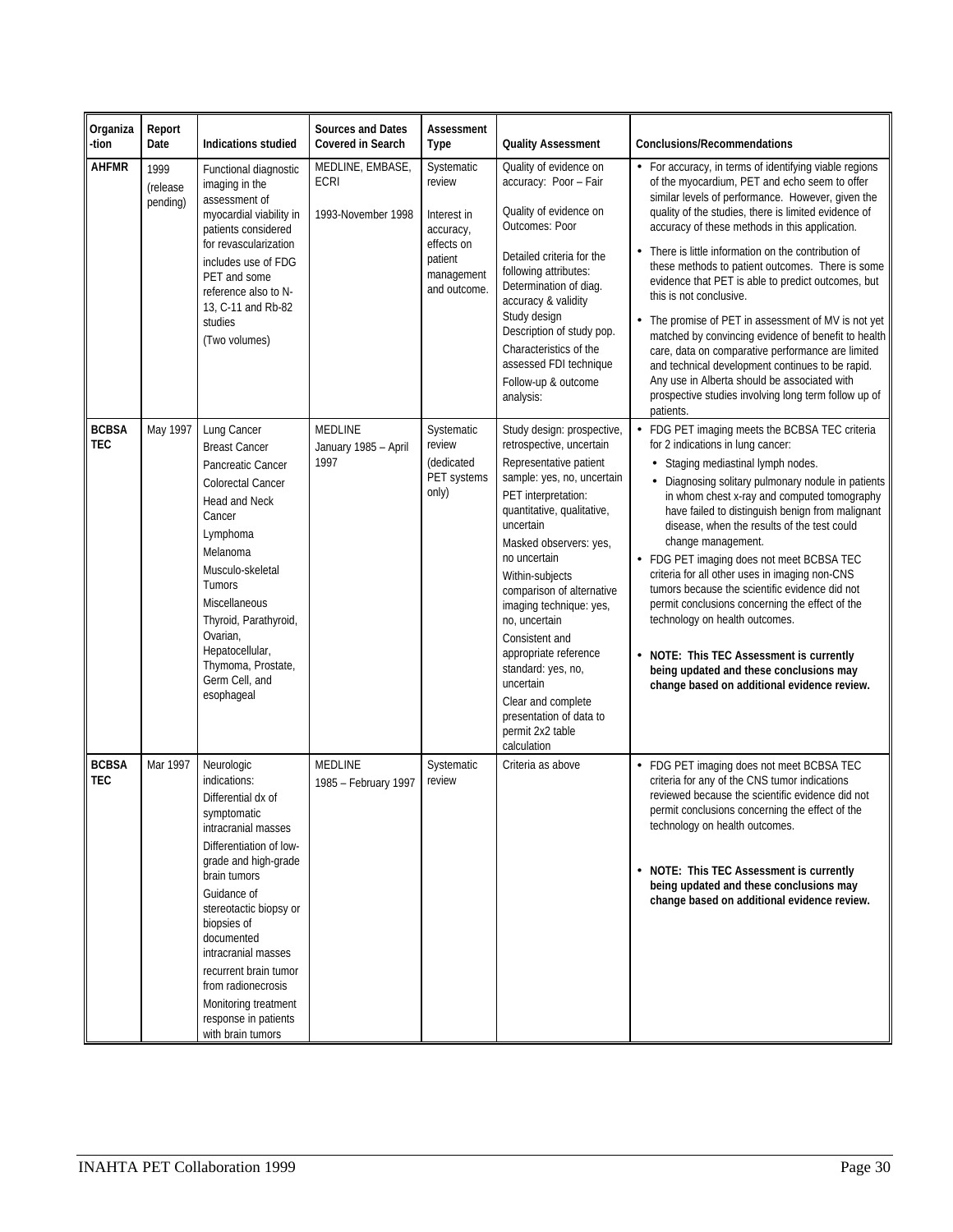| Organiza<br>-tion          | Report<br>Date            | Indications studied                                                                                                                              | <b>Sources and Dates</b><br><b>Covered in Search</b> | Assessment<br>Type                                                      | <b>Quality Assessment</b>                                                                                | <b>Conclusions/Recommendations</b>                                                                                                                                                                                                                                                                                                                                                                                                                                                                                                                                                                                                                                                                                                                                                                                                                                                                                                                                                                              |
|----------------------------|---------------------------|--------------------------------------------------------------------------------------------------------------------------------------------------|------------------------------------------------------|-------------------------------------------------------------------------|----------------------------------------------------------------------------------------------------------|-----------------------------------------------------------------------------------------------------------------------------------------------------------------------------------------------------------------------------------------------------------------------------------------------------------------------------------------------------------------------------------------------------------------------------------------------------------------------------------------------------------------------------------------------------------------------------------------------------------------------------------------------------------------------------------------------------------------------------------------------------------------------------------------------------------------------------------------------------------------------------------------------------------------------------------------------------------------------------------------------------------------|
| <b>BCBSA</b><br><b>TEC</b> | Mar 1997                  | medically refractory<br>complex partial<br>seizures in potential<br>surgical candidates                                                          | MEDLINE 1985 - Feb<br>1997                           | Systematic<br>review                                                    | Criteria as above                                                                                        | • FDG PET imaging meets the BCBSA TEC criteria<br>for the evaluation of patients who have medically<br>refractory complex partial seizures and are potential<br>candidates for surgery. All other uses of PET for<br>the management of seizure disorders do not meet<br>BCBSA TEC criteria.                                                                                                                                                                                                                                                                                                                                                                                                                                                                                                                                                                                                                                                                                                                     |
| <b>BCBSA</b><br><b>TEC</b> | Mar 1997                  | Detecting Acute<br>Ischemia<br>Assessing Aphasia                                                                                                 | MEDLINE 1985 - Feb<br>1997                           | Systematic<br>review                                                    | Criteria as above                                                                                        | • FDG PET imaging does not meet the BCBSA TEC<br>criteria for the evaluation of cerebrovascular<br>disease because the evidence was not sufficient to<br>permit conclusions about the diagnostic<br>performance characteristics of PET.                                                                                                                                                                                                                                                                                                                                                                                                                                                                                                                                                                                                                                                                                                                                                                         |
| <b>BCBSA</b><br><b>TEC</b> | 1996                      | PET Myocardial<br>Perfusion Imaging<br>for the Detection of<br>Coronary Artery<br><b>Disease</b><br>companion to<br>clinical assessment<br>below |                                                      | Cost-<br>Effectivenes<br>s Analysis<br>from<br>societal<br>perspective  |                                                                                                          | The CEA compared immediate angiography versus<br>using PET, SPECT, Stress Echo, Planar Thallium,<br>or Exercise Treadmill Testing (ETT) as diagnostic<br>tests to select patients for angiography in a<br>population with intermediate risk* of CAD. The base<br>case was a 55 yr old man with 50% risk of CAD.<br>• CE ratio of PET was quite high and not within the<br>range of other technologies generally accepted to<br>be cost-effective. The incremental cost-<br>effectiveness of PET compared with SPECT was<br>\$900,000 per life year or \$490,000 per QALY.<br>* defined as 25% - 75% probability of having either a<br>50% or greater left main coronary artery occlusion or a<br>70% or greater occlusion of any other coronary artery.                                                                                                                                                                                                                                                         |
| <b>BCBSA</b><br><b>TEC</b> | Oct 1995                  | Myocardial perfusion<br>in patients at<br>"intermediate" risk of<br>having CAD                                                                   | MEDLINE through<br>Aug 1995                          | Systematic<br>review<br>and pooled<br>analysis of<br>PET<br>performance | Criteria as above                                                                                        | • PET imaging using <sup>82</sup> Rb for the detection of<br>coronary artery disease in patients at intermediate<br>risk* of having coronary artery disease meets the<br><b>BCBSA TEC criteria.</b><br>* defined as 25% - 75% probability of having either a<br>50% or greater left main coronary artery occlusion or a<br>70% or greater occlusion of any other coronary artery.                                                                                                                                                                                                                                                                                                                                                                                                                                                                                                                                                                                                                               |
| <b>CAHTA</b>               | 1993<br>(internal<br>use) | Myocardial perfusion<br>Myocardial viability<br>Brain tumor<br>recurrence vs.<br>necrosis<br>Alzheimer's diagnosis<br>Oncology                   | Not Specified                                        | Literature<br>Review                                                    | Criteria not specified<br>(however methodological<br>limitations are addressed)                          | • For myocardial perfusion, differences in sensitivity<br>and specificity between PET and SPECT (using<br>new isotopes) are negligible.<br>• FDG18-PET can be a support technology to identify<br>myocardial viability and to assess the feasibility for<br>a revascularization procedure for those patients<br>with an inconclusive diagnosis using conventional<br>technologies (Thallium-201 reinjection after 4 hours)<br>• PET has shown to be superior to diagnostic<br>conventional techniques (CT, MRI) in the<br>differential diagnosis between post-radiation tissue<br>necrosis and tumor recurrence.<br>• PET is useful in the differential diagnosis between<br>Alzheimer's and other dementias. However, the<br>therapeutic approach of the Alzheimer patient does<br>not change with the information. This indication is<br>still considered experimental.<br>• PET seems to have a great potential in the early<br>detection of cancer. However, its use is still in the<br>experimental stage. |
| <b>CAHTA</b>               | 1996<br>(briefing)        | Autism                                                                                                                                           | Medline 1986-96<br>Search strategy<br>specified      | Synthesis of<br>the scientific<br>evidence                              | Criteria not specified<br>(however quality of the<br>scientific evidence was<br>addressed and discussed) | The scientific evidence shows lack of a consistent<br>$\bullet$<br>anatomical or metabolic image which can be<br>associated with the presence of autism. The<br>available studies have a low methodological quality.<br>PET is still an experimental technology for this<br>clinical indication.                                                                                                                                                                                                                                                                                                                                                                                                                                                                                                                                                                                                                                                                                                                |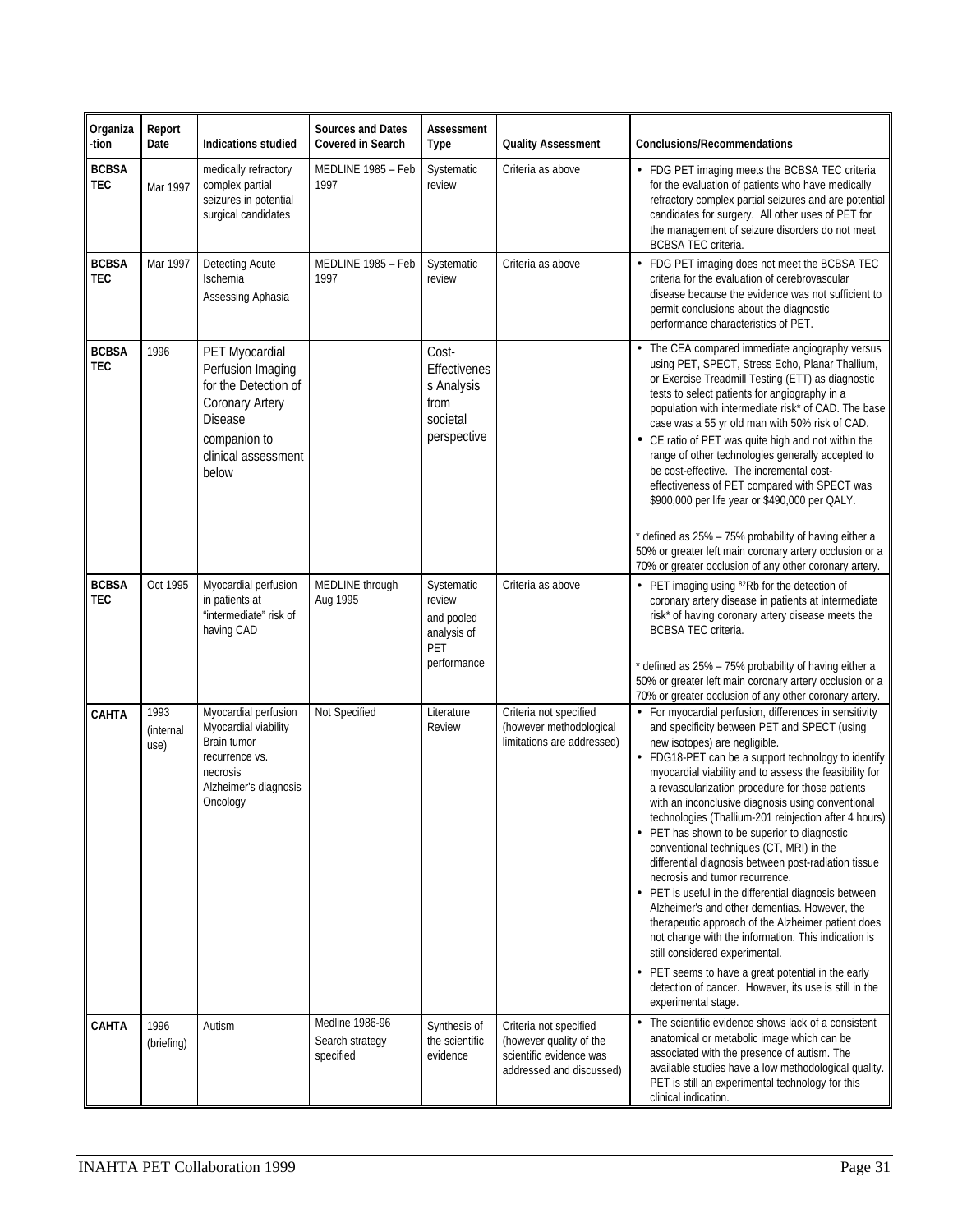| Organiza<br>-tion | Report<br>Date        | Indications studied                                                                                                                                                                                                                   | <b>Sources and Dates</b><br><b>Covered in Search</b>                                                                                                                             | Assessment<br>Type                                                             | <b>Quality Assessment</b>                                                                                | <b>Conclusions/Recommendations</b>                                                                                                                                                                                                                                                                                                                                                                                                                                                                                                                                                                                                                                                                                                                                                                                                                                                                    |
|-------------------|-----------------------|---------------------------------------------------------------------------------------------------------------------------------------------------------------------------------------------------------------------------------------|----------------------------------------------------------------------------------------------------------------------------------------------------------------------------------|--------------------------------------------------------------------------------|----------------------------------------------------------------------------------------------------------|-------------------------------------------------------------------------------------------------------------------------------------------------------------------------------------------------------------------------------------------------------------------------------------------------------------------------------------------------------------------------------------------------------------------------------------------------------------------------------------------------------------------------------------------------------------------------------------------------------------------------------------------------------------------------------------------------------------------------------------------------------------------------------------------------------------------------------------------------------------------------------------------------------|
| CAHTA             | 1997<br>(briefing)    | <b>PET &amp; Stereotactic</b><br>Surgery for patients<br>with neuropsychiatric<br>disorders                                                                                                                                           | Mediline 1986-1996<br>Search strategy<br>specified                                                                                                                               | Synthesis of<br>the scientific<br>evidence                                     | Criteria not specified<br>(however quality of the<br>scientific evidence was<br>addressed and discussed) | • No conclusive scientific evidence has shown a<br>consistent PET brain image pattern associated to<br>different neuropsychiatric disorders. Study results<br>are questioned due to their methodological<br>limitations. PET is still an experimental technology.                                                                                                                                                                                                                                                                                                                                                                                                                                                                                                                                                                                                                                     |
| <b>CEDIT</b>      | Feb 1998              | FDG-PET and<br>coincidence detection<br>PET (CDPET)<br>imaging in Assistance<br>Publique-Hôpitaux de<br>Paris (AP-HP)                                                                                                                 | Not specified                                                                                                                                                                    | Expert panel                                                                   | Criteria not specified                                                                                   | Assessment addressed technical aspects, clinical<br>uses, economics, regulatory issues, and<br>recommendations from the perspective of the AP-<br>HP system<br>• Literature is inconclusive but appears to support<br>positron imaging in prostatic cancer and has<br>potential value in at least 4 areas:<br>bronchopulmonary cancer, colorectal cancer,<br>lymphoma, and breast cancer.<br>• CEDIT recommends establishing a PET center for<br>AP-HP cancer patients for routine oncologic use<br>and funding comparative studies of PET versus<br>CDPET in pre-operative staging patients with lung<br>cancer for diagnostic contribution and<br>effectiveness.                                                                                                                                                                                                                                    |
| <b>CEDIT</b>      | Feb 1998              | CDPET for<br>conventional<br>scintigraphy                                                                                                                                                                                             | Not specified                                                                                                                                                                    | Expert panel                                                                   | Criteria not specified                                                                                   | Evidence is non-existent<br>٠<br>• Using CDPET to conduct scans using Technitium<br>and higher-energy tracers does not seem to pose<br>any problem<br>• The quality of Thallium scans using CDPET is not<br>quaranteed.<br>• CEDIT does not recommend that a comparative<br>study of conventional gamma cameras vs. CDPET<br>using Thallium be carried out.                                                                                                                                                                                                                                                                                                                                                                                                                                                                                                                                           |
| <b>CEDIT</b>      | March<br>1999         | Patient-care protocols<br>in AP-HP to evaluate<br>FDG-PET in:<br>lung cancer<br>digestive cancer<br>lymphoma<br><b>ENT</b> cancer<br>Future clinical<br>research programs in:<br>biliary tract cancer<br>melanoma<br>childhood cancer | not applicable                                                                                                                                                                   | not applicable                                                                 | not applicable                                                                                           | • CEDIT approved recommendations issued in<br>October 1997.<br>• For conditions in which literature is deficient,<br>protocols will include medical/economic studies<br>taking into account feasibility, effectiveness in<br>improving patient care and estimating the<br>population impact. Expected annual patient<br>enrollment=1,600.<br>Scientific committee will be assembled to oversee<br>patient accessibility and scientific quality,<br>comprised of experts in nuclear medicine, PET,<br>radiopharmacology, disease treatment, scientific<br>methodology and external scientific authority, and<br>representatives from AP-HP and CEDIT.<br>• Organizing committee will supervise PET Center<br>operations and assess accessibility to other<br>hospitals.<br>• CEDIT recommends that AP-HP central pharmacy<br>establish procedures to ensure quality and<br>permanence of FDG supplies. |
| <b>ECRI</b>       | May &<br>June<br>1998 | Non-small cell lung<br>cancer                                                                                                                                                                                                         | Multiple sources<br>including Cochrane<br>CD, Current<br>Contents, EMBASE,<br>HealthSTAR,<br>HSRPROJ, IHTA,<br>MEDLINE, various<br>web sites, gray<br>literature from<br>1990-97 | Systematic<br>review, meta-<br>analysis,<br>cost-<br>effectiveness<br>analysis | No specific criteria used                                                                                | • PET is not cost-effective for diagnosing an SPN as<br>malignant or benign. Instead, CT should be used,<br>with positive results confirmed with needle biopsy.<br>• PET is cost-effective for staging proven NSCLC<br>when it is used only for confirming negative CT<br>findings of suspected metastases (mets) to<br>unresectable lymph nodes of the mediastinum.<br>• Mediastinal biopsy is preferred to PET for<br>confirming positive CT findings of mediastinal node<br>mets.                                                                                                                                                                                                                                                                                                                                                                                                                  |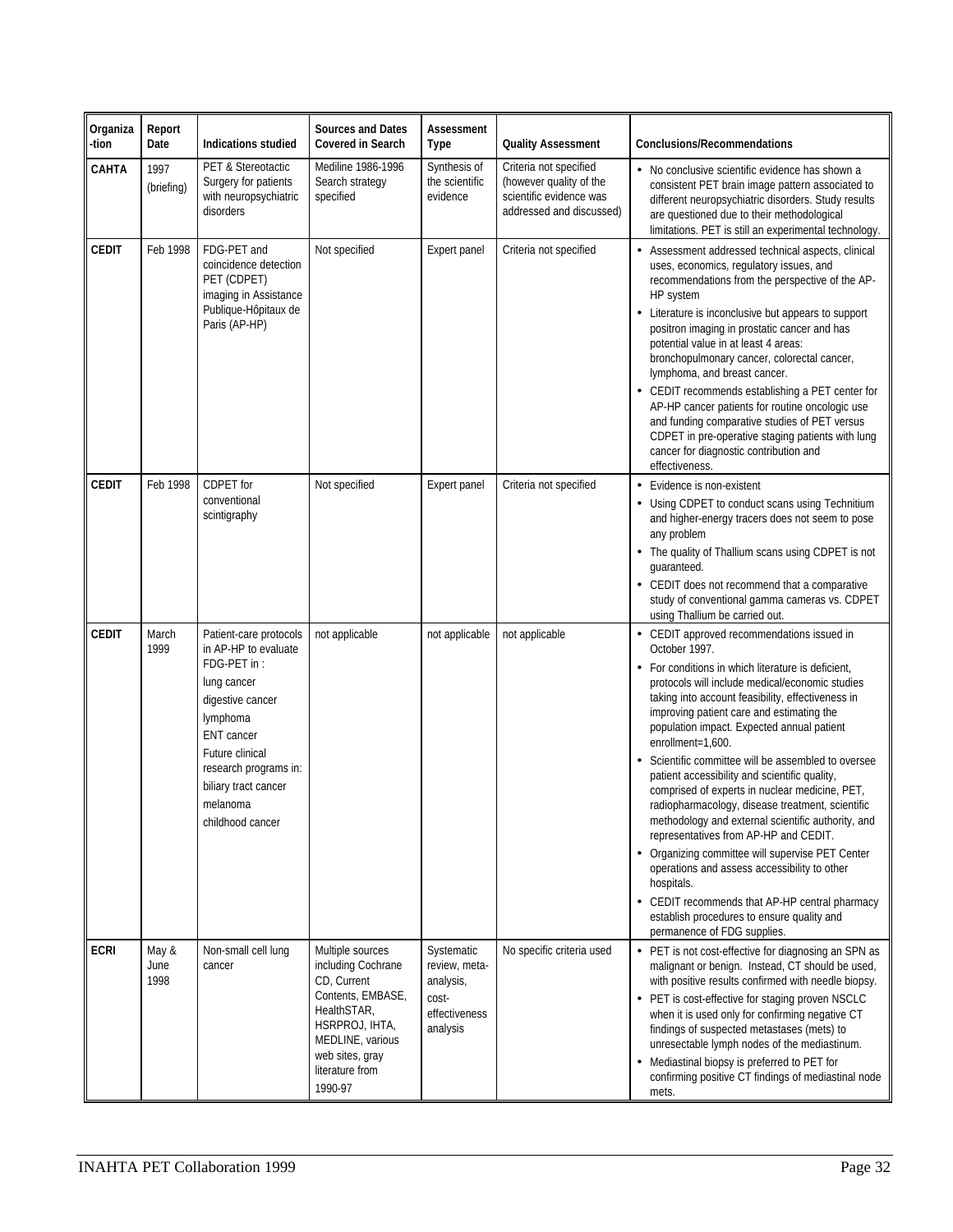| Organiza<br>-tion | Report<br>Date   | Indications studied                                                                                                                                                                                               | <b>Sources and Dates</b><br><b>Covered in Search</b>                                                                                      | Assessment<br>Type                                          | <b>Quality Assessment</b>                                                                                                                                                                                                                                                                                                                                                     | <b>Conclusions/Recommendations</b>                                                                                                                                                                                                                                                                                                                                                                                                                                                                                                                                                                                                                                                                                                                                                                                                                   |
|-------------------|------------------|-------------------------------------------------------------------------------------------------------------------------------------------------------------------------------------------------------------------|-------------------------------------------------------------------------------------------------------------------------------------------|-------------------------------------------------------------|-------------------------------------------------------------------------------------------------------------------------------------------------------------------------------------------------------------------------------------------------------------------------------------------------------------------------------------------------------------------------------|------------------------------------------------------------------------------------------------------------------------------------------------------------------------------------------------------------------------------------------------------------------------------------------------------------------------------------------------------------------------------------------------------------------------------------------------------------------------------------------------------------------------------------------------------------------------------------------------------------------------------------------------------------------------------------------------------------------------------------------------------------------------------------------------------------------------------------------------------|
| <b>HAYES</b>      | May 1997         | myocardial perfusion<br>myocardial viability<br>monitoring response<br>to treatment for<br>cardiac disorders                                                                                                      | Medline<br>HEALTHSTAR<br><b>EMBASE</b><br><b>Current Contents</b><br>Additional Info: FDA,<br>the ACC, and the<br>AHA                     | evidence-<br>based<br>evaluation or<br>systematic<br>review | HAYES Rating system:<br>[description]<br><b>B</b> rating for use as a<br>noninvasive method for<br>detecting the presence<br>and severity of CAD,<br>determining myocardial<br>viability, and assessing<br>response to therapy in<br>symptomatic patients<br>D for diagnosing<br>myocardial viability in<br>subjects with LBBB                                                | • The evidence of PET's efficacy is fraught with<br>methodologic flaws and inconsistent methodology.<br>PET's efficacy for assessing response to<br>revascularization, pharmacologic intervention, or<br>risk factor modification in subjects with CAD, HTN,<br>or cardiomyopathy is not firmly established.<br>Because of limited availability, multicenter trials or<br>meta-analyses are required to confirm efficacy.<br>Additional study is needed to determine the cost-<br>effectiveness of PET and to clarify controversial<br>issues.                                                                                                                                                                                                                                                                                                       |
| <b>HAYES</b>      | Jul 1999         | myocardial perfusion<br>myocardial viability                                                                                                                                                                      | Medline<br><b>HEALTHSTAR</b><br><b>EMBASE</b><br><b>Current Contents</b><br>Additional Info: FDA,<br>the ACC, and the<br>AHA<br>1966-7/99 | evidence-<br>based<br>evaluation or<br>systematic<br>review | A rating for determining<br>myocardial viability in<br>individuals with CAD and<br>left ventricular dysfunction<br>(LVD) who are suitable<br>candidates for<br>revascularization<br><b>B</b> rating for use as a<br>noninvasive method for<br>detecting the presence<br>and severity of CAD in<br>symptomatic patients<br>D for diagnosing CAD in<br>asymptomatic individuals | Evidence suggests that PET is the most accurate<br>and reliable noninvasive strategy for detecting the<br>presence and severity of CAD. PET will not replace<br>cor. angiography in most symptomatic patients with<br>suspected CAD.<br>The primary cardiac indication is assessing<br>myocardial viability and identifying those with CAD<br>and LVD who are at high risk for cardiac events and<br>who would most benefit from revascularization.<br>PET information is clinically useful only in those in<br>whom successful revascularization is likely.                                                                                                                                                                                                                                                                                         |
| <b>HAYES</b>      | <b>July 1997</b> | Alzheimer's d. (AD)<br>Huntington's d. (HD)<br>Wilson's d. (WD)<br>Parkinson's d. (PD)<br>Epilepsy<br>schizophrenia<br>addiction, chronic<br>substance abuse<br>ADHD<br>head trauma<br>cerebrovascular<br>disease | MEDLINE<br><b>EMBASE</b><br><b>Current Contents</b><br>HealthSTAR<br>1ascuto May, 1997                                                    | evidence-<br>based<br>evaluation or<br>systematic<br>review | C for all indications<br>except:<br><b>B</b> for localizing seizure<br>foci in subjects with<br>intractable epilepsy<br>D for assessing ADHD,<br>head trauma, and<br>schizophrenia                                                                                                                                                                                            | • For the applications reviewed, the efficacy of PET<br>has not been firmly established dueuto the paucity<br>of evidence or quality of evidence available for<br>each. Data suggest that:<br>• FDG PET, particularly in combination with<br>surface EEG, is highly effective in localizing<br>seizure foci<br>• FDG PET is valuable in understanding<br>mechanisms of disease and drug intervention,<br>which could lead to improved management of<br>many conditions<br>• In identifying foci, PET may be superior uto MRI,<br>CT and SPECT.<br>• FDG PET may be comparable or better than<br>other current diagnostic modalities in<br>differentiating AD from other neurologic<br>diagnoses.<br>• PET may have limited value in assessing certain<br>psychiatric or psychologic disorders, as well as<br>cerebrovascular disorders and ischemia. |
| <b>HAYES</b>      | March<br>1998    | lung cancer                                                                                                                                                                                                       | Medline-MESH<br>1992-1997 completed<br>11/24/97                                                                                           | evidence-<br>based<br>evaluation or<br>systematic<br>review | <b>B</b> for differentiating benign<br>and malignant lesions and<br>for staging with FDG PET<br>C for differentiating<br>recurrence and treatment-<br>induced changes with<br>FDG PET<br>D for monitoring response<br>to treatment with C-11-<br><b>MET PET</b>                                                                                                               | • The efficacy of PET for each application reviewed<br>has not been firmly established due to the paucity<br>and/or quality of available evidence.<br>No cost-effectiveness studies could be found<br>regarding the use of PET for lung cancer. It has<br>not been proven in most cases whether the<br>additional information provided by PET translates<br>into improved patient management or outcomes.<br>Further study is required to define the role of PET<br>for each application.                                                                                                                                                                                                                                                                                                                                                            |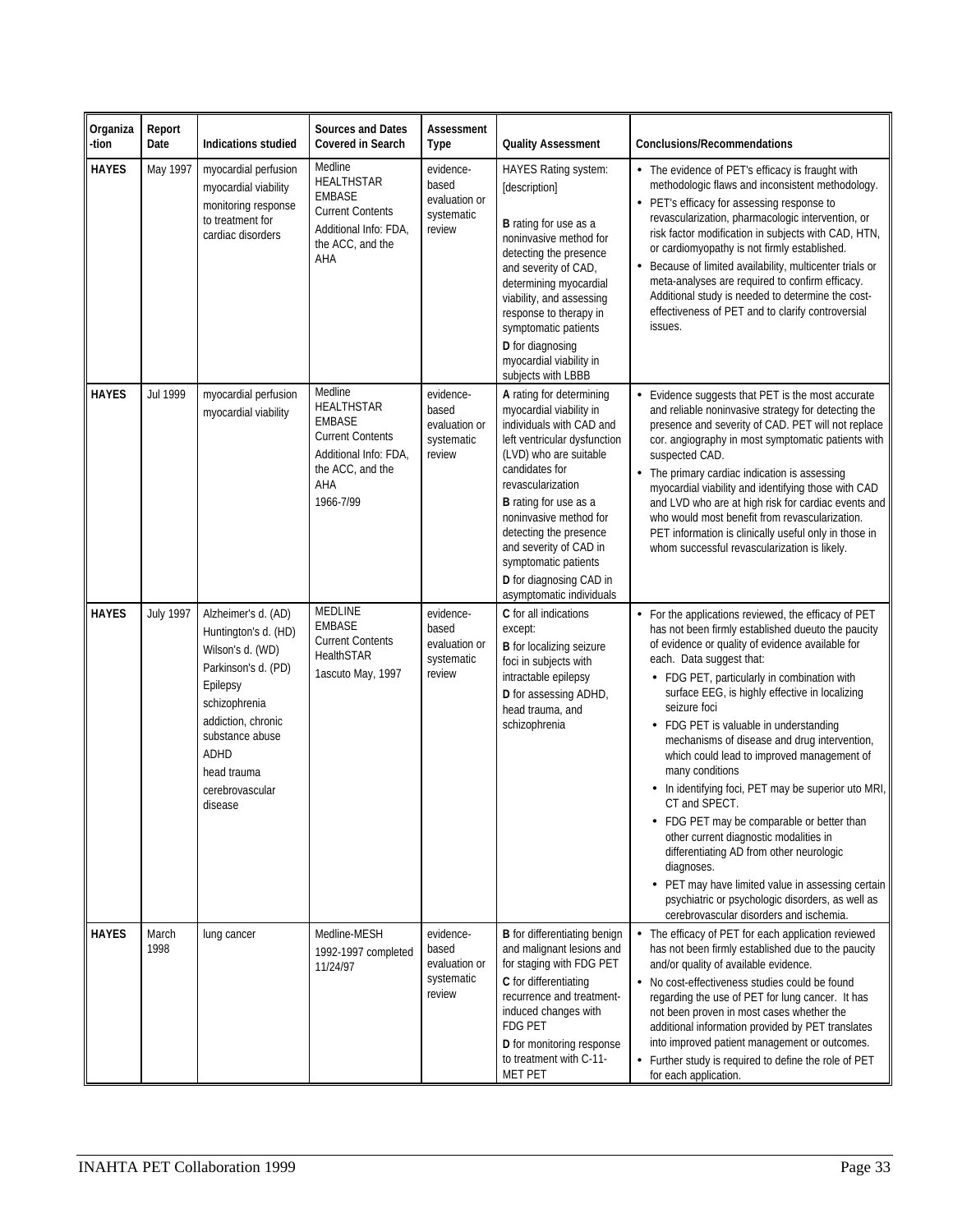| Organiza<br>-tion | Report<br>Date | Indications studied                                                                                                                                                                                                                    | <b>Sources and Dates</b><br><b>Covered in Search</b>                                                                                                                 | Assessment<br>Type                                          | <b>Quality Assessment</b>                                                                                                                                                                                                                                                                                                                                                                                                                                                                                                                                                                                                                                                                                                                                                                                                                                                        | <b>Conclusions/Recommendations</b>                                                                                                                                                                                                                                                                                                                                                                                                                                                                                                                                                                                                                                                                                                                                                                                                                                                      |
|-------------------|----------------|----------------------------------------------------------------------------------------------------------------------------------------------------------------------------------------------------------------------------------------|----------------------------------------------------------------------------------------------------------------------------------------------------------------------|-------------------------------------------------------------|----------------------------------------------------------------------------------------------------------------------------------------------------------------------------------------------------------------------------------------------------------------------------------------------------------------------------------------------------------------------------------------------------------------------------------------------------------------------------------------------------------------------------------------------------------------------------------------------------------------------------------------------------------------------------------------------------------------------------------------------------------------------------------------------------------------------------------------------------------------------------------|-----------------------------------------------------------------------------------------------------------------------------------------------------------------------------------------------------------------------------------------------------------------------------------------------------------------------------------------------------------------------------------------------------------------------------------------------------------------------------------------------------------------------------------------------------------------------------------------------------------------------------------------------------------------------------------------------------------------------------------------------------------------------------------------------------------------------------------------------------------------------------------------|
| <b>HAYES</b>      | March<br>1998  | other oncology<br>indications:<br>breast, pancreas,<br>colorectal, ovarian,<br>prostate, urinary<br>bladder, pituitary,<br>thyroid,<br>neuroendocrine,<br>qastrointestinal,<br>testicular, kidney,<br>malig. melanoma, and<br>lymphoma | Medline-MESH<br>1992-1997 completed<br>11/24/97                                                                                                                      | evidence-<br>based<br>evaluation or<br>systematic<br>review | Breast: C for<br>differentiating benign<br>versus malignant lesions,<br>staging, and treatment<br>monitoring<br>Pancreas: C for<br>differentiating ben. from<br>malig. lesions and staging<br>with FDG PET<br>Urinary bladder: C for<br>detecting perivesical tumor<br>growth and distant mets<br>and for early detection of<br>recurrence<br>Colorectal: C foe<br>detecting and staging,<br>identifying recurrence, and<br>monitoring treatment<br>response with FDG.<br>Ovarian: C for<br>differentiating benign and<br>malignant lesions and<br>identifying recurrence.<br>Malig. melanoma: C for<br>disease staging.<br>Malig. lymphoma: C for<br>detecting and staging<br>disease, clarifying tumor<br>grade, identifying<br>recurrence, and monitoring<br>treatment response.<br>Prostate: D for detecting<br>and grading tumors,<br>staging, and detecting<br>recurrence. | • The efficacy of PET for each application reviewed<br>has not been firmly established due to the paucity<br>and/or quality of available evidence.<br>No cost-effectiveness studies could be found for<br>PET oncologic imaging. It has not been proven in<br>most cases whether the additional information<br>provided by PET translates into improved patient<br>management or outcomes.<br>Further study is required to define the role of PET<br>for each application.                                                                                                                                                                                                                                                                                                                                                                                                              |
| <b>HAYES</b>      | Jul 1999       | malignant lymphoma<br>malignant melanoma<br>breast cancer<br>colorectal cancer<br>(CRC)                                                                                                                                                | MEDLINE<br><b>EMBASE</b><br><b>Current Contents</b><br>HealthSTAR<br>1966-3/99 for<br>lymphoma, melanoma<br>and breast cancer;<br>1985-3/99 for<br>colorectal cancer | evidence-<br>based<br>evaluation or<br>systematic<br>review | not specified                                                                                                                                                                                                                                                                                                                                                                                                                                                                                                                                                                                                                                                                                                                                                                                                                                                                    | Evidence suggests that PET may prove to be a<br>feasible replacement for one or more standard tests<br>used in the oncologic work up.<br>• For patients with malignant lymphoma, malignant<br>melanoma, or breast cancer, further study is<br>needed to compare PET with alternative strategies<br>and to prove improved clinical outcome with the use<br>of PET.<br>• For patients with CRC, PET could be considered<br>medically necessary when used in conjunction with<br>normal or equivocal results on conventional imaging<br>to confirm suspicion of recurrence post-treatment, if<br>the results will significantly alter patient<br>management or improve outcome.<br>• Additional study is needed to compare PET with<br>alternatives for diagnosing primary CRC and<br>detecting recurrence, and to define criteria for<br>selecting which patients would benefit from PET. |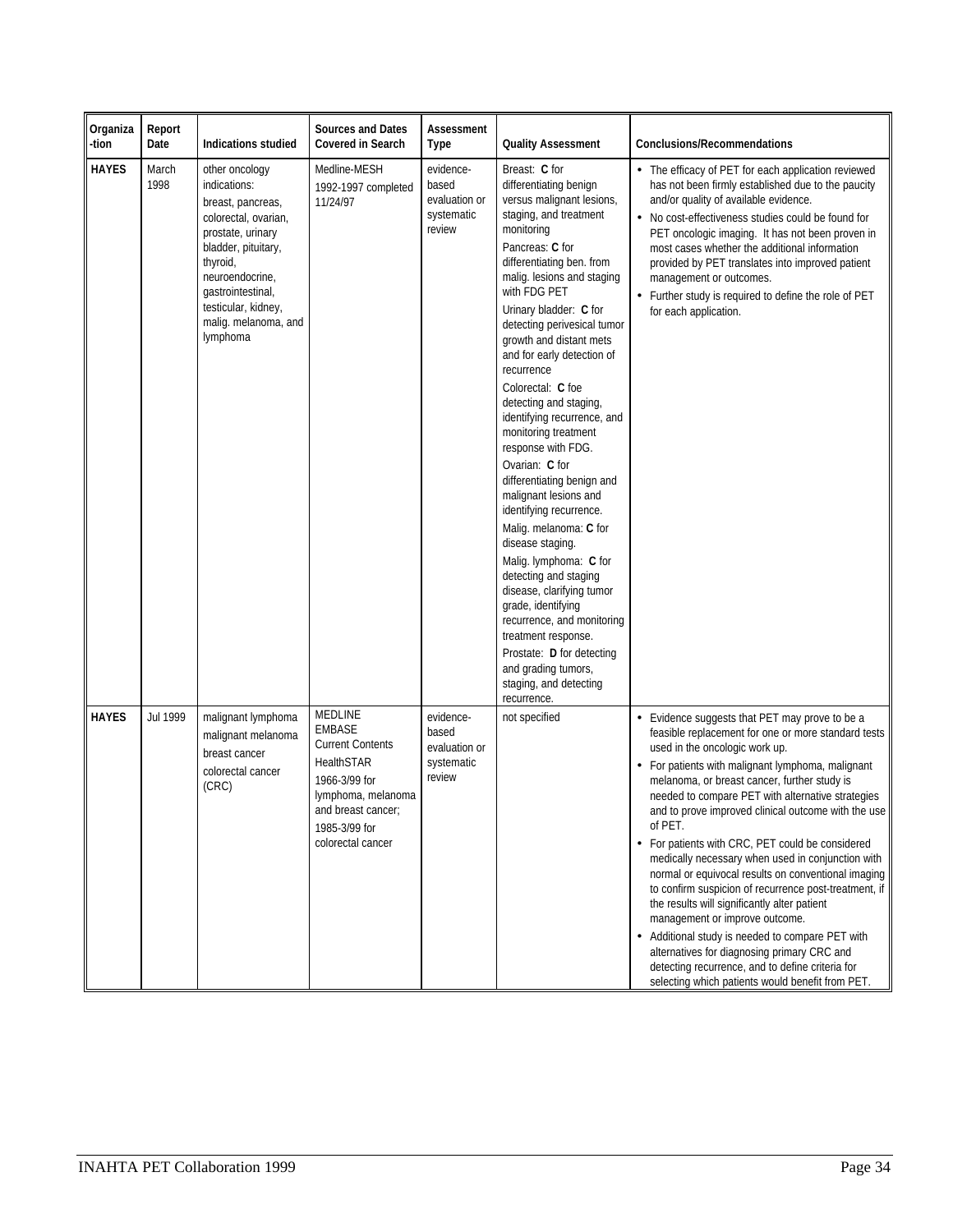| Organiza<br>-tion                  | Report<br>Date | <b>Indications studied</b>                                                                                                                                                                                                                              | <b>Sources and Dates</b><br><b>Covered in Search</b> | Assessment<br><b>Type</b>                                                                                                                                         | <b>Quality Assessment</b> | <b>Conclusions/Recommendations</b>                                                                                                                                                                                                                                                                                                                                                                                                                                                                                                                                                                                                                                                                                                                                                                                                                                                                                                                              |
|------------------------------------|----------------|---------------------------------------------------------------------------------------------------------------------------------------------------------------------------------------------------------------------------------------------------------|------------------------------------------------------|-------------------------------------------------------------------------------------------------------------------------------------------------------------------|---------------------------|-----------------------------------------------------------------------------------------------------------------------------------------------------------------------------------------------------------------------------------------------------------------------------------------------------------------------------------------------------------------------------------------------------------------------------------------------------------------------------------------------------------------------------------------------------------------------------------------------------------------------------------------------------------------------------------------------------------------------------------------------------------------------------------------------------------------------------------------------------------------------------------------------------------------------------------------------------------------|
| <b>MSAC</b><br>(formerly<br>NHTAP) | Nov 1990       | Myocardial perfusion<br>Myocardial viability<br>Localization of<br>epileptic foci in<br>surgical candidates<br>with medical<br>refractory epilepsy<br>grading malignant<br>cerebral gliomas<br>recurrent glioma vs.<br>radiation necrosis               | Not specified                                        | Narrative<br>review with<br>cost analysis                                                                                                                         | Criteria not specified    | • Sufficient case has not yet been established for<br>routine use of PET as a clinical service in Australia.<br>• If proposed PET units are introduced into Australia,<br>they should be subject to a coordinated evaluation<br>of clinical and cost benefits. No further units should<br>be considered until evaluations are completed.                                                                                                                                                                                                                                                                                                                                                                                                                                                                                                                                                                                                                        |
| <b>NCCHTA</b>                      | Feb 1999       | Head and neck<br>cancer<br><b>Breast cancer</b><br>Lung cancer<br><b>SPN</b><br>Colorectal cancer<br>Alzheimer's Disease<br>Cerebrovascular<br>disorders<br>Epilepsy<br>Parkinson's Disease<br>Dementia<br>Myocardial perfusion<br>Myocardial viability | Ovid MEDLINE and<br>Cochrane Library<br>from 1996-98 | Systematic<br>review<br>(updates and<br>expands 1996<br>VA TAP<br>report)<br>three-round<br>Delphi survey<br>to identify<br>research<br>priorities for<br>the NHS |                           | • Under Council review<br>• Report includes myocardial and neuropsychiatric<br>applications and all positron imaging modalities<br>• Evidence related to diagnostic accuracy is limited<br>by bias and often relates only to small patient<br>numbers.<br>• Evidence is needed on the cost-effectiveness of<br>positron imaging modalities in all of the advocated<br>clinical indications<br>• Research priorities identified in descending order:<br>• relative cost-effectiveness of full ring PET and<br>gamma camera PET to pre-operatively stage<br>patients with lung cancer<br>• compare partial ring to full ring PET in oncology<br>• relative cost-effectiveness of full ring PET and<br>gamma camera PET to stage and monitor<br>treatment response in patients with breast<br>cancer<br>• relative cost-effectiveness of gamma PET to<br>collimated 511 keV positron imaging for<br>selecting patients for myocardial<br>revascularization surgery |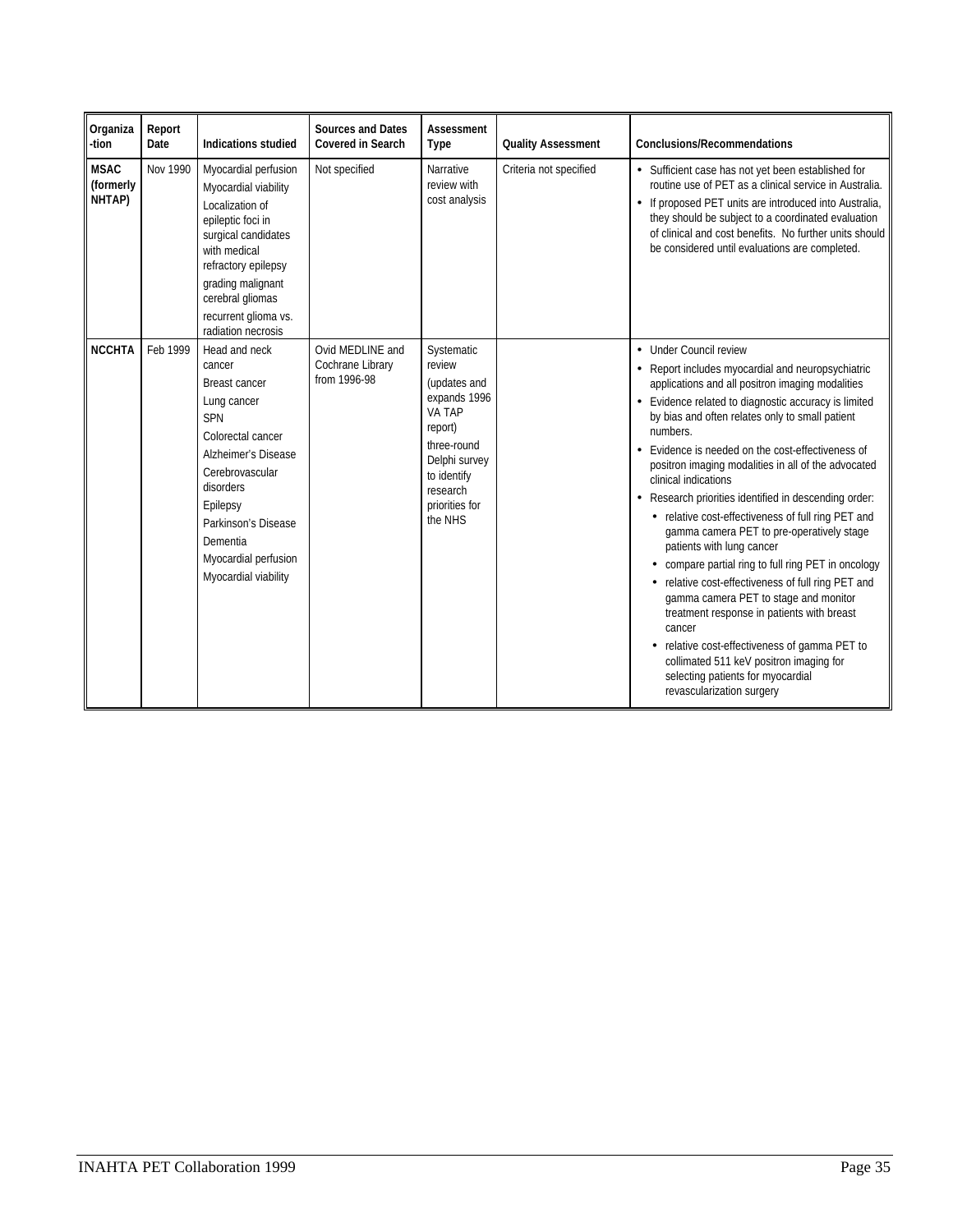| Organiza<br>-tion | Report<br>Date | Indications studied                                                                                                                                                                                                                              | <b>Sources and Dates</b><br><b>Covered in Search</b>                                                    | Assessment<br>Type                                                              | <b>Quality Assessment</b> | <b>Conclusions/Recommendations</b>                                                                                                                                                                                                                                                                                                                                                                                                                                                                                                                                                                                                                                                                                                                                                                                                                                                                                                                                                                                                                                                                                                                                                                                                                                                                                                                                                                                                                                                                                                                                                                                                                                                                                                             |
|-------------------|----------------|--------------------------------------------------------------------------------------------------------------------------------------------------------------------------------------------------------------------------------------------------|---------------------------------------------------------------------------------------------------------|---------------------------------------------------------------------------------|---------------------------|------------------------------------------------------------------------------------------------------------------------------------------------------------------------------------------------------------------------------------------------------------------------------------------------------------------------------------------------------------------------------------------------------------------------------------------------------------------------------------------------------------------------------------------------------------------------------------------------------------------------------------------------------------------------------------------------------------------------------------------------------------------------------------------------------------------------------------------------------------------------------------------------------------------------------------------------------------------------------------------------------------------------------------------------------------------------------------------------------------------------------------------------------------------------------------------------------------------------------------------------------------------------------------------------------------------------------------------------------------------------------------------------------------------------------------------------------------------------------------------------------------------------------------------------------------------------------------------------------------------------------------------------------------------------------------------------------------------------------------------------|
| <b>OSTEBA</b>     | Sep 1998       | head & neck<br>colorectal<br>breast<br>lung<br><b>SPN</b><br>brain<br>pancreatic<br>melanoma<br>soft tissue<br>myocardial perfusion<br>myocardial viability<br>epilepsy<br>West infantile spasms<br>Lennox-Gastaut<br>syndrome<br>Alzheimer's d. | Cochrane Library,<br>INAHTA, ACP Journal<br>Club from 1994-1998,<br>PET reports from<br>AETS, AHCPR, VA | Literature<br>synthesis,<br>utilization<br>survey                               |                           | • Studies of good methodologic quality are needed to<br>establish PET's role in routine clinical practice<br>• In certain situations PET may have complementary<br>utility, possibly a future with hybrid or fusion<br>imaging<br>• PET could be appropriate on a case by case basis,<br>taking into account characteristics of the disease,<br>patient conditions, the diagnostic problem, the<br>quality of the complementary information that can<br>be obtained and its possible influence in clinical<br>decision making.<br>• It may be appropriate to initiate a registry of all<br>cases in which the problem occurs, to advance<br>knowledge of the practical value of PET.<br>• There is agreement regarding PET's utility for the<br>following:<br>• diagnosing SPNs when other diagnostic tests<br>are inconclusive<br>• staging lung cancer<br>· localizing epileptic foci in medically refractory<br>temporal lobe epilepsy<br>• Although PET seems to help in the diagnosis of<br>patients with Alzheimer's disease, no therapy exists<br>that can cure or improve the prognosis. The<br>information that can be applied is not relevant from<br>the clinical-therapeutic point of view.<br>• For the remaining indications in light of the existing<br>discrepancies, it is appropriate to await the results<br>of new studies. The results from the INAHTA PET<br>collaboration will be available in November of 1999<br>will provide more on this subject.<br>• Gamma cameras with coincidence detection<br>capability that offer diagnostic capability and<br>advantages (lower cost and simpler technology)<br>with respect to PET are now marketed, are being<br>studied and can be the future of emission<br>tomography. |
| <b>SFOSS</b>      | 1999           | lung cancer:<br>head and neck<br>melanoma                                                                                                                                                                                                        | not applicable                                                                                          | proposed<br>evaluation<br>registries and<br>multicenter<br>studies<br>(pending) | not applicable            | SFOSS proposed to their federal committee the<br>following to generate a solid basis for cost-<br>effectiveness studies:<br>• continue evaluation registries to collect a<br>minimal data set<br>• standardize multicenter protocols for PET in<br>head and neck, melanoma, and lung cancer,<br>others to be determined later<br>• make available central data collection only to<br>participating facilities<br>• define reimbursement and quality control<br>criteria, for both PET and coincidence imaging<br><b>SPECT</b><br>• make reimbursement available only to<br>institutions participating in registries<br>• establish a working group to oversee PET<br>scanning protocols<br>Status: Under review                                                                                                                                                                                                                                                                                                                                                                                                                                                                                                                                                                                                                                                                                                                                                                                                                                                                                                                                                                                                                                |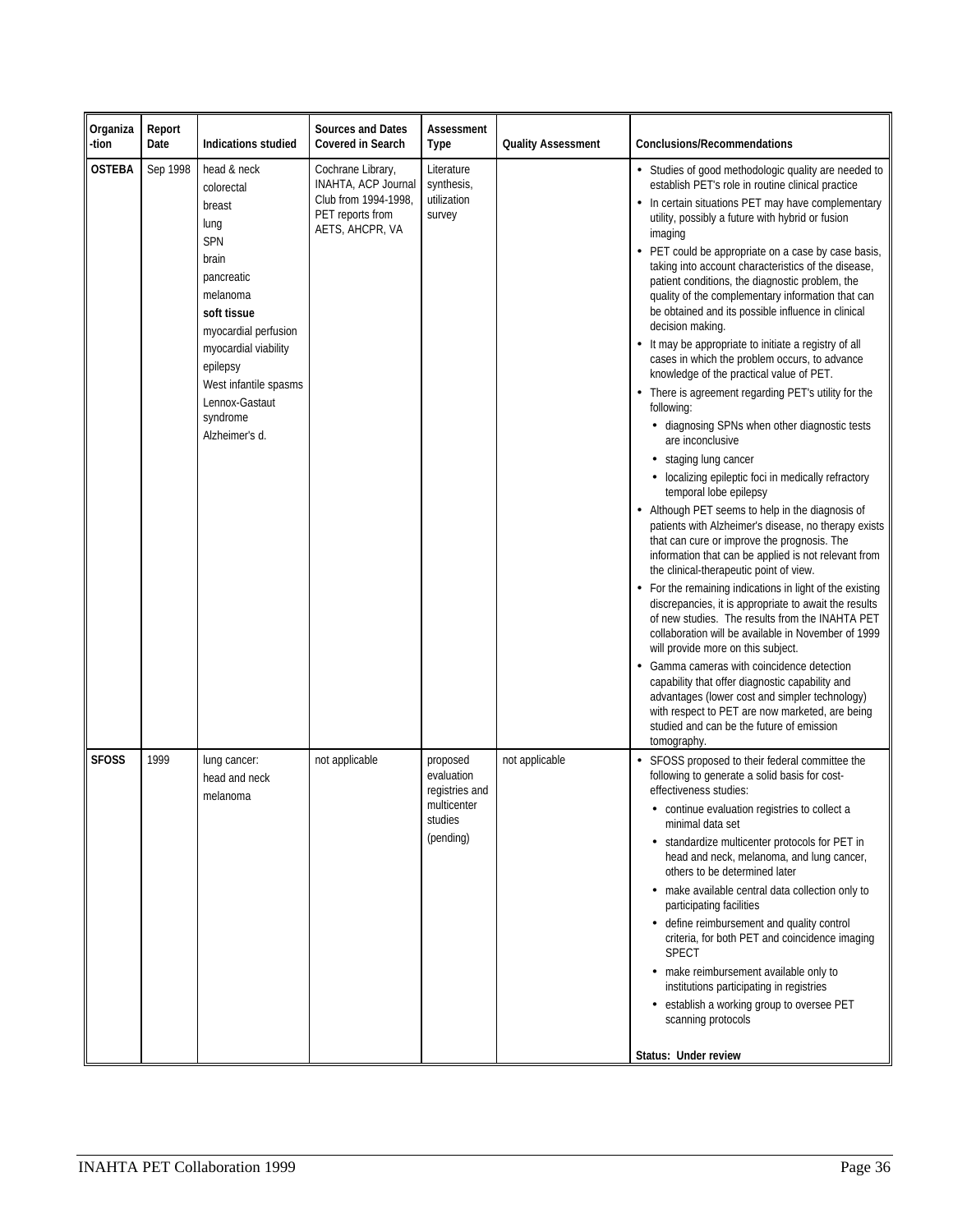| Organiza<br>-tion | Report<br>Date | <b>Indications studied</b>                                                                                               | <b>Sources and Dates</b><br><b>Covered in Search</b>                                                       | Assessment<br>Type   | <b>Quality Assessment</b>                                                                                                        | <b>Conclusions/Recommendations</b>                                                                                                                                                                                                                                                                                                                                                                                                                                                                                                                                                                                                                                                                                                                             |
|-------------------|----------------|--------------------------------------------------------------------------------------------------------------------------|------------------------------------------------------------------------------------------------------------|----------------------|----------------------------------------------------------------------------------------------------------------------------------|----------------------------------------------------------------------------------------------------------------------------------------------------------------------------------------------------------------------------------------------------------------------------------------------------------------------------------------------------------------------------------------------------------------------------------------------------------------------------------------------------------------------------------------------------------------------------------------------------------------------------------------------------------------------------------------------------------------------------------------------------------------|
| VA TAP            | Sept<br>1996   | Head and neck<br>cancer<br>Breast cancer<br>Lung cancer<br><b>SPN</b><br>Colorectal cancer<br>Alzheimer's disease        | MEDLINE.<br>HealthSTAR.<br><b>EMBASE, Current</b><br>Contents, and BIOSIS<br>from 1991 through<br>Sep 1996 | Systematic<br>review | FBM criteria used for<br>grading quality of evidence<br>Fryback and Thornbury<br>scale used for classifying<br>included articles | • Research into the clinical utility of PET for selected<br>oncology conditions is preliminary. The evidence of<br>FDG-PET's diagnostic accuracy is methodologically<br>weak, and PET's contribution to improving<br>outcomes has not been systematically assessed.<br>• PET is an accurate test for dementia of the<br>Alzheimer's type. However, evidence arques<br>against routine clinical use of PET for diagnosing<br>AD until more effective treatments and risk<br>modification interventions are developed, and until<br>meaningful and robust predictive values are<br>obtained from an ongoing European multicenter<br>PET study.<br>• VA should maximize the value of its existing<br>commitment, rather than establish additional PET<br>centers. |
| <b>VA TAP</b>     | Dec 1998       | Head and neck<br>cancer<br><b>Breast cancer</b><br>Lung cancer<br><b>SPN</b><br>Colorectal cancer<br>Alzheimer's disease | MEDLINE, Health,<br>Current Contents.<br>from Sep 1996-Dec<br>1998                                         | Systematic<br>review | EBM criteria used for<br>grading quality of evidence<br>Fryback and Thornbury<br>scale used for classifying<br>included articles | The prevailing evidence does not support using<br>either dedicated or camera-based PET using FDG<br>as a diagnostic test for the applications in this<br>review.<br>Several cooperative studies of PET are ongoing or<br>planned in the US. Clinicians should await the<br>results of these efforts before incorporating PET<br>into routine diagnostic strategies.                                                                                                                                                                                                                                                                                                                                                                                            |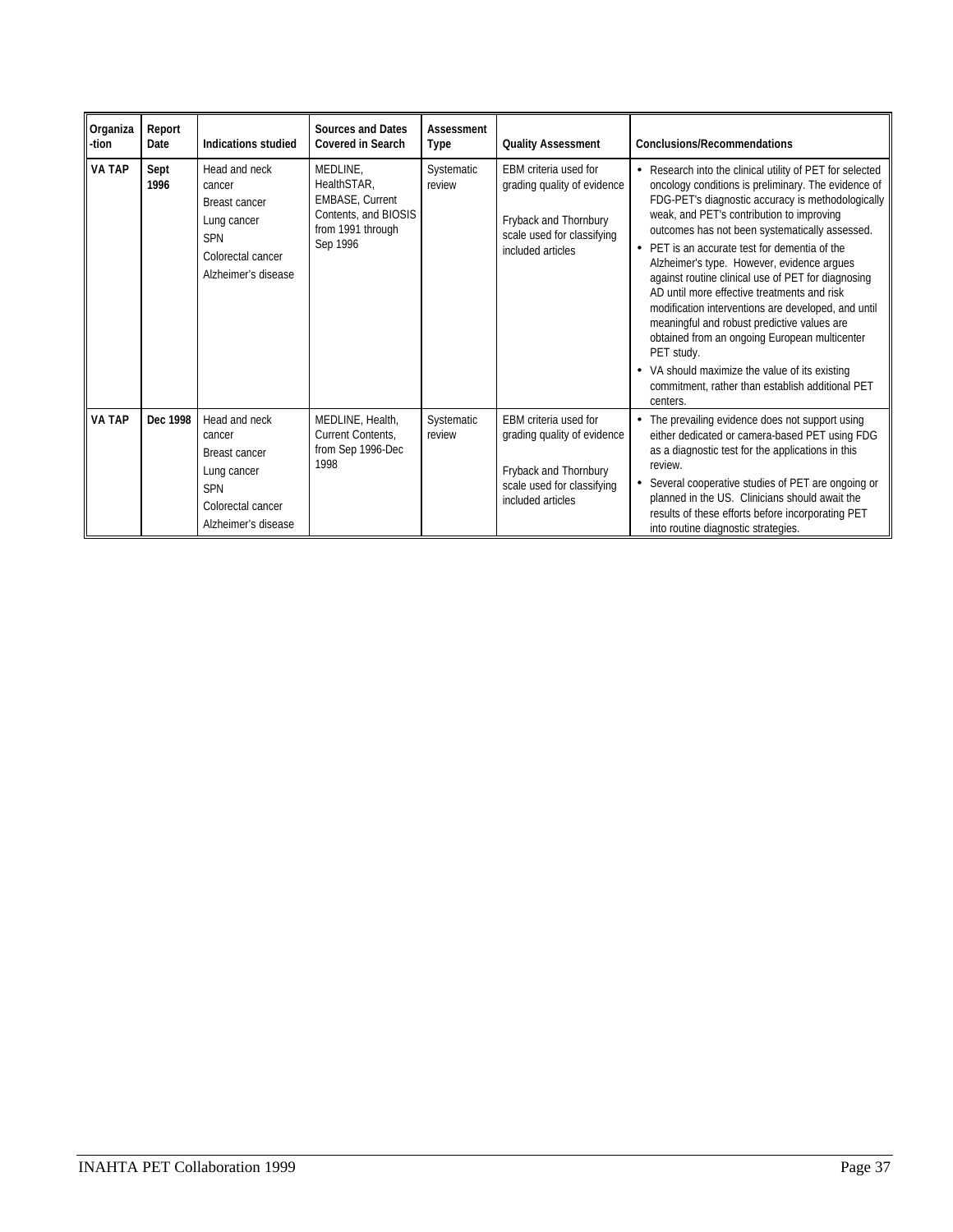## **BIBLIOGRAPHY**

Adams E, Flynn K. *Positron Emission Tomography: descriptive analysis of experience with PET in VA. A systematic review update of FDG-PET as a diagnostic test in cancer and Alzheimer's Disease.* Report Number 10. 1998, VA TAP: Boston.

AETS. *Tomografia por emision de positrones en cardiologia.* 1995, Agencia de Evaluacion de Technologias Sanitarias: Madrid.

AETS. *Tomografia por emision de positrones (PET) en oncologia clinica no neurologica.* 1997, Agencia de Evaluation de Technologias Sanitarias: Madrid.

AETS. *Tomografia por emision de positrones con fluordeoxiglucosa (FDG-PET) en Neurologia.* Report Number 10. 1999, Agencia de Evaluacion de Technologias Sanitarias, Instituto de Salud "Carlos III": Madrid.

AHCPR. *18F-Labeled 2-Deoxy-2-Fluoro-D-Glucose Positron-Emission Tomography scans for the localization of the epileptogenic foci.* Report Number 12. 1998, Agency for Health Care Policy Research: Rockville.

Anonymous. Spect coincidence detection equipment added to FDG PET medicare coverage decision following ADAC presentation to HCFA; interim coverage effective Jan. 1. *The Gray Sheet M-D-D-I Reports* 1998; (January 12): 8.

Asua J, Hurtado de Saracho I. *Tomografia por emision de possitrones: su utilidad clinica.* 1998, Osteba: Vitoria-Gasteiz.

Baffert S, Lajonchere JP, Fery-Lemonnier E. *Tomographie par emission de positons.* 1999, Committee for Evaluation and Diffusion of Innovative Technologies (CEDIT): Paris.

BCBSA TEC. *Evaluations of clinical PET - various indications.* 1997, Technology Evaluation Center. Blue Cross Blue Shield Association: Chicago.

CAHTA. *Assessments of clinical PET - various indications (internal document).* 1993, Catalan Agency for Health Technology Assessment: Barcelona.

CAHTA. *Clinical PET in autism (briefing).* 1996, Catalan Agency for Health Technology Assessment: Barcelona.

CAHTA. *PET and stereotactic surgery for patients with neuropsychiatric disorders (briefing).* 1997, Catalan Agency for Health Technology Assessment: Barcelona.

CEDIT. *La tomographie par emission de positons.* 1998, Committee for Evaluation and Diffusion of Innovative Technologies: Paris.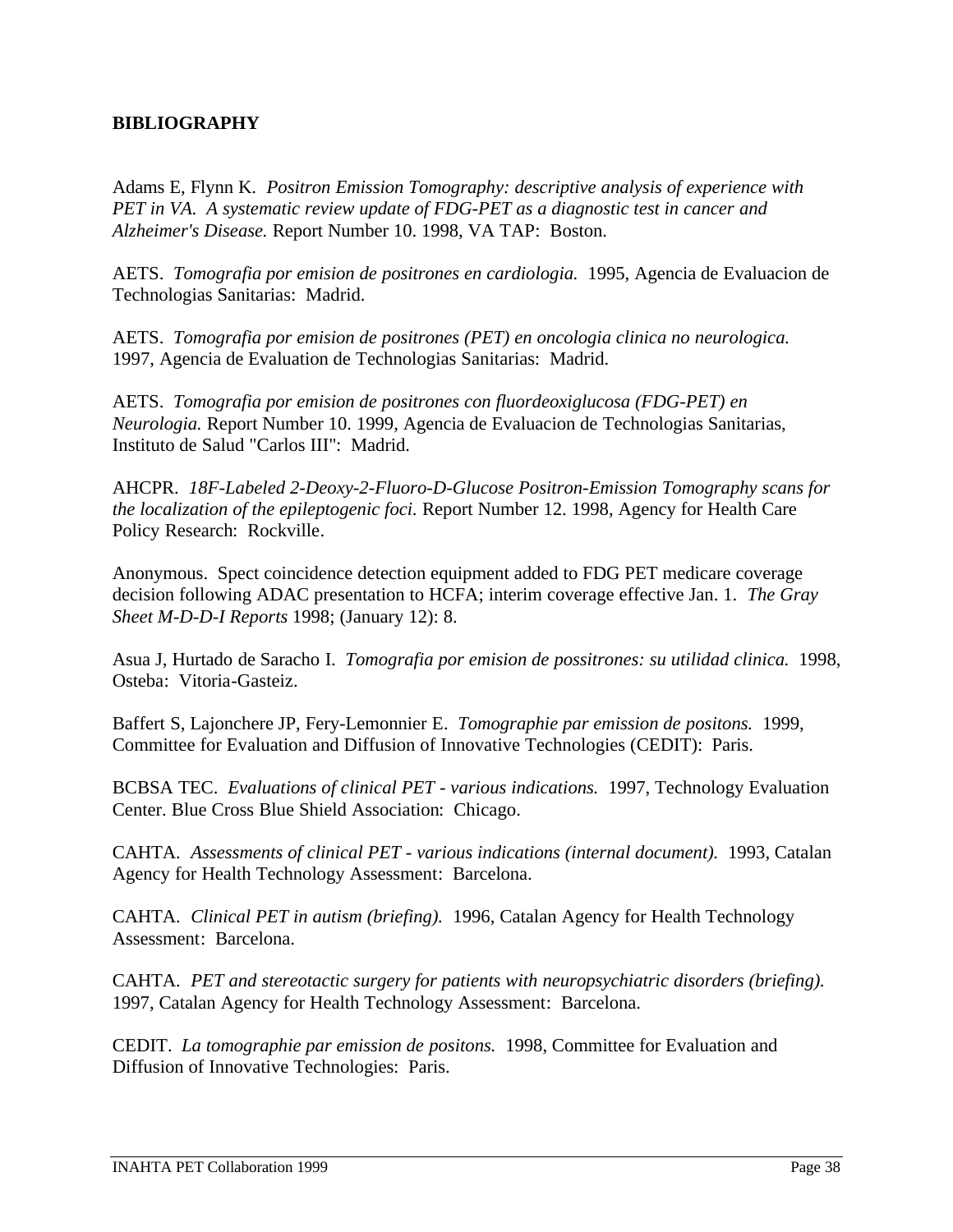CEDIT. *Utilisation des cameras TEDC pour la scintigraphie conventionnelle.* 1998, Committee for Evaluation and Diffusion of Innovative Technologies: Paris.

Coleman RE, Briner WH, Siegel BA. Clinical PET scanning: a "short-lived" orphan. *International Journal of Technology Assessment in Health Care* 1992; 8(4): 610-622.

Connell EJ. U.S. Senator champions PET [news]. *Journal of Nuclear Medicine* 1999; 40(3): 20N, 23N, 31N.

Corabian P, Hailey D. *Functional diagnostic imaging in epilepsy.* 1998, Alberta Heritage Foundation for Medical Research (AHFMR): Edmonton.

Cowley DE. *Positron Emission Tomography.* 1990, Australian Health Technology Advisory Committee: Canberra.

Cowley D, Corabian P, Hailey D. *Functional diagnostic imaging in the assessment of myocardial viability, Part 1 - Overview.* 1999, Alberta Heritage Foundation for Medical Research (AHMFR): Edmonton.

Cowley D, Corabian P, Hailey D. *Functional diagnostic imaging in the assessment of myocardial viability, Part 2. Details of studies.* 1999, Alberta Heritage Foundation for Medical Research (AHFMR): Edmonton.

ECRI. Diagnostic Imaging. In: Wallace C, Ed. *Health Technology Forecast*. Plymouth Meeting: ECRI; 1996.

ECRI. *Positron Emission Tomography (PET) for the diagnosis and staging of non-small-cell lung cancer, Part 1: Results of ECRI's meta-analysis.* Report Number 72. 1998, ECRI: Plymouth Meeting.

ECRI. *Positron Emission Tomography (PET) for the diagnosis and staging of non-small-cell lung cancer, Part 2: Cost-effectiveness analysis.* Report Number 73. 1998, ECRI: Plymouth Meeting.

FDA. Revocation of certain guidance documents on Positron Emission Tomography drug products. *Federal Register* 1997; 62(244): 66636.

FDA. Medical imaging drugs advisory committee; notice of meeting. *Federal Register* 1999; 64(109): 30526.

Flynn K, Adams E. *Positron Emission Tomography: descriptive analysis of experience with PET in VA systematic reviews: FDG-PET as a diagnostic test for cancer and Alzheimer's Disease.* Report Number 3. 1996, VA TAP: Boston.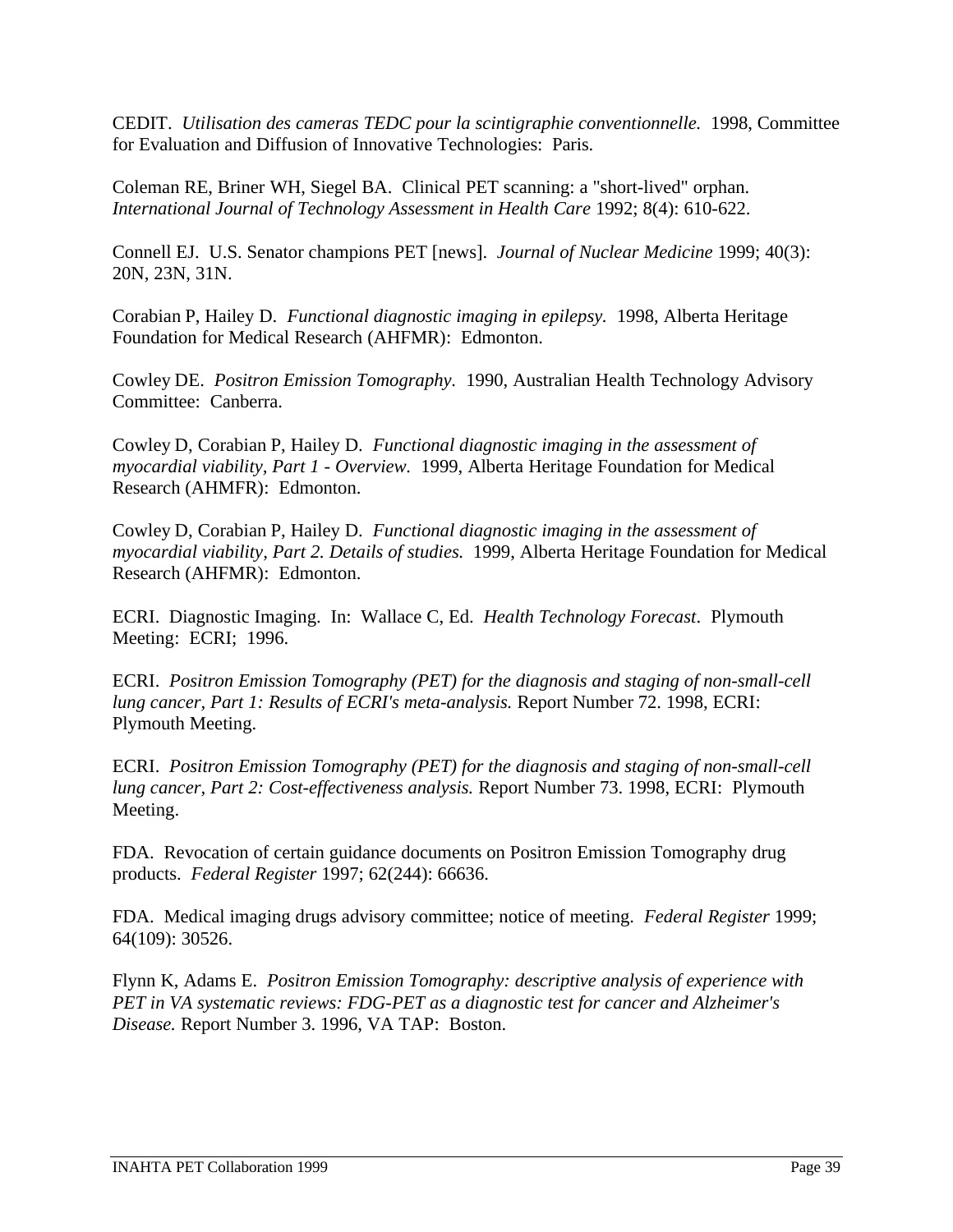Garber AM, Solomon NA. *PET myocardial perfusion imaging for the detection of coronary artery disease - cost-effectiveness analysis. Special Assessment.* 1996, Technology Evaluation Center. Blue Cross and Blue Shield Association: Chicago.

Hayes Inc. *Positron Emission Tomography (PET) for neurologic applications--Executive Summary.* Report Number POSI203.8. 1997, Winifred S. Hayes, Inc: Lansdale, PA.

Hayes Inc. *Positron Emission Tomography (PET) for cardiac applications--Executive Summary.* Report Number POSI1303.07. 1997, Winifred S. Hayes, Inc: Lansdale, PA.

Hayes Inc. *Positron Emission Tomography (PET) for lung cancer--Executive Summary.* Report Number POSI1103.18. 1998, Winifred S. Hayes, Inc: Lansdale, PA.

Hayes Inc. *Positron Emission Tomography (PET) for other malignancies--Executive Summary.* Report Number POSI1103.19. 1998, Winifred S. Hayes, Inc: Lansdale, PA.

Hayes Inc. *Positron Emission Tomography (PET) for cardiac applications--Draft Update-- Executive Summary--Internal Document.* Report Number None. 1999, Winifred S. Hayes, Inc: Lansdale, PA.

Hayes Inc. *Positron Emission Tomography (PET) for other malignancies: Colorectal cancer, malignant lymphoma, malignant melanoma, breast cancer--Draft Update--Executive Summary-- Internal Document.* Report Number None. 1999, Winifred S. Hayes, Inc: Lansdale, PA.

HCFA. U.S. Health Care Financing Administration. (1998). *Claims Review and Adjudication Procedures.* [Web Site]. Available: **http://www.hcfa.gov/**, [July 7, 1999].

Holmes BL. Current strategies for the development of medical devices. In: Gelijns AC, Ed. *Technology and Health Care in An Era of Limits*. Washington, DC: National Academy Press; 1992.

Hotta SS. *Myocardial Perfusion Imaging with Rubidium 82 Positron Emission Tomography.* Report Number 10. 1995, AHCPR: Rockville.

INAHTA. (1999). *Agency listing.* Available: **http://www.inahta.org**, [September 30, 1999].

Institute for Clinical PET. (1999). Available: **http://www.icppet.org**, [August 1999].

Lewellen TK, Miyaoka RS, Swan WJ. PET imaging using dual-headed gamma cameras: An update. *Nuclear Medicine Communications* 1999; 20(1): 5-12.

Robert G, Milne R. *Positron Emission Tomography: Establishing priorities for health technology assessment.* 1999, National Co-ordinating Centre for Health Technology Assessment: Southhampton.